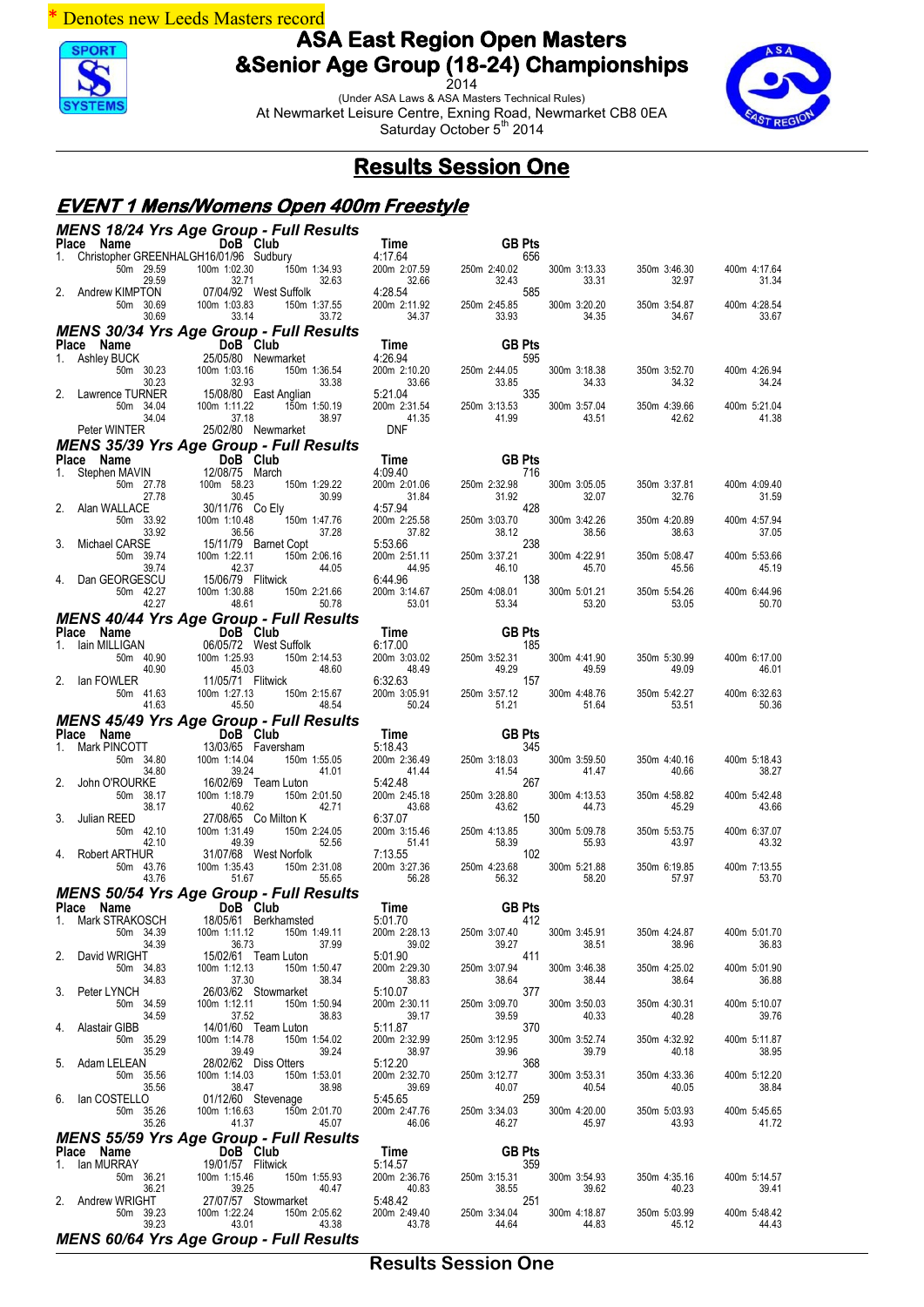



|    | Place Name                                            |                                                                                                                                                                                                                                                                                                                                   |                                                                                                     |                                                                                                                                                                                 |                          |                          |                          |
|----|-------------------------------------------------------|-----------------------------------------------------------------------------------------------------------------------------------------------------------------------------------------------------------------------------------------------------------------------------------------------------------------------------------|-----------------------------------------------------------------------------------------------------|---------------------------------------------------------------------------------------------------------------------------------------------------------------------------------|--------------------------|--------------------------|--------------------------|
| 1. |                                                       | <b>ce Name DoB Club</b><br>Peter GRUITT 21/11/52 Co Cant'bury<br>Form 39.47 100m 1:21.64 150m 2:04.88<br>43.24 43.24                                                                                                                                                                                                              |                                                                                                     | <b>Time</b> GB Pts<br>5:46.56 200m 2:49.39 250m 3:34.53<br>200m 2:49.39 250m 3:34.53<br>5:47.43 200m 2:48.62 250m 3:34.50<br>A4.84 45.88                                        | 300m 4:19.56             | 350m 5:04.45             | 400m 5:46.56             |
| 2. | Peter ILES                                            | 42.17<br>19/05/53 South Beds                                                                                                                                                                                                                                                                                                      |                                                                                                     |                                                                                                                                                                                 | 45.03                    | 44.89                    | 42.11                    |
|    | 50m 37.47<br>37.47                                    | 100m 1:19.60<br>150m 2:03.78<br>42.13<br>44.18<br>19/08/52 Co Cambridge                                                                                                                                                                                                                                                           | <b>DNF</b>                                                                                          |                                                                                                                                                                                 | 300m 4:20.00<br>45.50    | 350m 5:04.08<br>44.08    | 400m 5:47.43<br>43.35    |
|    | Peter RANK                                            |                                                                                                                                                                                                                                                                                                                                   |                                                                                                     |                                                                                                                                                                                 |                          |                          |                          |
|    | Place Name                                            | <b>MENS 65/69 Yrs Age Group - Full Results</b><br>DoB Club                                                                                                                                                                                                                                                                        |                                                                                                     | Time <b>GB Pts</b><br>6:10.07 200m 2:59.03 250m 3:46.18<br>47.67 47.5<br>6:18.28 200m 3:06.47 250m 3:56.04<br>6:43.84 200m 3:18.58 250m 4:10.59<br>5:151 52.01<br><b>GB Pts</b> |                          |                          |                          |
|    | 1. Richard BRAYBROOK                                  | 06/09/46 Kettering                                                                                                                                                                                                                                                                                                                |                                                                                                     | 200                                                                                                                                                                             |                          |                          |                          |
|    | 50m 40.54                                             | اس<br>150m 2:11.36<br>46.65                                                                                                                                                                                                                                                                                                       |                                                                                                     |                                                                                                                                                                                 | 300m 4:34.20             | 350m 5:22.58             | 400m 6:10.07             |
|    | 40.54                                                 | 46.65                                                                                                                                                                                                                                                                                                                             |                                                                                                     |                                                                                                                                                                                 | 48.02                    | 48.38                    | 47.49                    |
|    | Terence MANSI                                         |                                                                                                                                                                                                                                                                                                                                   |                                                                                                     | 183                                                                                                                                                                             |                          |                          |                          |
|    | 50m 40.94<br>40.94                                    | vetterin,<br>94 124.71 1:<br>93/02/49 Sudbury<br>94 100m 1:27.29<br>150m 2:16.91<br>49.62                                                                                                                                                                                                                                         |                                                                                                     |                                                                                                                                                                                 | 300m 4:44.57<br>48.53    | 350m 5:32.64<br>48.07    | 400m 6:18.28<br>45.64    |
|    | 3. Len PHOENIX                                        | 01/03/49 Stowmarket                                                                                                                                                                                                                                                                                                               |                                                                                                     | 140                                                                                                                                                                             |                          |                          |                          |
|    | 50m 45.33                                             | 100m 1:34.96<br>150m 2:27.07                                                                                                                                                                                                                                                                                                      |                                                                                                     |                                                                                                                                                                                 | 300m 5:01.32             | 350m 5:52.66             | 400m 6:43.84             |
|    | 45.33                                                 | 49.63<br>52.11                                                                                                                                                                                                                                                                                                                    |                                                                                                     |                                                                                                                                                                                 | 50.73                    | 51.34                    | 51.18                    |
|    |                                                       | <b>MENS 70/74 Yrs Age Group - Full Results</b>                                                                                                                                                                                                                                                                                    |                                                                                                     |                                                                                                                                                                                 |                          |                          |                          |
|    |                                                       |                                                                                                                                                                                                                                                                                                                                   |                                                                                                     | <b>GB Pts</b>                                                                                                                                                                   |                          |                          |                          |
|    |                                                       | <b>Place Name DOB Club</b><br>1. Richard GODDARD 27/09/42 Impington<br>50m 47.15 100m 1:39.54 150n<br><b>IUD</b><br>ipington<br>150m 2:35.77<br>56.23                                                                                                                                                                             |                                                                                                     | 98<br>250m 4:30.23                                                                                                                                                              | 300m 5:27.25             | 350m 6:23.24             | 400m 7:16.94             |
|    | 47.15                                                 | 52.39<br>56.23                                                                                                                                                                                                                                                                                                                    | 7:16.94<br>35.77 200m 3:33.11 250m 4:30.23<br>56.23 57.34 57.34 57.12                               | 57.12                                                                                                                                                                           | 57.02                    | 55.99                    | 53.70                    |
|    |                                                       | <b>MENS 85/89 Yrs Age Group - Full Results</b>                                                                                                                                                                                                                                                                                    |                                                                                                     |                                                                                                                                                                                 |                          |                          |                          |
|    | Place Name                                            | DoB Club                                                                                                                                                                                                                                                                                                                          |                                                                                                     | <b>GB Pts</b>                                                                                                                                                                   |                          |                          |                          |
|    | 1. Donald MACFARLANE                                  |                                                                                                                                                                                                                                                                                                                                   |                                                                                                     | $\mathbf{1}$                                                                                                                                                                    |                          |                          |                          |
|    | 50m 1:26.37                                           | 1990 DoB Club<br>10/05/29 West Norfolk<br>100m 3:10.18<br>160m 4:54.30<br>1.43.81<br>1.43.79<br>1.48.79<br>1.48.79<br>1.48.79<br>1.48.79<br>1.48.79<br>1.53.64<br>100m 3:10.18                                                                                                                                                    |                                                                                                     | 250m 8:36.73                                                                                                                                                                    | 300m 10:27.88<br>1:51.15 | 350m 12:17.72<br>1:49.84 | 400m 13:58.32<br>1:40.60 |
|    |                                                       | <b>WOMENS 18/24 Yrs Age Group - Full Results</b><br>1:20.37<br><b>COMENS 18/24 Yrs Age Group</b><br><b>COMENS 18/24 Yrs Age Group</b><br><b>DOB Club</b><br>Jessica FORD<br>50m 32.04<br>100m 1:08.42<br>150m 1:46.11<br>37.69<br>16.38<br>101/91 Putteridge<br>150m 1:56.06<br>1.46.10<br>1.46.11<br>17.69<br>100m 1:08.42<br>15 |                                                                                                     |                                                                                                                                                                                 |                          |                          |                          |
|    | Place Name                                            |                                                                                                                                                                                                                                                                                                                                   | <b>COIL RESUITS<br/> Time 68</b><br>1.1.46.11 200m 2:24.20 250m 3:01.87<br>37.69 1.1.25.38.09 37.67 | <b>GB Pts</b>                                                                                                                                                                   |                          |                          |                          |
| 1. |                                                       |                                                                                                                                                                                                                                                                                                                                   |                                                                                                     | 596                                                                                                                                                                             |                          |                          |                          |
|    |                                                       |                                                                                                                                                                                                                                                                                                                                   |                                                                                                     | 250m 3:01.87                                                                                                                                                                    | 300m 3:39.51             | 350m 4:17.01             | 400m 4:53.67             |
|    | 2. Hannah BENNETT                                     |                                                                                                                                                                                                                                                                                                                                   |                                                                                                     | 37.67                                                                                                                                                                           | 37.64                    | 37.50                    | 36.66                    |
|    |                                                       |                                                                                                                                                                                                                                                                                                                                   |                                                                                                     |                                                                                                                                                                                 | 300m 3:57.03             | 350m 4:37.26             | 400m 5:15.84             |
|    |                                                       |                                                                                                                                                                                                                                                                                                                                   |                                                                                                     |                                                                                                                                                                                 | 40.16                    | 40.23                    | 38.58                    |
|    | 3. Kate ROBINSON                                      | 08/01/91 South Beds                                                                                                                                                                                                                                                                                                               |                                                                                                     |                                                                                                                                                                                 |                          |                          |                          |
|    | 50m 36.55<br>36.55                                    | 100m 1:17.59<br>150m 2:00.31<br>41.04<br>42.72                                                                                                                                                                                                                                                                                    |                                                                                                     | 5:15.84<br>200m 2:36.41<br>200m 2:36.41<br>5:38.10<br>200m 2:43.95<br>43.64<br>43.64<br>43.60                                                                                   | 300m 4:11.93<br>44.38    | 350m 4:56.20<br>44.27    | 400m 5:38.10<br>41.90    |
|    |                                                       | <b>WOMENS 25/29 Yrs Age Group - Full Results</b>                                                                                                                                                                                                                                                                                  |                                                                                                     |                                                                                                                                                                                 |                          |                          |                          |
|    | Place Name                                            | <b>Example 19 DoB</b> Club                                                                                                                                                                                                                                                                                                        |                                                                                                     | <b>GB Pts</b>                                                                                                                                                                   |                          |                          |                          |
| 1. | <b>Fliss HAWKINS</b>                                  | 25/11/87 Faversham                                                                                                                                                                                                                                                                                                                | $\frac{1}{2}$ Time<br>am $\frac{5.0640}{2}$<br>5:06.40                                              | 528                                                                                                                                                                             |                          |                          |                          |
|    | 50m 34.67                                             | 100m 1:11.91<br>150m 1:50.24                                                                                                                                                                                                                                                                                                      | $200m$ 2:29.32                                                                                      | 250m 3:10.10                                                                                                                                                                    | 300m 3:51.03             | 350m 4:29.30             | 400m 5:06.40             |
|    |                                                       |                                                                                                                                                                                                                                                                                                                                   |                                                                                                     |                                                                                                                                                                                 |                          |                          |                          |
|    | 34.67                                                 | 37.24<br>38.33                                                                                                                                                                                                                                                                                                                    | 39.08                                                                                               | 40.78<br>e e de <b>s</b><br>E                                                                                                                                                   | 40.93                    | 38.27                    | 37.10                    |
| 2. | Laura ROBINSON                                        | 27/01/88 South Beds                                                                                                                                                                                                                                                                                                               |                                                                                                     | 473                                                                                                                                                                             |                          |                          |                          |
|    | 50m 35.63<br>35.63                                    | 100m 1:14.29<br>150m 1:54.02<br>39.73<br>38.66                                                                                                                                                                                                                                                                                    | 40.34                                                                                               |                                                                                                                                                                                 | 300m 3:56.29<br>41.25    | 350m 4:37.37<br>41.08    | 400m 5:17.66<br>40.29    |
| 3. | Emily BARWICK                                         | 04/01/87 East Anglian                                                                                                                                                                                                                                                                                                             |                                                                                                     | 435                                                                                                                                                                             |                          |                          |                          |
|    | 50m 36.04                                             | 100m 1:14.75<br>150m 1:55.42                                                                                                                                                                                                                                                                                                      |                                                                                                     |                                                                                                                                                                                 | 300m 4:02.17             | 350m 4:44.78             | 400m 5:26.40             |
|    | 36.04<br>4. Jenny OWENS                               | 40.67                                                                                                                                                                                                                                                                                                                             |                                                                                                     | 398                                                                                                                                                                             | 42.79                    | 42.61                    | 41.62                    |
|    | 50m 36.91                                             | 38.71<br>27/10/85 South Beds<br>100m 1:17.91<br>150m 2:00.47                                                                                                                                                                                                                                                                      |                                                                                                     | $5:17.66$ 200m 2:34.36<br>200m 2:34.36<br>5:26.40<br>200m 2:37.20<br>250m 3:15.04<br>26.68<br>250m 3:19.38<br>41.78<br>35.569<br>32.18<br>250m 3:27.21                          | 300m 4:10.93             | 350m 4:54.17             | 400m 5:35.69             |
|    | 36.91                                                 | 41.00<br>42.56                                                                                                                                                                                                                                                                                                                    | 5:20.5<br>200m 2:37.20<br>41.78<br>5:35.69<br>5:35.69<br>200m 2:43.53<br>43.06<br>43.06             | 43.68                                                                                                                                                                           | 43.72                    | 43.24                    | 41.52                    |
|    |                                                       | WOMENS 30/34 Yrs Age Group - Full Results                                                                                                                                                                                                                                                                                         |                                                                                                     |                                                                                                                                                                                 |                          |                          |                          |
|    | Place Name                                            | <b>Example 15 DoB</b> Club                                                                                                                                                                                                                                                                                                        | Time                                                                                                | <b>GB Pts</b>                                                                                                                                                                   |                          |                          |                          |
| 1. | Sam HAMMOND<br>50m 37.17                              | 24/02/80 South Beds                                                                                                                                                                                                                                                                                                               | 5:38.04<br>200m 2:46.21                                                                             | $\frac{1}{2}$<br>389<br>250m 3:29.87                                                                                                                                            |                          | 350m 4:57.70             | 400m 5:38.04             |
|    | 37.17                                                 | 100m 1:18.73<br>150m 2:01.94<br>41.56<br>43.21                                                                                                                                                                                                                                                                                    | 44.27                                                                                               | 43.66                                                                                                                                                                           | 300m 4:13.95<br>44.08    | 43.75                    | 40.34                    |
|    | 2. Jane TAYLOR                                        | 04/07/80 East Anglian                                                                                                                                                                                                                                                                                                             | 5:39.64                                                                                             | 383                                                                                                                                                                             |                          |                          |                          |
|    | 50m 36.25                                             | 100m 1:16.73<br>150m 1:59.27                                                                                                                                                                                                                                                                                                      | 200m 2:42.87                                                                                        | 250m 3:27.74                                                                                                                                                                    | 300m 4:12.42             | 350m 4:57.01             | 400m 5:39.64             |
|    | 36.25<br>3. Claire MCMAHON                            | 40.48<br>42.54                                                                                                                                                                                                                                                                                                                    | 43.60<br>6:12.24                                                                                    | 44.87<br>280                                                                                                                                                                    | 44.68                    | 44.59                    | 42.63                    |
|    | 50m 43.25                                             |                                                                                                                                                                                                                                                                                                                                   | 200m 3:04.81                                                                                        | an<br>Salah Salah<br>250m 3:52.56                                                                                                                                               | 300m 4:39.92             | 350m 5:26.87             | 400m 6:12.24             |
|    | 43.25                                                 | 40.48 42.54<br>12/10/80 Barnet Copt<br>100m 1:29.32 150m 2:16.90<br>46.07 47.58                                                                                                                                                                                                                                                   | 47.91                                                                                               | 47.75                                                                                                                                                                           | 47.36                    | 46.95                    | 45.37                    |
|    | 4. Eleanor BULL<br>50m 40.40                          | 05/11/80 East Anglian                                                                                                                                                                                                                                                                                                             | 6:23.87                                                                                             | 251                                                                                                                                                                             |                          |                          |                          |
|    | 40.40                                                 | 100m 1:27.32<br>150m 2:17.08<br>46.92<br>49.76                                                                                                                                                                                                                                                                                    | 200m 3:08.09<br>51.01                                                                               | 250m 3:58.25<br>50.16                                                                                                                                                           | 300m 4:48.78<br>50.53    | 350m 5:38.28<br>49.50    | 400m 6:23.87<br>45.59    |
|    |                                                       | <b>WOMENS 35/39 Yrs Age Group - Full Results</b>                                                                                                                                                                                                                                                                                  |                                                                                                     |                                                                                                                                                                                 |                          |                          |                          |
|    | Place Name DoB Club                                   |                                                                                                                                                                                                                                                                                                                                   | Time                                                                                                | <b>GB Pts</b>                                                                                                                                                                   |                          |                          |                          |
|    | 1. Jo MITCHINSON                                      | 12/03/79 Stevenage                                                                                                                                                                                                                                                                                                                | 5:06.05                                                                                             | 529                                                                                                                                                                             |                          |                          |                          |
|    | 50m 33.64                                             | 100m 1:10.13<br>150m 1:48.28<br>36.49                                                                                                                                                                                                                                                                                             | 200m 2:26.84                                                                                        | 250m 3:05.81<br>38.97                                                                                                                                                           | 300m 3:45.25             | 350m 4:24.77             | 400m 5:06.05<br>41.28    |
|    | 33.64                                                 | 38.15                                                                                                                                                                                                                                                                                                                             | 38.56                                                                                               |                                                                                                                                                                                 | 39.44                    | 39.52                    |                          |
|    |                                                       | <b>WOMENS 45/49 Yrs Age Group - Full Results</b>                                                                                                                                                                                                                                                                                  | Time                                                                                                | <b>GB Pts</b>                                                                                                                                                                   |                          |                          |                          |
|    | <b>Place Name</b><br>1. Liz WOOLNER 10/02/67 Flitwick | 10/02/67 Flitwick                                                                                                                                                                                                                                                                                                                 | 5:07.21                                                                                             | 523                                                                                                                                                                             |                          |                          |                          |
|    | 50m 35.20                                             | 100m 1:13.74<br>150m 1:52.76                                                                                                                                                                                                                                                                                                      | 200m 2:32.13                                                                                        | 250m 3:11.21                                                                                                                                                                    | 300m 3:49.93             | 350m 4:29.05             | 400m 5:07.21             |
|    | 35.20                                                 | 38.54<br>39.02                                                                                                                                                                                                                                                                                                                    | 39.37                                                                                               | 39.08<br>493                                                                                                                                                                    | 38.72                    | 39.12                    | 38.16                    |
|    | 2. Louise JARVIS<br>50m 34.87                         | 24/01/69 Biggleswade<br>$150m$ 1:52.82<br>100m 1:13.33                                                                                                                                                                                                                                                                            | 5:13.46<br>200m 2:32.65                                                                             | 250m 3:12.68                                                                                                                                                                    | 300m 3:53.23             | 350m 4:34.18             | 400m 5:13.46             |
|    | 34.87                                                 | 38.46<br>39.49                                                                                                                                                                                                                                                                                                                    | 39.83                                                                                               | 40.03                                                                                                                                                                           | 40.55                    | 40.95                    | 39.28                    |
|    | 3. Lisa WITHERS                                       | 22/10/66 Newmarket                                                                                                                                                                                                                                                                                                                | 6:12.27                                                                                             | 280                                                                                                                                                                             |                          |                          |                          |
|    | 50m 40.16<br>40.16                                    | 100m 1:24.53<br>150m 2:11.51<br>44.37<br>46.98                                                                                                                                                                                                                                                                                    | 200m 2:59.57<br>48.06                                                                               | 250m 3:48.30<br>48.73                                                                                                                                                           | 300m 4:37.06<br>48.76    | 350m 5:25.34<br>48.28    | 400m 6:12.27<br>46.93    |
|    |                                                       |                                                                                                                                                                                                                                                                                                                                   |                                                                                                     |                                                                                                                                                                                 |                          |                          |                          |
|    | 4. Sarah TAYLOR<br>50m 44.16                          | 27/01/65 West Norfolk<br>100m 1:33.21<br>150m 2:25.73                                                                                                                                                                                                                                                                             | 6:58.49<br>200m 3:19.83                                                                             | 180<br>250m 4:14.17                                                                                                                                                             | 300m 5:09.60             | 350m 6:03.78             | 400m 6:58.49             |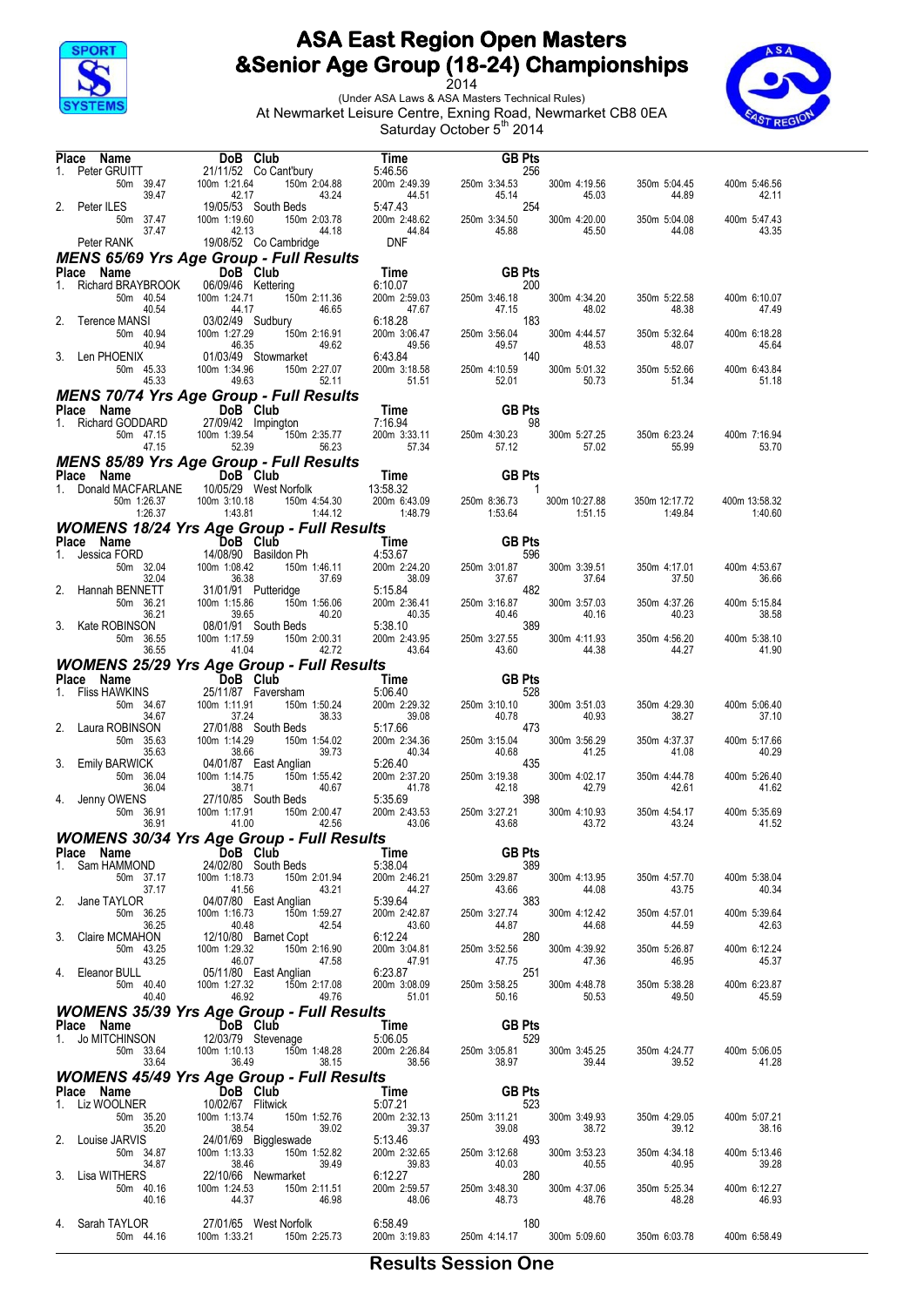

2014 (Under ASA Laws & ASA Masters Technical Rules) At Newmarket Leisure Centre, Exning Road, Newmarket CB8 0EA Saturday October 5<sup>th</sup> 2014



| 44.16                                            | 49.05                   | 52.52                 | 54.10                     | 54.34         | 55.43                 | 54.18        | 54.71        |
|--------------------------------------------------|-------------------------|-----------------------|---------------------------|---------------|-----------------------|--------------|--------------|
| <b>WOMENS 50/54 Yrs Age Group - Full Results</b> |                         |                       |                           |               |                       |              |              |
| Place Name                                       | DoB Club                |                       | Time                      | <b>GB Pts</b> |                       |              |              |
| Hannah UECKERMANN                                | 18/07/63 Witham Dolph   |                       | 5:29.75                   | 421           |                       |              |              |
| 50m 38.76                                        | 100m 1:20.27            | 150m 2:01.85          | 200m 2:44.02              | 250m 3:25.64  | 300m 4:07.11          | 350m 4:48.99 | 400m 5:29.75 |
| 38.76                                            | 41.51                   | 41.58                 | 42.17                     | 41.62         | 41.47                 | 41.88        | 40.76        |
| 2. Jane SMITH                                    | 31/08/64 Newmarket      |                       | 6:32.39                   | 231           |                       |              |              |
| 50m 41.86                                        | 100m 1:28.43            | 150m 2:18.30          | 200m 3:08.99              | 250m 3:59.90  | 300m 4:51.24          | 350m 5:42.82 | 400m 6:32.39 |
| 41.86                                            | 46.57                   | 49.87                 | 50.69                     | 50.91         | 51.34                 | 51.58        | 49.57        |
| 3. Suzanne TURNER                                | 21/02/64 Bristol Nor    |                       | 6:35.23                   | 225           |                       |              |              |
| 50m 42.45                                        | 100m 1:30.83            | 150m 2:21.27          | 200m 3:12.26              | 250m 4:02.96  | 300m 4:54.37          | 350m 5:44.93 | 400m 6:35.23 |
| 42.45                                            | 48.38                   | 50.44                 | 50.99                     | 50.70         | 51.41                 | 50.56        | 50.30        |
| 4. Susan PENMAN                                  | 19/03/63 Stowmarket     |                       | 7:13.04                   | 156           |                       |              |              |
| 50m 47.09                                        | 100m 1:39.42<br>52.33   | 150m 2:34.42<br>55.00 | 200m 3:31.38<br>56.96     | 250m 4:28.80  | 300m 5:25.76<br>56.96 | 350m 6:21.92 | 400m 7:13.04 |
| 47.09                                            |                         |                       |                           | 57.42         |                       | 56.16        | 51.12        |
| <b>WOMENS 55/59 Yrs Age Group - Full Results</b> |                         |                       |                           |               |                       |              |              |
| Place Name                                       | DoB Club                |                       | Time                      | <b>GB Pts</b> |                       |              |              |
| 1. Janet KELLY                                   | 07/09/56    Diss Otters |                       | 7:56.52                   | 103           |                       |              |              |
| 50m 52.14                                        | 100m 1:51.60            |                       | 150m 2:54.90 200m 3:55.17 | 250m 4:59.48  | 300m 6:00.25          | 350m 6:59.81 | 400m 7:56.52 |
| 52.14                                            | 59.46                   | 1:03.30               | 1:00.27                   | 1:04.31       | 1:00.77               | 59.56        | 56.71        |
| <b>WOMENS 60/64 Yrs Age Group - Full Results</b> |                         |                       |                           |               |                       |              |              |
| Place Name                                       | DoB Club                |                       | Time                      | <b>GB Pts</b> |                       |              |              |
| Patricia REYNOLDS                                | 10/01/50 Beaver Mast    |                       | 6:15.66                   | 271           |                       |              |              |
| 50m 42.90                                        | 100m 1:29.75            | 150m 2:17.66          | 200m 3:06.03              | 250m 3:53.70  | 300m 4:41.59          | 350m 5:29.53 | 400m 6:15.66 |
| 42.90                                            | 46.85                   | 47.91                 | 48.37                     | 47.67         | 47.89                 | 47.94        | 46.13        |
| <b>WOMENS 65/69 Yrs Age Group - Full Results</b> |                         |                       |                           |               |                       |              |              |
| Place Name                                       | DoB Club                |                       | Time                      | <b>GB Pts</b> |                       |              |              |
| 1. Lee MACDONALD                                 | 09/04/48                | Diss Otters           | 8:06.76                   | 93            |                       |              |              |
| 50m 53.20                                        | 100m 1:52.36            | 150m 2:54.71          | 200m 3:57.73              | 250m 5:00.76  | 300m 6:03.25          | 350m 7:06.12 | 400m 8:06.76 |
| 53.20                                            | 59.16                   | 1:02.35               | 1:03.02                   | 1:03.03       | 1:02.49               | 1:02.87      | 1:00.64      |

# **EVENT 2 Mens/Womens Open 200m Medley Team**

| <b>Place</b> | 120+ Yrs Age Group - Full Results<br>Name |                  | Club                                                                                                 | Time               | <b>GB Pts</b> |                                    |
|--------------|-------------------------------------------|------------------|------------------------------------------------------------------------------------------------------|--------------------|---------------|------------------------------------|
| 1.           | Biggleswade                               | $120+$           | Biggleswade                                                                                          | 2:11.37            |               |                                    |
| 1.           | Biggleswade                               | $120+$           | Biggleswade<br>Nicola HORSFORD<br>Nick TITCHENER<br>Doug KERR                                        | 2:11.37            |               | 38.23<br>32.63<br>28.80            |
| 2.<br>2.     | Putteridge "A"<br>Putteridge "A"          | $120+$<br>$120+$ | Louise JARVIS<br>Putteridge<br>Putteridge                                                            | 2:15.70<br>2:15.70 |               | 31.71                              |
|              |                                           |                  | Clare Grundy<br>Paul Brignall<br>Mark Wareham<br>Hannah Bannett                                      |                    |               | 33.37<br>38.93<br>1.03.40<br>00.00 |
| 3.<br>3.     | Putteridge "B"<br>Putteridge "B"          | $120+$<br>$120+$ | Putteridge<br>Putteridge                                                                             | 2:29.74<br>2:29.74 |               |                                    |
|              |                                           |                  | Carrie Page<br>Miriam Owens<br>Graeme Crowston<br>Nathan Scott                                       |                    |               | 39.51<br>42.83<br>35.05<br>32.35   |
|              | 160+ Yrs Age Group - Full Results         |                  |                                                                                                      |                    |               |                                    |
| Place        | Name                                      |                  | Club                                                                                                 | Time               | <b>GB Pts</b> |                                    |
| 1.<br>1.     | East Anglian<br>East Anglian              | $160+$<br>$160+$ | East Anglian<br>East Anglian<br><b>Emily Barwick</b><br>Jane Taylor<br>David Borthwick<br>Jon Greene | 2:31.29<br>2:31.29 |               | 37.86<br>42.10<br>35.28<br>36.05   |
| 2.<br>2.     | Sudbury<br>Sudbury                        | $160+$<br>$160+$ | Sudbury<br>Sudbury                                                                                   | 2:43.30<br>2:43.30 |               |                                    |
|              |                                           |                  | <b>Tom WILLIAMS</b><br>Sarah CLARKE<br><b>Terry MANSI</b><br>Sue MOYE                                |                    |               | 32.71<br>43.05<br>44.83<br>42.71   |
|              | Stevenage                                 | $160+$           | Stevenage<br>lan Costello<br><b>Emily Costello</b><br>Jo Mitchinson<br>Andy Dean                     | <b>DNC</b>         |               |                                    |
|              | 200+ Yrs Age Group - Full Results         |                  |                                                                                                      |                    |               |                                    |
| Place<br>1.  | Name<br>Flitwick                          | $200+$           | Club<br>Flitwick                                                                                     | Time<br>2:49.23    | <b>GB Pts</b> |                                    |
| 1.           | Flitwick                                  | $200+$           | Flitwick<br>Liz Woolner                                                                              | 2:49.23            |               | 23.51                              |
|              |                                           |                  | Noreen Weighell<br>lan Murray<br>lan Fowler                                                          |                    |               | 1.11.36<br>36.96<br>37.40          |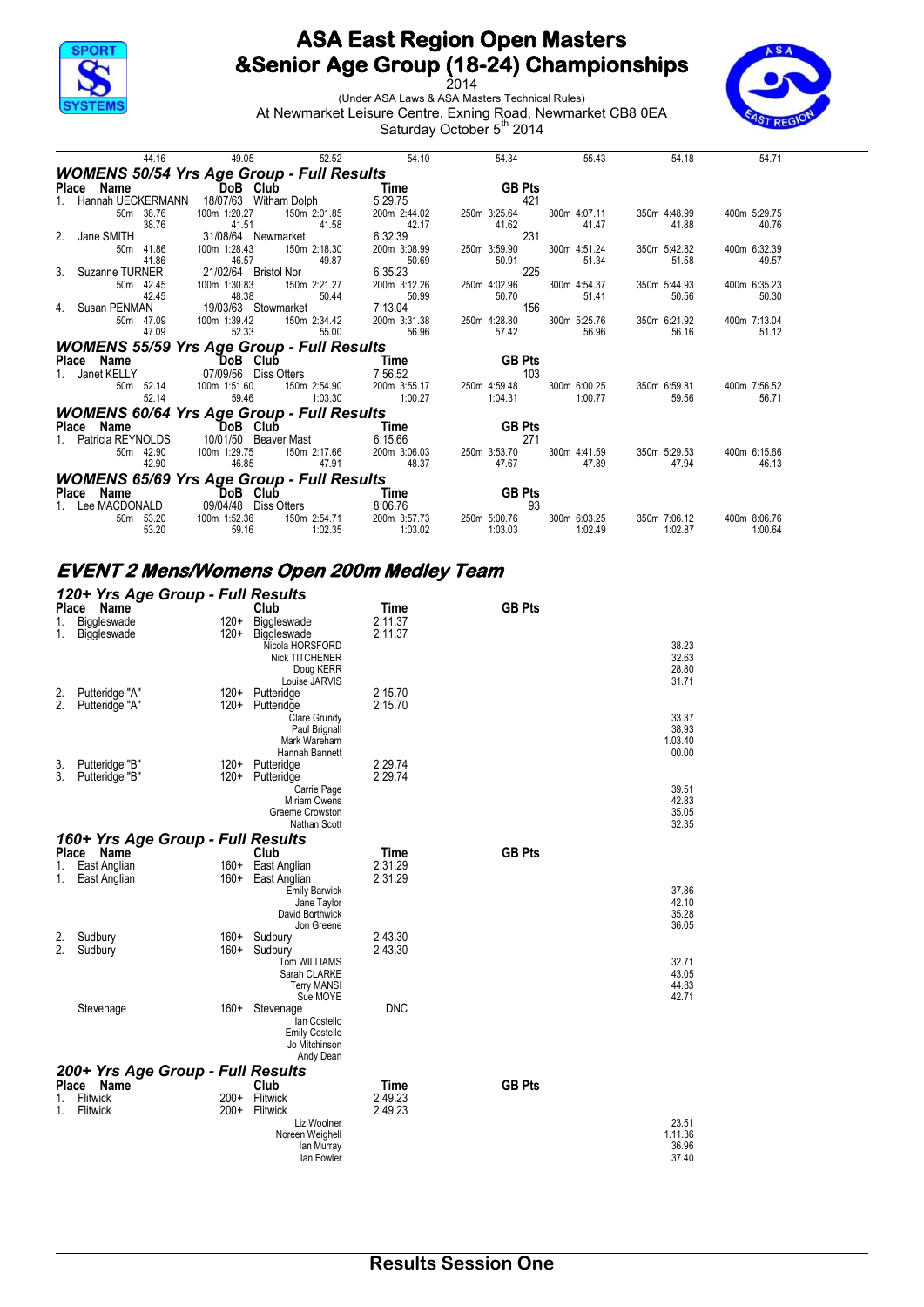

2014 (Under ASA Laws & ASA Masters Technical Rules) At Newmarket Leisure Centre, Exning Road, Newmarket CB8 0EA



Saturday October 5<sup>th</sup> 2014

#### **EVENT 3 Womens Open 50m Butterfly**

| 18/24 Yrs Age Group - Full Results                                                                                                                                                                                                                                          |                            |                      |             |                      |
|-----------------------------------------------------------------------------------------------------------------------------------------------------------------------------------------------------------------------------------------------------------------------------|----------------------------|----------------------|-------------|----------------------|
| Ce Name<br>Tara COLEMAN 11/04/96 Leiston<br>Interior FODD<br>Place                                                                                                                                                                                                          |                            |                      | Time        | <b>GB Pts</b>        |
| 1.                                                                                                                                                                                                                                                                          |                            |                      | 31.37       | 591                  |
| 2.<br>Jessica FORD                                                                                                                                                                                                                                                          |                            | 14/08/90 Basildon Ph | 31.91       | 563                  |
| 2. Jessica POND Terrorist Basildon Ph<br>3. Abbie NEWELL 07/12/94 Basildon Ph                                                                                                                                                                                               |                            |                      | 35.23       | 417                  |
| Olivia CURTIN 21/08/93 Newmarket<br>4.                                                                                                                                                                                                                                      |                            |                      | 37.90       | 328                  |
| 25/29 Yrs Age Group - Full Results                                                                                                                                                                                                                                          |                            |                      |             |                      |
| Compare the Club<br>Amanda SMITH 07/04/87 Oundle<br>Place                                                                                                                                                                                                                   |                            |                      | Time        | <b>GB Pts</b>        |
| 1.                                                                                                                                                                                                                                                                          |                            |                      | 33.33       | 496                  |
|                                                                                                                                                                                                                                                                             |                            |                      | 34.53       | 445                  |
| 2. Sophie CASTLE 20/05/88 Chelmsford<br>3. Emmeline VINCENT 26/06/88 East Anglian                                                                                                                                                                                           |                            |                      | 37.32       | 346                  |
| 30/34 Yrs Age Group - Full Results                                                                                                                                                                                                                                          |                            |                      |             |                      |
| <b>Place Name 5 DoB Club</b><br>1. Clare GRUNDY 11/11/82 Putteridge<br>2. Jane TAYLOR 04/07/80 East Anglian                                                                                                                                                                 |                            |                      | Time        | <b>GB Pts</b>        |
|                                                                                                                                                                                                                                                                             |                            |                      | 31.95       | 561                  |
|                                                                                                                                                                                                                                                                             |                            |                      | 35.99       | 390                  |
| 3. Hanna DABBOUR 10/07/83 East Anglian                                                                                                                                                                                                                                      |                            |                      | 37.32       | 346                  |
| 35/39 Yrs Age Group - Full Results                                                                                                                                                                                                                                          |                            |                      |             |                      |
| <b>ce Name 1988</b> Club<br>Clare BOSTON 10/02/79 Basildon Ph<br>Place Name                                                                                                                                                                                                 |                            |                      | Time        | <b>GB Pts</b>        |
| 1.                                                                                                                                                                                                                                                                          |                            |                      | 36.00       | 389                  |
| Clare WARREN 14/04/77 South Beds<br>2.                                                                                                                                                                                                                                      |                            |                      | 36.26       | 380                  |
|                                                                                                                                                                                                                                                                             |                            |                      |             |                      |
|                                                                                                                                                                                                                                                                             |                            |                      |             |                      |
|                                                                                                                                                                                                                                                                             |                            |                      |             |                      |
|                                                                                                                                                                                                                                                                             |                            |                      |             | <b>GB Pts</b><br>681 |
|                                                                                                                                                                                                                                                                             |                            |                      |             | 602                  |
|                                                                                                                                                                                                                                                                             |                            |                      |             | 555                  |
|                                                                                                                                                                                                                                                                             |                            |                      |             | 466                  |
|                                                                                                                                                                                                                                                                             |                            |                      |             | 461                  |
| <b>40/44 Yrs Age Group - Full Results<br/> Place Name DoB Club Time<br/> 1. Zoe CRAY 21/03/74 teamipswich 29.80<br/> 2. Philippa RICKARD 14/01/71 East Leeds 31.18<br/> 3. Jeanne PETIT 13/02/70 Chesham 32.08<br/> 4. Nina WILLIAMS 11/09/70 East L</b><br>6. Hannah JONES | 15/10/72 West Suffolk      |                      | 38.90       | 300                  |
|                                                                                                                                                                                                                                                                             |                            |                      |             |                      |
|                                                                                                                                                                                                                                                                             |                            |                      | Time        | <b>GB Pts</b>        |
|                                                                                                                                                                                                                                                                             |                            |                      | 37.09       | 353                  |
|                                                                                                                                                                                                                                                                             |                            |                      | 39.60       | 281                  |
|                                                                                                                                                                                                                                                                             |                            |                      | 46.24       | 154                  |
| <b>45/49 Yrs Age Group - Full Results<br/> Place Name DoB Club<br/> 1. Sharon LOCK 02/10/69 Melton M'bry<br/> 2. Vanessa MANN 11/12/69 UEA Norwich<br/> 3. Sarah TAYLOR 27/01/65 West Norfolk</b><br>Sharon STIRLING 12/06/66 Kettering<br>4.                               |                            |                      | 46.98       | 144                  |
|                                                                                                                                                                                                                                                                             |                            |                      |             |                      |
|                                                                                                                                                                                                                                                                             |                            |                      | Time        | <b>GB Pts</b>        |
|                                                                                                                                                                                                                                                                             |                            |                      | 43.89       | 191                  |
|                                                                                                                                                                                                                                                                             |                            |                      | 46.40       | 152                  |
| <b>55/59 Yrs Age Group - Full Results<br/> Place Name DoB Club<br/> 1. Christine GILLARD 30/11/56 Calv Bing<br/> 2. Kim LYNCH 08/07/59 Stowmarket</b><br>Susan THORNETT 13/07/55 Diss Otters<br>3.                                                                          |                            |                      | 57.13       | 58                   |
|                                                                                                                                                                                                                                                                             |                            |                      |             |                      |
| 65/69 Yrs Age Group - Full Results<br>Name<br>Place                                                                                                                                                                                                                         |                            |                      | <b>Time</b> | <b>GB Pts</b>        |
| 1. Patricia JACKSON 04/03/47 East Anglian                                                                                                                                                                                                                                   | <b>Example 19 DoB</b> Club |                      | 44.18       | 186                  |

## **EVENT 4 Mens Open 50m Butterfly**

|              | 18/24 Yrs Age Group - Full Results  |            |                       |       |               |
|--------------|-------------------------------------|------------|-----------------------|-------|---------------|
| <b>Place</b> | Name                                | DoB        | Club                  | Time  | <b>GB Pts</b> |
| 1.           | Sonny TRIGG                         | 09/12/95   | teamipswich           | 26.95 | 656           |
| 2.           | Josh COLEBY                         |            | 16/02/96 teamipswich  | 27.65 | 611           |
| 3.           | Joshua GRAY                         | 31/03/94   | West Norfolk          | 28.37 | 569           |
| 4.           | Matthew DIBBLE 30/05/92 Basildon Ph |            |                       | 31.09 | 432           |
| 5.           | Benjamin GOMES 13/08/94 Basildon Ph |            |                       | 39.26 | 189           |
|              | 25/29 Yrs Age Group - Full Results  |            |                       |       |               |
| Place        | Name                                | DoB        | Club                  | Time  | <b>GB Pts</b> |
| 1.           | Mark LEAMON                         | 13/03/87   | Co Cambridge          | 27.43 | 625           |
| 2.           | Paul DAVIES                         | 01/07/86   | Oundle                | 28.72 | 549           |
| 3.           | Doug KERR                           | 20/06/88   | Biggleswade           | 29.26 | 520           |
| 4.           | Andy SWIFT                          |            | 16/08/86 Hemel Hemp   | 29.41 | 512           |
|              | 30/34 Yrs Age Group - Full Results  |            |                       |       |               |
| Place        | Name                                | DoB        | Club                  | Time  | <b>GB Pts</b> |
| $1_{\ldots}$ | Graeme CROWSTON 13/08/81            |            | Putteridge            | 35.90 | 265           |
|              | 35/39 Yrs Age Group - Full Results  |            |                       |       |               |
| Place        | Name                                | <b>DoB</b> | Club                  | Time  | <b>GB Pts</b> |
| 1.           | Stephen MAVIN                       | 12/08/75   | March                 | 26.23 | 706           |
| 2.           | Michael CARSE                       | 15/11/79   | <b>Barnet Copt</b>    | 37.09 | 235           |
|              | 40/44 Yrs Age Group - Full Results  |            |                       |       |               |
| Place        | Name                                | DoB        | Club                  | Time  | <b>GB Pts</b> |
| 1.           | Garry MAVIN                         | 28/12/71   | March                 | 28.86 | 541           |
| 2.           | Robert SEMPLE                       |            | 22/08/72 Co Cambridge | 31.60 | 410           |
| 3.           | Adam TRIGG                          |            | 30/03/72 Witham Dolph | 35.61 | 273           |
| 4.           | Roger RANDALL                       | 17/03/71   | <b>Barnet Copt</b>    | 37.63 | 223           |

|            | 45/49 Yrs Age Group - Full Results |          |      |               |
|------------|------------------------------------|----------|------|---------------|
| Place Name |                                    | DoB Club | Time | <b>GB Pts</b> |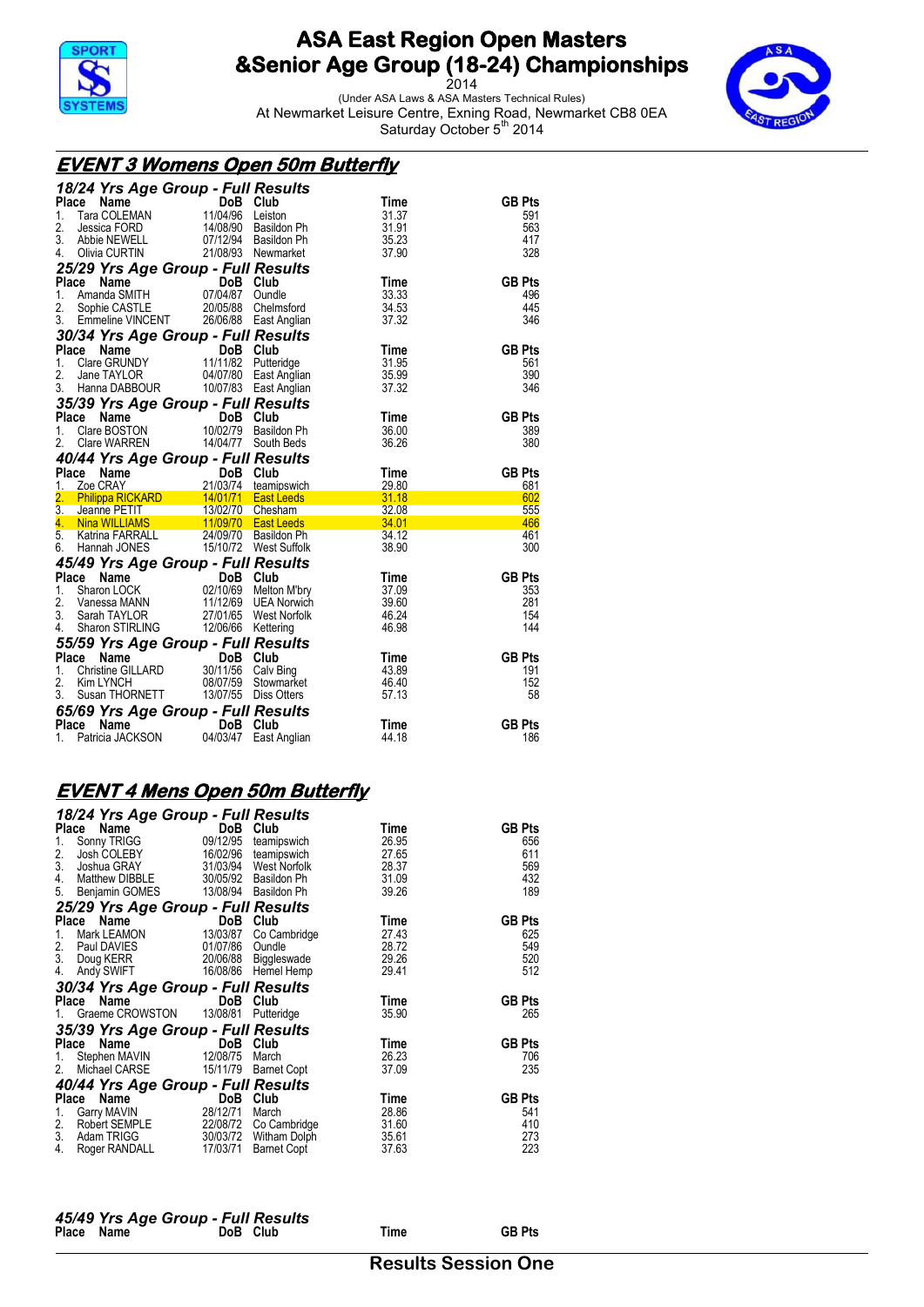

2014 (Under ASA Laws & ASA Masters Technical Rules) At Newmarket Leisure Centre, Exning Road, Newmarket CB8 0EA Saturday October 5<sup>th</sup> 2014



| 1.<br>Nigel BROWN 17/02/66 Chelmsford                                                                                                                                                                                                                                                                                         |          | 31.74 | 404           |
|-------------------------------------------------------------------------------------------------------------------------------------------------------------------------------------------------------------------------------------------------------------------------------------------------------------------------------|----------|-------|---------------|
| 2.<br>Julian REED 27/08/65 Co Milton K                                                                                                                                                                                                                                                                                        |          | 34.53 | 305           |
|                                                                                                                                                                                                                                                                                                                               |          | 38.04 | 214           |
| 3. Jose A MATZ<br>4. Javier GOMEZ REINA 09/10/66 CN Seville                                                                                                                                                                                                                                                                   |          | 38.08 | 213           |
| 50/54 Yrs Age Group - Full Results                                                                                                                                                                                                                                                                                            |          |       |               |
| Place Name                                                                                                                                                                                                                                                                                                                    |          | Time  | <b>GB Pts</b> |
| <b>ce Name Came 14/01/64 Club</b><br>Andrew FRESHER 14/01/64 March<br>1.                                                                                                                                                                                                                                                      |          | 30.72 | 448           |
| Richard O'LEARY 22/09/64 March<br>2.                                                                                                                                                                                                                                                                                          |          | 31.77 | 403           |
| 2. Richard ∪ LEArs :<br>55/59 Yrs Age Group - Full Results<br>DoB Club                                                                                                                                                                                                                                                        |          |       |               |
|                                                                                                                                                                                                                                                                                                                               | DoB Club | Time  | <b>GB Pts</b> |
| Graham POWELL 28/05/56 Team Luton<br>1.                                                                                                                                                                                                                                                                                       |          | 31.56 | 412           |
| Steve WESTON 24/09/55 Co Hereford<br>2.                                                                                                                                                                                                                                                                                       |          | 34.08 | 319           |
| 3. Ian MURRAY 19/01/57 Flitwick                                                                                                                                                                                                                                                                                               |          | 35.66 | 272           |
| 4. Philip HOLME 23/05/59 Barnet Copt                                                                                                                                                                                                                                                                                          |          | 36.67 | 246           |
| 60/64 Yrs Age Group - Full Results                                                                                                                                                                                                                                                                                            |          |       |               |
| $60/64$ Yrs Age $\overline{O}$ and $\overline{O}$ and $\overline{O}$ and $\overline{O}$ and $\overline{O}$ and $\overline{O}$ and $\overline{O}$ and $\overline{O}$ and $\overline{O}$ and $\overline{O}$ and $\overline{O}$ and $\overline{O}$ and $\overline{O}$ and $\overline{O}$ and $\overline{O}$ and $\overline{O}$ a |          | Time  | <b>GB Pts</b> |
|                                                                                                                                                                                                                                                                                                                               |          | 35.76 | 269           |
|                                                                                                                                                                                                                                                                                                                               |          | 37.70 | 221           |
|                                                                                                                                                                                                                                                                                                                               |          |       |               |
| 65/69 Yrs Age Group - Full Results<br>Place Name DoB Club                                                                                                                                                                                                                                                                     |          | Time  | <b>GB Pts</b> |
|                                                                                                                                                                                                                                                                                                                               |          | 39.63 | 182           |
| 1. Richard BRAYBROOK 06/09/46 Kettering<br>2. Chris TRUEMAN 13/11/47 UEA Norwich                                                                                                                                                                                                                                              |          | 41.24 | 155           |
| 70/74 Yrs Age Group - Full Results                                                                                                                                                                                                                                                                                            |          |       |               |
|                                                                                                                                                                                                                                                                                                                               |          | Time  | <b>GB Pts</b> |
| Place Name<br>1. Paul CLARKE 02/01/42 Team Luton                                                                                                                                                                                                                                                                              |          | 52.65 | 48            |
| 2.<br>Antonio MIHURA 10/03/41 CN Seville                                                                                                                                                                                                                                                                                      |          | 55.65 | 36            |
| 75/79 Yrs Age Group - Full Results                                                                                                                                                                                                                                                                                            |          |       |               |
|                                                                                                                                                                                                                                                                                                                               |          | Time  | <b>GB Pts</b> |
| <b>Place Name 1988</b> Club<br>1. Alan JACKSON 12/09/39 East Anglian                                                                                                                                                                                                                                                          |          | 41.32 | 153           |

### **EVENT 5 Womens Open 100m IM**

|                  | 18/24 Yrs Age Group - Full Results                                                                                                                                                                                                         |                       |                    |               |
|------------------|--------------------------------------------------------------------------------------------------------------------------------------------------------------------------------------------------------------------------------------------|-----------------------|--------------------|---------------|
|                  | Place<br>The <b>Name</b><br>Tara COLEMAN 11/04/96                                                                                                                                                                                          | DoB Club              | Time               | <b>GB Pts</b> |
| 1.               |                                                                                                                                                                                                                                            | Leiston               | 1:12.23            | 618           |
| 2.               | Abbie NEWELL 07/12/94 Basildon Ph<br>Kate ROBINSON 08/01/91 South Beds                                                                                                                                                                     |                       | 1:18.46            | 486           |
| 3.               |                                                                                                                                                                                                                                            |                       | 1.20.30            | 452           |
| 4.               | Heidi GIBBENS 01/11/91 Hemel Hemp                                                                                                                                                                                                          |                       | 1:21.74            | 428           |
|                  | 25/29 Yrs Age Group - Full Results                                                                                                                                                                                                         |                       |                    |               |
| Place            |                                                                                                                                                                                                                                            |                       | Time               | <b>GB Pts</b> |
| 1.               |                                                                                                                                                                                                                                            |                       | 1:14.38            | 569           |
| 2.               |                                                                                                                                                                                                                                            |                       | 1:14.96            | 556           |
| 3.<br>4.         |                                                                                                                                                                                                                                            |                       | 1:20.86<br>1:22.34 | 443<br>418    |
| 5.               |                                                                                                                                                                                                                                            |                       | 1:22.89            | 409           |
| 6.               |                                                                                                                                                                                                                                            |                       | 1:23.34            | 402           |
| 7.               |                                                                                                                                                                                                                                            |                       | 1:28.92            | 324           |
| 8.               | and Date Name<br>Filis HAWKINS 25/11/87 Faversham<br>Filis HAWKINS 25/11/87 Faversham<br>Joanne HOLDER 21/05/85 South Beds<br>Laura ROBINSON 27/01/88 South Beds<br>German BENNETT 02/01/87 Dummow Mast<br>Emily BARWICK 04/01/87 East Ang |                       | 1:32.62            | 281           |
|                  | 30/34 Yrs Age Group - Full Results                                                                                                                                                                                                         |                       |                    |               |
|                  | CHE Name<br>Capacity Contract Contract Contract Contract Contract Contract Contract Contract Contract Contract Contract Contract Contract Contract Contract Contract Contract Contract Contract Contract Contract Contract Contr<br>Place  |                       | Time               | <b>GB Pts</b> |
| 1.               |                                                                                                                                                                                                                                            |                       | 1:22.39            | 417           |
| $\overline{2}$ . |                                                                                                                                                                                                                                            |                       | 1:23.92            | 393           |
|                  |                                                                                                                                                                                                                                            |                       | <b>DNC</b>         |               |
|                  | 35/39 Yrs Age Group - Full Results<br>Place Name                                                                                                                                                                                           |                       |                    |               |
|                  | Place<br><b>CRITE:</b> Cample Team Poor Club<br>Clare WARREN 14/04/77 South Beds                                                                                                                                                           |                       | Time               | <b>GB Pts</b> |
| 1.               |                                                                                                                                                                                                                                            |                       | 1:22.92            | 409           |
| 2.               |                                                                                                                                                                                                                                            |                       |                    |               |
|                  | Vanessa MIEMIETZ 14/10/78 UEA Norwich                                                                                                                                                                                                      |                       | 1:31.22            | 297           |
|                  |                                                                                                                                                                                                                                            |                       |                    |               |
|                  | 40/44 Yrs Age Group - Full Results<br>Place Name                                                                                                                                                                                           |                       | Time               | <b>GB Pts</b> |
| $1_{-}$          |                                                                                                                                                                                                                                            |                       | 1:07.03            | 755           |
| 2.               | <b>CONSOLUTE:</b><br>Zoe CRAY 21/03/74 teamipswich<br>Sharon PERRY 05/07/72 West Suffolk                                                                                                                                                   |                       | 1:17.38            | 506           |
| 3.               | Hannah JONES                                                                                                                                                                                                                               | 15/10/72 West Suffolk | 1:24.76            | 381           |
|                  |                                                                                                                                                                                                                                            |                       |                    |               |
|                  |                                                                                                                                                                                                                                            |                       | Time               | <b>GB Pts</b> |
|                  |                                                                                                                                                                                                                                            |                       | 1:21.89            | 426           |
|                  |                                                                                                                                                                                                                                            |                       | 1:24.75            | 381           |
|                  |                                                                                                                                                                                                                                            |                       | 1:39.05            | 219           |
|                  | <b>45/49 Yrs Age Group - Full Results<br/> Place Name DoB Club<br/> 1. Louise JARVIS 24/01/69 Biggleswade<br/> 2. Nicola HORSFORD 16/11/69 Biggleswade<br/> 3. Sarah TAYLOR 27/01/65 West Norfolk<br/> 4. Sue MOYE 28/05/65 Sudbury</b>    |                       | 1:51.74            | 134           |
|                  | 50/54 Yrs Age Group - Full Results                                                                                                                                                                                                         |                       |                    |               |
|                  | Place Name                                                                                                                                                                                                                                 |                       | Time               | <b>GB Pts</b> |
| 1.               |                                                                                                                                                                                                                                            |                       | 1:31.61            | 292           |
| 2.               |                                                                                                                                                                                                                                            |                       | 1:44.97            | 175           |
| 3.               | Ce Name DOB Club<br>Blan WALKER 24/11/63 Witney<br>Jayne COLEBROOK 05/07/60 Biggleswade<br>Susan PENMAN 19/03/63 Stowmarket<br>Hannah UECKERMANN 18/07/63 Witham Dolph                                                                     |                       | 1:57.27<br>DQ S 4L | 108           |

|            | 55/59 Yrs Age Group - Full Results |          |      |               |
|------------|------------------------------------|----------|------|---------------|
| Place Name |                                    | DoB Club | Time | <b>GB Pts</b> |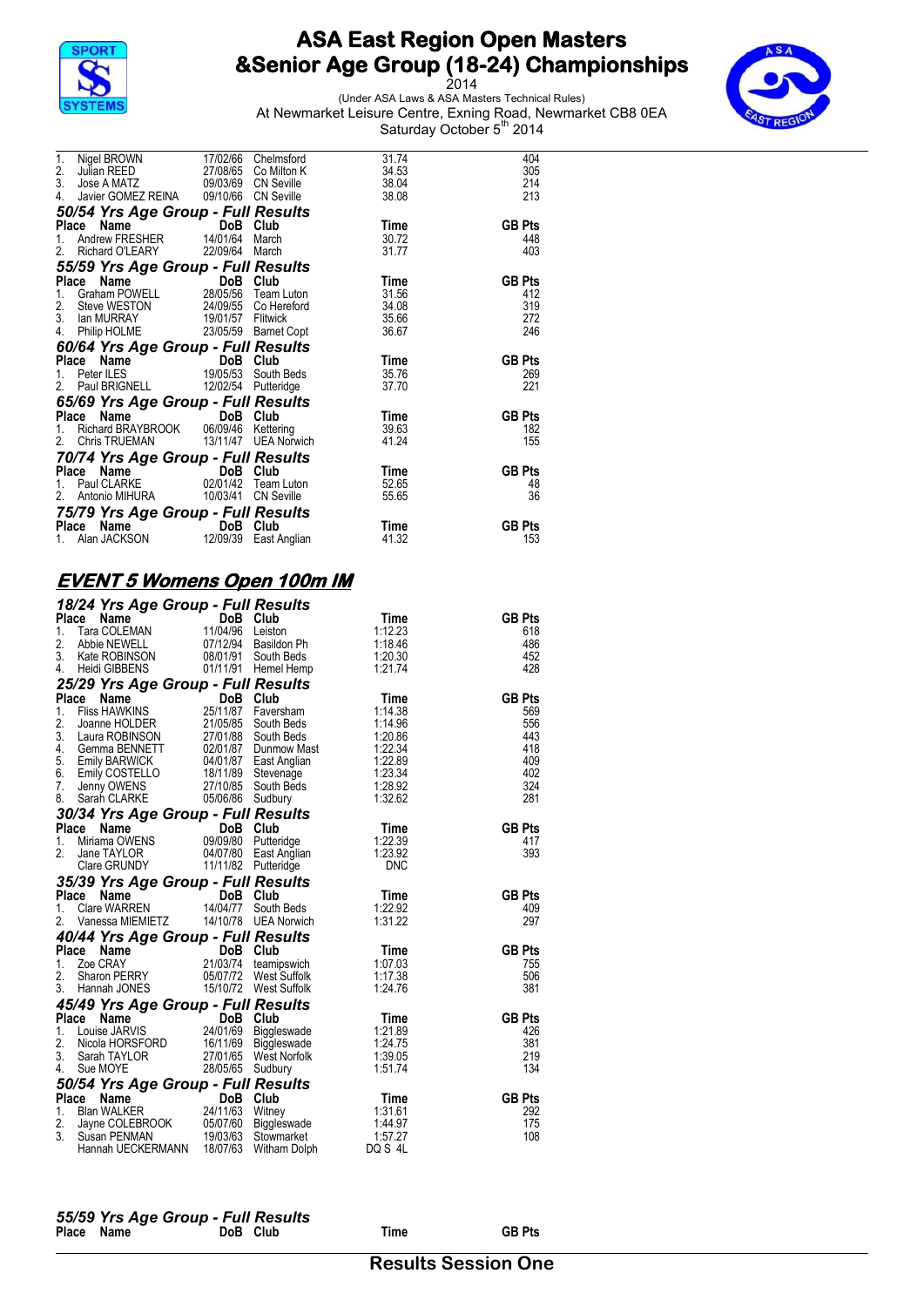

2014 (Under ASA Laws & ASA Masters Technical Rules) At Newmarket Leisure Centre, Exning Road, Newmarket CB8 0EA Saturday October 5<sup>th</sup> 2014



|       | 1. Patricia JACKSON                     |          | 04/03/47 East Anglian | 1:41.91 | 196           |
|-------|-----------------------------------------|----------|-----------------------|---------|---------------|
| Place | <b>Name Name</b>                        | DoB Club |                       | Time    | <b>GB Pts</b> |
|       | 65/69 Yrs Age Group - Full Results      |          |                       |         |               |
|       | 1. Annette THATCHER 18/01/52 Hemel Hemp |          |                       | 1:29.21 | 321           |
|       | Place Name                              | DoB Club |                       | Time    | <b>GB Pts</b> |
|       | 60/64 Yrs Age Group - Full Results      |          |                       |         |               |
|       | 4. Janet KELLY                          | 07/09/56 | Diss Otters           | 1:57.98 | 106           |
|       | 3. Susan THORNETT                       |          | 13/07/55 Diss Otters  | 1:49.15 | 149           |
| 2.    | <b>Christine GILLARD</b>                |          | 30/11/56 Calv Bing    | 1:37.22 | 235           |
| 1.    | Kim LYNCH                               | 08/07/59 | Stowmarket            | 1:31.33 | 296           |

## **EVENT 6 Mens Open 100m IM**

| <b>18/24 Yrs Age Group - Full Results<br/> Place Name DoB Club Time<br/> 1. Joshua GRAY 31/03/94 West Norfolk 1:02.55<br/> 2. Matthew DIBBLE 30/05/92 Basildon Ph 1:16.37<br/> 3. Benjamin GOMES 13/08/94 Basildon Ph 1:29.35</b> |  |                 |                      |
|-----------------------------------------------------------------------------------------------------------------------------------------------------------------------------------------------------------------------------------|--|-----------------|----------------------|
|                                                                                                                                                                                                                                   |  |                 | <b>GB Pts</b>        |
|                                                                                                                                                                                                                                   |  |                 | 634                  |
|                                                                                                                                                                                                                                   |  |                 | 344                  |
|                                                                                                                                                                                                                                   |  |                 | 194                  |
| <b>25/29 Yrs Age Group - Full Results<br/>Place Name DoB Club<br/>1. Thomas WILLIAMS 23/02/85 Sudbury</b>                                                                                                                         |  |                 |                      |
|                                                                                                                                                                                                                                   |  | Time            | <b>GB Pts</b>        |
|                                                                                                                                                                                                                                   |  | 1:06.35         | 536                  |
| <b>30/34 Yrs Age Group - Full Results<br/>Place Name DoB Club<br/>1. Graeme CROWSTON 13/08/81 Putteridge</b>                                                                                                                      |  |                 |                      |
|                                                                                                                                                                                                                                   |  | Time            | <b>GB Pts</b>        |
|                                                                                                                                                                                                                                   |  | 1:22.22         | 266                  |
| 35/39 Yrs Age Group - Full Results<br>Place Name DoB Club<br>1 Christopher HOWARD 05/05/75 Leiston                                                                                                                                |  |                 |                      |
|                                                                                                                                                                                                                                   |  | Time            | <b>GB Pts</b>        |
|                                                                                                                                                                                                                                   |  | 1:11.49         | 427                  |
| <b>40/44 Yrs Age Group - Full Results<br/> Place Name DoB Club Time<br/> 1. Lee PETERSON 09/06/74 Braintree 1:02.30</b>                                                                                                           |  |                 |                      |
|                                                                                                                                                                                                                                   |  |                 | <b>GB Pts</b>        |
|                                                                                                                                                                                                                                   |  |                 | 641                  |
| 1. Louis Line (1996)<br>2. Mark WAREHAM 30/06/71 Putteridge<br>3. Roger RANDALL 17/03/71 Barnet Copt                                                                                                                              |  | 1:14.28         | 378                  |
|                                                                                                                                                                                                                                   |  | 1:21.81         | 271                  |
| <b>45/49 Yrs Age Group - Full Results<br/> Place Name DoB Club Time<br/> 1. David BORTHWICK 10/02/68 East Anglian 1:20.39<br/> 2. Clive MITSON 27/12/69 Stowmarket 1:20.67</b>                                                    |  |                 |                      |
|                                                                                                                                                                                                                                   |  |                 | <b>GB Pts</b>        |
|                                                                                                                                                                                                                                   |  |                 | 288                  |
|                                                                                                                                                                                                                                   |  |                 | 285                  |
| <b>50/54 Yrs Age Group - Full Results<br/> Place Name DoB Club Time<br/> 1. Andrew FRESHER 14/01/64 March 1:15.43<br/> 2. Nigel HALFORD 26/11/61 Flitwick 1:29.12<br/> 3. Rob GARRY 08/04/64 Mildenhall 1:45.53</b>               |  |                 |                      |
|                                                                                                                                                                                                                                   |  |                 | <b>GB Pts</b>        |
|                                                                                                                                                                                                                                   |  |                 | 359                  |
|                                                                                                                                                                                                                                   |  |                 | 196                  |
|                                                                                                                                                                                                                                   |  |                 | 95                   |
| 55/59 Yrs Age Group - Full Results<br>Place Name DoB Club Time<br>1. Ian MURRAY 19/01/57 Flitwick 1:20.26<br>2. Tom MORROW 10/03/56 Co Oxford 1:20.32                                                                             |  |                 |                      |
|                                                                                                                                                                                                                                   |  |                 | <b>GB Pts</b>        |
|                                                                                                                                                                                                                                   |  |                 | 290                  |
|                                                                                                                                                                                                                                   |  |                 | 289                  |
| <b>60/64 Yrs Age Group - Full Results<br/>Place Name DoB Club<br/>Paul BRIGNELL 12/02/54 Putteridge</b>                                                                                                                           |  |                 |                      |
|                                                                                                                                                                                                                                   |  | Time            | <b>GB Pts</b>        |
|                                                                                                                                                                                                                                   |  | <b>DNC</b>      |                      |
| <b>65/69 Yrs Age Group - Full Results<br/>Place Name DoB Club<br/>1. Len PHOENIX 01/03/49 Stowmarket</b>                                                                                                                          |  |                 |                      |
|                                                                                                                                                                                                                                   |  |                 |                      |
|                                                                                                                                                                                                                                   |  | Time<br>1:39.80 | <b>GB Pts</b><br>122 |

#### **EVENT 7 Mens/Womens Open 200m Backstroke** *MENS 35/39 Yrs Age Group - Full Results*

| <b>Place</b><br>1. Alan WALLACE | Name                 | DoB Club<br>30/11/76 | <b>MENS 33/39 TIS Age Group - Full Results</b><br>Co Ely | Time<br>2:38.81 | <b>GB Pts</b><br>361 | 50<br>36.55 | 100<br>1:16.47 | 150<br>1:57.89 |             |
|---------------------------------|----------------------|----------------------|----------------------------------------------------------|-----------------|----------------------|-------------|----------------|----------------|-------------|
|                                 |                      |                      |                                                          |                 |                      |             |                |                | 36.55 39.92 |
| 41.42                           | 2. Manuel ACUNA LORO | 27/06/79             | <b>CN Seville</b>                                        | 3:13.60         | 174                  | 44.81       | 1:34.86        | 2:25.12        | 44.81 50.05 |
| 50.26<br>3. Michael CARSE       |                      | 15/11/79             | <b>Barnet Copt</b>                                       | 3:28.37         | 128                  | 49.69       | 1:40.66        | 2:34.48        | 49.69 50.97 |
| 53.82                           |                      |                      | <b>MENS 45/49 Yrs Age Group - Full Results</b>           |                 |                      |             |                |                |             |
| <b>Place</b><br>1. Mark PINCOTT | Name                 | DoB<br>13/03/65      | Club<br>Faversham                                        | Time<br>2:42.28 | <b>GB Pts</b><br>336 | 50<br>37.39 | 100<br>1:18.34 | 150<br>2:00.50 |             |
| 42.16                           | 2. Adam BALDWIN      | 15/09/65             | <b>Barnet Copt</b>                                       | 2:53.98         | 263                  | 42.57       | 1:27.19        | 2:11.41        | 37.39 40.95 |
| 44.22                           |                      |                      |                                                          |                 |                      |             |                |                | 42.57 44.62 |
|                                 | 3. John O'ROURKE     | 16/02/69             | Team Luton                                               | 3:18.92         | 156                  | 45.76       | 1:35.40        | 2:27.31        |             |
| 51.91                           |                      |                      |                                                          |                 |                      |             |                |                | 45.76 49.64 |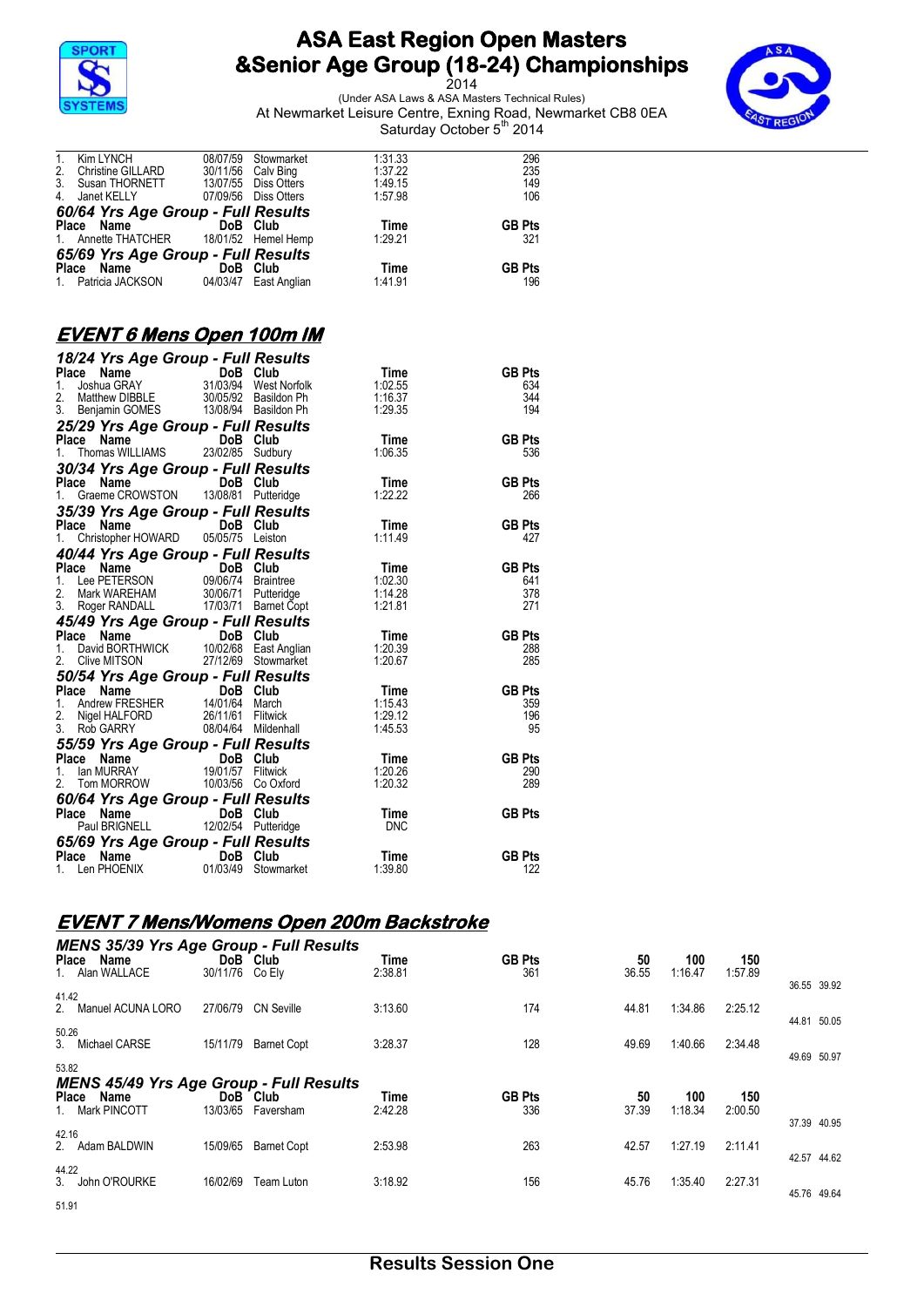

2014 (Under ASA Laws & ASA Masters Technical Rules) At Newmarket Leisure Centre, Exning Road, Newmarket CB8 0EA Saturday October 5<sup>th</sup> 2014



| <b>MENS 50/54 Yrs Age Group - Full Results</b>                                                    |                 |                                  |                        |                      |             |                |                |                            |
|---------------------------------------------------------------------------------------------------|-----------------|----------------------------------|------------------------|----------------------|-------------|----------------|----------------|----------------------------|
| Place Name<br>Alastair GIBB                                                                       |                 | DoB Club<br>14/01/60 Team Luton  | Time<br>2:51.00        | <b>GB Pts</b><br>280 | 50<br>40.26 | 100<br>1:24.16 | 150<br>2:08.00 |                            |
| 43.84<br>2. Mark STRAKOSCH                                                                        | 18/05/61        | Berkhamsted                      | 2:52.41                | 272                  | 41.59       | 1:25.23        | 2:09.47        | 40.26 43.90<br>41.59 43.64 |
| 44.24<br><b>MENS 55/59 Yrs Age Group - Full Results</b><br>Place Name                             |                 | DoB Club                         | Time                   | <b>GB Pts</b>        | 50          | 100            | 150            |                            |
| 1. Graham POWELL                                                                                  |                 | 28/05/56 Team Luton              | 2:42.67                | 333                  | 37.79       | 1:18.78        | 2:01.00        | 37.79 40.99                |
| 42.22<br>2. Andrew WRIGHT                                                                         |                 | 27/07/57 Stowmarket              | 3:05.63                | 206                  | 43.86       | 1:30.46        | 2:18.59        | 43.86 46.60                |
| 48.13<br><b>WOMENS 35/39 Yrs Age Group - Full Results</b>                                         |                 |                                  |                        |                      |             |                |                |                            |
| Place Name<br>Jo MITCHINSON<br>1.                                                                 |                 | DoB Club<br>12/03/79 Stevenage   | Time<br>2:44.75        | <b>GB Pts</b><br>464 | 50<br>38.33 | 100<br>1:19.01 | 150<br>2:01.55 | 38.33 40.68                |
| 42.54<br>2. Carrie PAGE                                                                           |                 | 29/04/78 Putteridge              | 3:09.16                | 295                  | 41.85       | 1:30.10        | 2:20.46        | 41.85 48.25                |
| 50.36                                                                                             |                 |                                  |                        |                      |             |                |                |                            |
| <b>WOMENS 45/49 Yrs Age Group - Full Results</b><br>Place Name<br>1. Louise JARVIS                |                 | DoB Club<br>24/01/69 Biggleswade | <b>Time</b><br>2:50.84 | <b>GB Pts</b><br>414 | 50<br>40.11 | 100<br>1:22.58 | 150<br>2:06.76 | 40.11 42.47                |
| 44.18<br>2. Nicola HORSFORD                                                                       |                 | 16/11/69 Biggleswade             | 3:00.39                | 347                  | 41.72       | 1:27.64        | 2:14.49        | 41.72 45.92                |
| 46.85<br>3. Lisa WITHERS                                                                          |                 | 22/10/66 Newmarket               | 3:07.34                | 305                  | 44.13       | 1:31.30        | 2:19.36        | 44.13 47.17                |
| 48.06                                                                                             |                 |                                  |                        |                      |             |                |                |                            |
| <b>WOMENS 50/54 Yrs Age Group - Full Results</b><br>Place Name<br>1. Blan WALKER                  | 24/11/63 Witney | DoB Club                         | Time<br>3:14.99        | <b>GB Pts</b><br>264 | 50<br>47.77 | 100<br>1:37.55 | 150<br>2:27.64 | 47.77 49.78                |
| 50.09                                                                                             |                 |                                  |                        |                      |             |                |                |                            |
| <b>WOMENS 60/64 Yrs Age Group - Full Results</b><br>Place<br>Name<br>Patricia REYNOLDS<br>$1_{-}$ |                 | DoB Club<br>10/01/50 Beaver Mast | Time<br>3:19.72        | <b>GB Pts</b><br>242 | 50<br>47.54 | 100<br>1:38.11 | 150<br>2:29.70 |                            |
| 51.59<br>2. Sally LELEAN                                                                          | 04/06/51        | <b>Diss Otters</b>               | 3:55.42                | 124                  | 57.14       | 1:55.82        | 2:55.83        | 47.54 50.57                |
| 1:00.01                                                                                           |                 |                                  |                        |                      |             |                |                | 57.14 58.68                |

#### **EVENT 8 Womens Open 50m Breaststroke**

|                                   | 18/24 Yrs Age Group - Full Results                                                                           |                       |                |               |
|-----------------------------------|--------------------------------------------------------------------------------------------------------------|-----------------------|----------------|---------------|
| Name<br>Place                     | <b>DoB</b><br>07/12/94                                                                                       | DoB Club              | Time           | <b>GB Pts</b> |
| Abbie NEWELL<br>1.                |                                                                                                              | Basildon Ph           | 41.46          | 418           |
| Cara FRESHER<br>2.                | 03/09/93                                                                                                     | March                 | 43.67          | 352           |
|                                   | 25/29 Yrs Age Group - Full Results                                                                           |                       |                |               |
| Name<br><b>Place</b>              | <b>e Name</b><br>Rachel BARBER 30/10/88 Hemel Hemp                                                           | DoB Club              | Time           | <b>GB Pts</b> |
| 1.                                | Sophie CASTLE 20/05/88 Chelmsford                                                                            |                       | 39.85<br>40.65 | 472<br>444    |
| 2.                                | 3. Gemma BENNETT 02/01/87 Dunmow Mast                                                                        |                       | 40.97          | 434           |
| 4.                                | Rebecca JACKSON 22/07/86 Diss Otters                                                                         |                       | 41.46          | 418           |
| 5.                                | Emmeline VINCENT<br>Sarah CLARKE<br>Emmeline VINCENT<br>Sarah CLARKE<br>Emily COSTELLO<br>18/11/89 Stevenage |                       | 42.34          | 390           |
| 6.                                |                                                                                                              |                       | 42.87          | 375           |
| 7.                                |                                                                                                              |                       | 44.95          | 320           |
|                                   | 30/34 Yrs Age Group - Full Results                                                                           |                       |                |               |
| Place<br>Name                     | <b>DoB Club</b><br>SE 01/10/82 South Beds                                                                    |                       | Time           | <b>GB Pts</b> |
| Sarah PEARSE<br>1.                |                                                                                                              |                       | 36.00          | 635           |
| Miriama OWENS<br>2.               | 09/09/80                                                                                                     | Putteridge            | 42.75          | 378           |
|                                   | 35/39 Yrs Age Group - Full Results                                                                           |                       |                |               |
| Place<br>Name                     | $\mathcal{L}_{\text{max}}$<br>DoB                                                                            | Club                  | Time           | <b>GB Pts</b> |
| $1_{-}$<br>2.                     | Clare WARREN 14/04/77 South Beds                                                                             |                       | 43.39<br>44.87 | 360<br>321    |
| 3.                                | Vanessa MIEMIETZ 14/10/78 UEA Norwich<br>MARIA CANO MANTIS 26/03/76 CN Seville                               |                       | 46.34          | 287           |
|                                   | 40/44 Yrs Age Group - Full Results                                                                           |                       |                |               |
| Name<br>Place                     | e a construction<br>DoB                                                                                      | Club                  | Time           | <b>GB Pts</b> |
| Sharon PERRY<br>$1$ <sub>--</sub> |                                                                                                              | 05/07/72 West Suffolk | 40.04          | 466           |
| <b>Nina WILLIAMS</b><br>2.        | <b>East Leeds</b> 11/09/70 <b>East Leeds</b>                                                                 |                       | 40.52          | 449           |
|                                   | 45/49 Yrs Age Group - Full Results                                                                           |                       |                |               |
| Place<br>Name                     | DoB                                                                                                          | Club                  | Time           | <b>GB Pts</b> |
| 1.                                | Sharon LOCK 02/10/69 Melton M'bry                                                                            |                       | 37.88          | 549           |
| 2.<br>Liz WOOLNER                 | 10/02/67                                                                                                     | Flitwick              | 42.08          | 398           |
| 3.<br>Nicola HORSFORD             | 16/11/69                                                                                                     | Biggleswade           | 47.30          | 267           |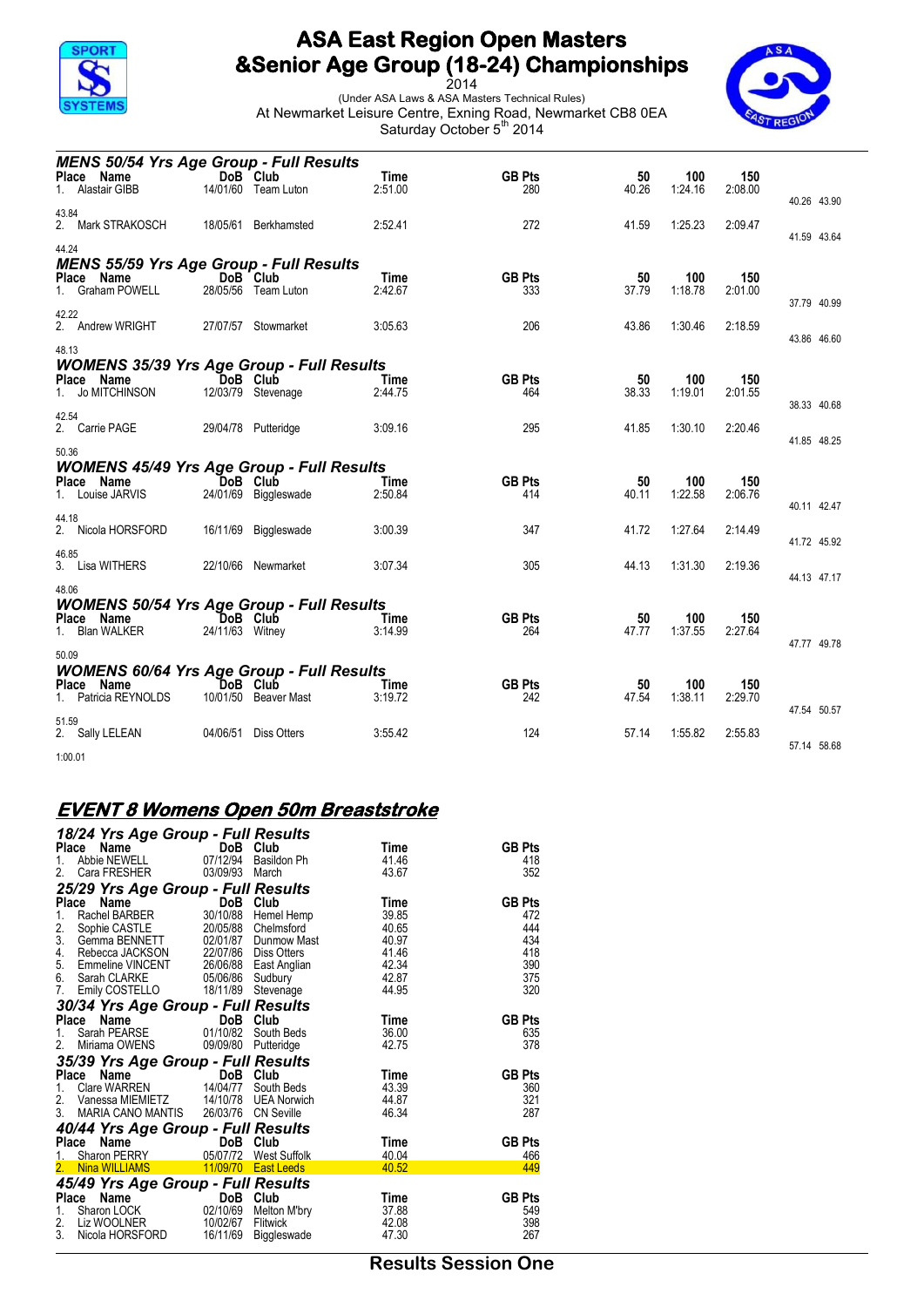

2014 (Under ASA Laws & ASA Masters Technical Rules) At Newmarket Leisure Centre, Exning Road, Newmarket CB8 0EA Saturday October 5<sup>th</sup> 2014



| 50/54 Yrs Age Group - Full Results         |          |                       |          |               |
|--------------------------------------------|----------|-----------------------|----------|---------------|
| Place Name                                 |          | DoB Club              | Time     | <b>GB Pts</b> |
| 1. Julie HOYLE                             |          | $03/04/62$ East Leeds | $39.69*$ | 478           |
| 2. Hannah UECKERMANN 18/07/63 Witham Dolph |          |                       | 41.75    | 408           |
| 55/59 Yrs Age Group - Full Results         |          |                       |          |               |
| Place Name DoB Club                        |          |                       | Time     | <b>GB Pts</b> |
| 1. Susan THORNETT                          |          | 13/07/55 Diss Otters  | 50.37    | 211           |
| 60/64 Yrs Age Group - Full Results         |          |                       |          |               |
| <b>Name Market</b><br>Place                | DoB Club |                       | Time     | <b>GB Pts</b> |
| Annette THATCHER<br>1.                     |          | 18/01/52 Hemel Hemp   | 43.78    | 349           |
| 2. Sally LELEAN                            |          | 04/06/51 Diss Otters  | 53.97    | 160           |
|                                            |          |                       |          |               |

# **EVENT 9 Mens Open 50m Breaststroke**

| 18/24 Yrs Age Group - Full Results                                                                                                                                                                                                                         |                        |                       |                   |               |
|------------------------------------------------------------------------------------------------------------------------------------------------------------------------------------------------------------------------------------------------------------|------------------------|-----------------------|-------------------|---------------|
| Place Name<br>1. Joshua GRAY<br>1. Joshua GRAY<br>2. Adam KEMP<br>3. Benjamin GOMES<br>1. 108/08/94 Newmarket<br>3. Benjamin GOMES<br>1. 108/08/94 Newmarket                                                                                               |                        |                       | Time              | <b>GB Pts</b> |
|                                                                                                                                                                                                                                                            |                        |                       | 32.44<br>35.94    | 600<br>443    |
|                                                                                                                                                                                                                                                            |                        |                       | 44.91             | 203           |
|                                                                                                                                                                                                                                                            |                        |                       |                   |               |
| <b>25/29 Yrs Age Group - Full Results<br/>Place Name DoB Club<br/>1. Thomas WILLIAMS 23/02/85 Sudbury<br/>2. Andy SWIFT 16/08/86 Hemel Hemp</b>                                                                                                            |                        |                       | <b>Time</b>       | <b>GB Pts</b> |
|                                                                                                                                                                                                                                                            |                        |                       | 32.43             | 601           |
|                                                                                                                                                                                                                                                            |                        |                       | 32.91             | 576           |
|                                                                                                                                                                                                                                                            |                        |                       |                   |               |
|                                                                                                                                                                                                                                                            |                        |                       | Time              | <b>GB Pts</b> |
| 1. Pablo SENDRA FERNANDEZ25/07/83CN Seville                                                                                                                                                                                                                |                        |                       | 39.88             | 315           |
| 35/39 Yrs Age Group - Full Results                                                                                                                                                                                                                         |                        |                       |                   |               |
|                                                                                                                                                                                                                                                            |                        |                       | Time              | <b>GB Pts</b> |
| <b>Place Name COMB Dob Club</b><br>1. Nick TITCHENER 20/01/76 Biggleswade<br>2. Christopher HOWARD 05/05/75 Leiston                                                                                                                                        |                        |                       | 32.99<br>36.31    | 572<br>429    |
|                                                                                                                                                                                                                                                            |                        |                       |                   |               |
| 40/44 Yrs Age Group - Full Results<br><b>Place Name DoB Club</b><br>1. Lee PETERSON 09/06/74 Braintree 31.77<br>2. Mark CLAXTON 27/06/71 Norfolk Vikg 36.29<br>3. Robert SEMPLE 22/08/72 Co Cambridge 38.01<br>4. Addan TRIGG 30.003/72 Witham Dolph 41.09 |                        |                       |                   | <b>GB Pts</b> |
|                                                                                                                                                                                                                                                            |                        |                       |                   | 636           |
|                                                                                                                                                                                                                                                            |                        |                       |                   | 430           |
|                                                                                                                                                                                                                                                            |                        |                       |                   | 370           |
|                                                                                                                                                                                                                                                            |                        |                       |                   | 283           |
| <b>45/49 Yrs Age Group - Full Results<br/>Place Name DoB Club<br/>1. Clive MITSON 27/12/69 Stowmarket<br/>2. Francisco LORA GARCIA 08/03/67 CN Seville</b>                                                                                                 |                        |                       |                   |               |
|                                                                                                                                                                                                                                                            |                        |                       | Time              | <b>GB Pts</b> |
|                                                                                                                                                                                                                                                            |                        |                       | 40.18             | 307           |
|                                                                                                                                                                                                                                                            |                        |                       | 40.77<br>46.59    | 291           |
| 3. Robert ARTHUR 31/07/68 West Norfolk<br>Andrew DEAN 29/03/68 Stevenage                                                                                                                                                                                   |                        |                       | <b>DNC</b>        | 176           |
| 50/54 Yrs Age Group - Full Results<br>Place Name DoB Club<br>1. Martyn FRESHER 31/01/62 March                                                                                                                                                              |                        |                       |                   |               |
| Place Name<br>1. Martyn FRESHER 31/01/62 March<br>2. Andrea VIOLA 19/01/63 Co Cambridge<br>3. Nigel HALFORD 26/11/61 Flitwick                                                                                                                              |                        |                       | Time              | <b>GB Pts</b> |
|                                                                                                                                                                                                                                                            |                        |                       | 36.42             | 425           |
|                                                                                                                                                                                                                                                            |                        |                       | 37.40             | 390           |
|                                                                                                                                                                                                                                                            |                        |                       | 43.67             | 226           |
| 55/59 Yrs Age Group - Full Research<br>1. Philip HOLME<br>2.005/59 Barnet Copt<br>2. Tom MORROW 10/03/56 Co Oxford<br>3. John GOODALL 09/12/57 Dartford<br>4. Ian MURRAY 19/01/57 Flitwick<br>5. Michael ABBOTT 23/06/55 Co Can'bury<br>6.                 |                        |                       |                   |               |
|                                                                                                                                                                                                                                                            |                        |                       | Time              | <b>GB Pts</b> |
|                                                                                                                                                                                                                                                            |                        |                       | $\frac{1}{38.12}$ | 367           |
|                                                                                                                                                                                                                                                            |                        |                       | 38.36<br>42.33    | 359<br>254    |
|                                                                                                                                                                                                                                                            |                        |                       | 42.69             | 246           |
|                                                                                                                                                                                                                                                            |                        |                       | 43.41             | 232           |
|                                                                                                                                                                                                                                                            |                        |                       | 45.68             | 190           |
| <b>60/64 Yrs Age Group - Full Results<br/> Place Name DoB Club<br/> 1. Paul BRIGNELL 12/02/54 Putteridge<br/> 2. David COLES 14/01/54 West Norfolk<br/> 3. Peter GRUITT 21/11/52 Co Cant'bury</b>                                                          |                        |                       |                   |               |
|                                                                                                                                                                                                                                                            |                        |                       | Time              | <b>GB Pts</b> |
|                                                                                                                                                                                                                                                            |                        |                       | 39.65             | 321           |
|                                                                                                                                                                                                                                                            |                        |                       | 47.50             | 162           |
|                                                                                                                                                                                                                                                            |                        |                       | 51.41             | 115           |
| <b>65/69 Yrs Age Group - Full Results<br/>Place Name DoB Club<br/>1. Chris TRUEMAN 13/11/47 UEA Norwich</b>                                                                                                                                                |                        |                       | Time              | <b>GB Pts</b> |
|                                                                                                                                                                                                                                                            |                        |                       | 45.00             | 202           |
|                                                                                                                                                                                                                                                            |                        |                       |                   |               |
| 1. Chris TRUEMAN<br><b>70/74 Yrs Age Group - Full Results</b><br>DoB Club                                                                                                                                                                                  |                        |                       | <b>Time</b>       | <b>GB Pts</b> |
| <b>Place Name Carry DoB Club</b><br>1. Paul CLARKE 02/01/42 Team Luton                                                                                                                                                                                     |                        |                       | 49.46             | 137           |
| 2. Antonio MIHURA                                                                                                                                                                                                                                          | 10/03/41    CN Seville |                       | 51.21             | 118           |
| 75/79 Yrs Age Group - Full Results                                                                                                                                                                                                                         |                        |                       |                   |               |
| Place<br>Name                                                                                                                                                                                                                                              | DoB Club               |                       | Time              | <b>GB Pts</b> |
| Alan JACKSON<br>1.                                                                                                                                                                                                                                         |                        | 12/09/39 East Anglian | 49.02             | 142           |
| 80/84 Yrs Age Group - Full Results                                                                                                                                                                                                                         |                        |                       |                   |               |
| Place Name                                                                                                                                                                                                                                                 | DoB Club               |                       | Time              | <b>GB Pts</b> |
| Neil HOWELL<br>1.                                                                                                                                                                                                                                          |                        | 03/10/32 East Anglian | 1:08.23           | 26            |
| 85/89 Yrs Age Group - Full Results                                                                                                                                                                                                                         |                        |                       |                   |               |
| Place Name                                                                                                                                                                                                                                                 | DoB Club               |                       | Time              | <b>GB Pts</b> |
| Donald MACFARLANE<br>1.                                                                                                                                                                                                                                    |                        | 10/05/29 West Norfolk | 1:12.54           | 18            |
|                                                                                                                                                                                                                                                            |                        |                       |                   |               |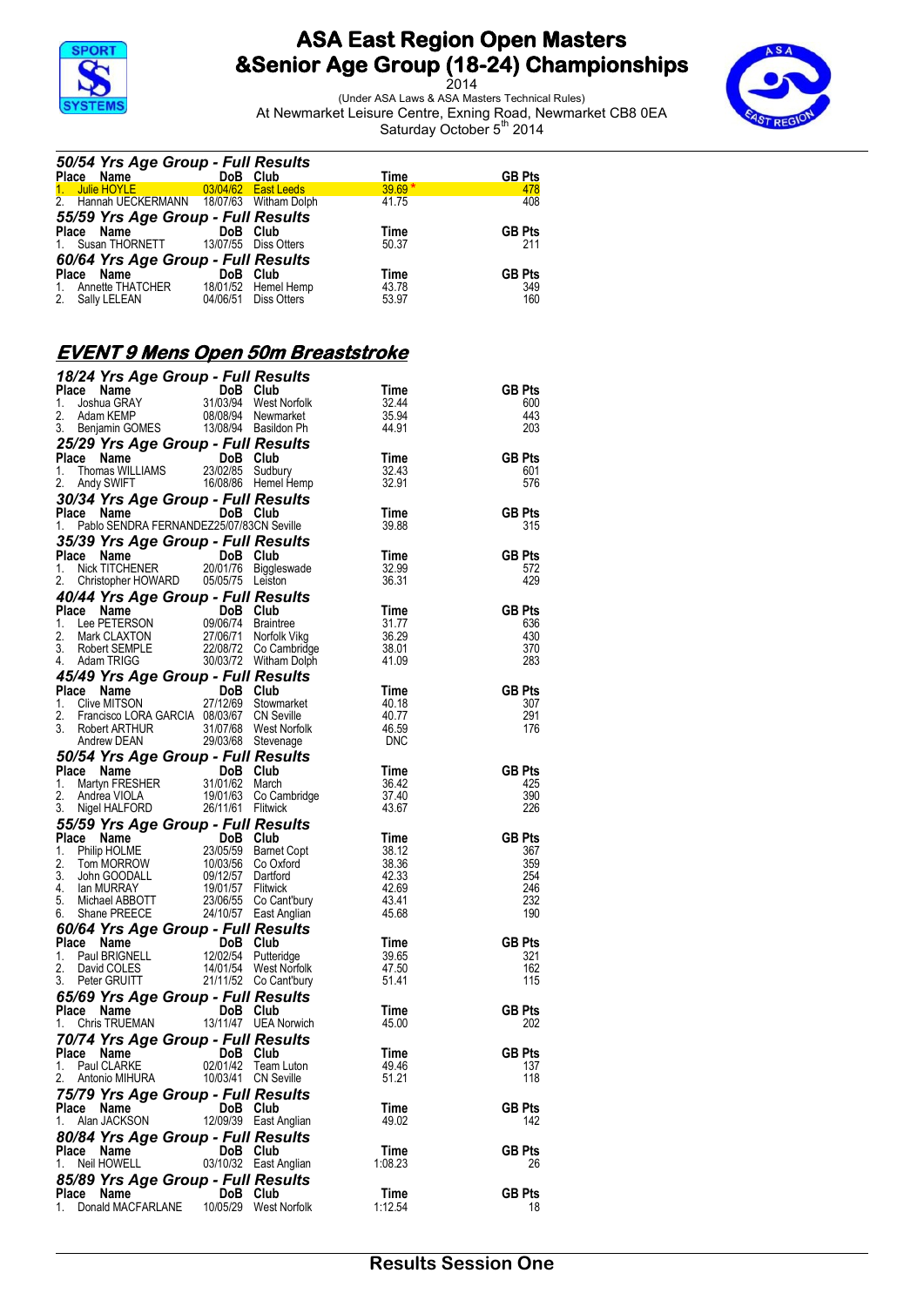

2014 (Under ASA Laws & ASA Masters Technical Rules) At Newmarket Leisure Centre, Exning Road, Newmarket CB8 0EA Saturday October 5<sup>th</sup> 2014



#### **EVENT 10 Womens Open 200m Freestyle Team**

|                      | 072+ Yrs Age Group - Full Results  |                  |                                                                                                             |                                                                  |               |               |
|----------------------|------------------------------------|------------------|-------------------------------------------------------------------------------------------------------------|------------------------------------------------------------------|---------------|---------------|
| Place                | Name                               |                  | Club                                                                                                        | Time                                                             |               | <b>GB Pts</b> |
| 1.<br>1.             | Basildon Ph<br>Basildon Ph         | $072+$<br>$072+$ | <b>Basildon Ph</b><br><b>Basildon Ph</b><br>Jessica FORD<br>Abbie NEWELL<br>Clare BOSTON<br>Katrina FARRALL | 2:07.73<br>2:07.73<br>30.41<br>31.63<br>31.84<br>33.85           |               | 495<br>495    |
|                      | 120+ Yrs Age Group - Full Results  |                  |                                                                                                             |                                                                  |               |               |
| Place<br>1.<br>1.    | Name<br>South Beds<br>South Beds   | $120+$<br>$120+$ | Club<br>South Beds<br>South Beds<br>Carla KING<br>Sam HAMMOND<br>Sarah PEARSE                               | Time<br>1:57.38<br>1:57.38<br>28.02<br>29.42<br>30.47            | <b>GB Pts</b> | 631<br>631    |
| 2.<br>$\mathfrak{p}$ | Putteridge<br>Putteridge           | $120+$<br>$120+$ | Joanne HOLDER<br>Putteridge<br>Putteridge<br>Miriam Owens<br>Carrie PAGE<br>Hannah BENNETT<br>Clare GRUNDY  | 29.47<br>2:11.85<br>2:11.85<br>30.44<br>35.63<br>32.77<br>33.01  |               | 449<br>449    |
|                      | East Anglian                       | $120+$           | East Anglian<br>Jane TAYLOR<br><b>Emmeline VINCENT</b><br>Hanna DABBOUR<br>Lisa DONOVAN                     | <b>DNC</b>                                                       |               |               |
|                      | 160+ Yrs Age Group - Full Results  |                  |                                                                                                             |                                                                  |               |               |
| Place<br>1.<br>1.    | Name<br>Biggleswade<br>Biggleswade | 160+<br>$160+$   | Club<br>Biggleswade<br>Biggleswade<br>Nicola HORSFORD<br>Sarah JONES<br>Jayne COLEBROOK<br>Louise JARVIS    | Time<br>2:26.64<br>2:26.64<br>33.18<br>1.20.84<br>32.62<br>00.00 | <b>GB Pts</b> | 317<br>317    |

#### **EVENT 11 Mens Open 200m Freestyle Team**

|              | 072+ Yrs Age Group - Full Results |        |                                  |         |               |                |
|--------------|-----------------------------------|--------|----------------------------------|---------|---------------|----------------|
| Place        | Name                              |        | Club                             | Time    | <b>GB Pts</b> |                |
| 1.           | teamipswich                       | $072+$ | teamipswich                      | 1:59.69 | 416           |                |
| 1.           | teamipswich                       | 072+   | teamipswich                      | 1:59.69 | 416           |                |
|              |                                   |        | Mark COLEBY                      |         |               | 38.85          |
|              |                                   |        | Sonny TRIGG                      |         |               | 24.59          |
|              |                                   |        | Josh COLEBY<br>Adam TRIGG        |         |               | 25.28<br>30.97 |
|              |                                   |        |                                  |         |               |                |
|              | 160+ Yrs Age Group - Full Results |        |                                  |         |               |                |
| <b>Place</b> | Name                              |        | Club                             | Time    | <b>GB Pts</b> |                |
| 1.           | Putteridge                        | $160+$ | Putteridge                       | 2:05.13 | 360           |                |
| 1.           | Putteridge                        | $160+$ | Putteridge                       | 2:05.13 | 360           |                |
|              |                                   |        | Mark WAREHAM                     |         |               | 29.66          |
|              |                                   |        | Nathan Scott                     |         |               | 20.53<br>20.80 |
|              |                                   |        | Paul Brignall<br>Graeme CROWSTON |         |               | 54.14          |
| 2.           | <b>CN Seville</b>                 | 160+   | <b>CN Seville</b>                | 2:16.28 | 268           |                |
| 2.           | <b>CN Seville</b>                 | $160+$ | <b>CN Seville</b>                | 2:16.28 | 268           |                |
|              |                                   |        | Francisco LORA GARCIA            |         |               | 33.86          |
|              |                                   |        | Javier GOMEZ REINA               |         |               | 35.53          |
|              |                                   |        | Jose A MATZ                      |         |               | 34.37          |
|              |                                   |        | Manuel ACUNA LORO                |         |               | 32.52          |
| 3.           | East Anglian                      |        | 160+ East Anglian                | 2:16.85 | 264           |                |
| 3            | East Anglian                      | 160+   | East Anglian                     | 2:16.85 | 264           |                |
|              |                                   |        | Ray KIRBY                        |         |               | 36.39<br>36.37 |
|              |                                   |        | Jon Greene<br>Shane PREECE       |         |               | 33.43          |
|              |                                   |        | David BORTHWICK                  |         |               | 30.66          |
| 4.           | Flitwick                          | $160+$ | Flitwick                         | 2:18.11 | 255           |                |
| 4.           | Flitwick                          | $160+$ | Flitwick                         | 2:18.11 | 255           |                |
|              |                                   |        | Dan GEORGESCU                    |         |               | 37.25          |
|              |                                   |        | Nigel HALFORD                    |         |               | 33.48          |
|              |                                   |        | lan MURRAY                       |         |               | 37.43          |
|              |                                   |        | lan FOWLER                       |         |               | 29.95          |
|              | 200+ Yrs Age Group - Full Results |        |                                  |         |               |                |
| <b>Place</b> | Name                              |        | Club                             | Time    | <b>GB Pts</b> |                |
|              | <b>Team Luton</b>                 | $200+$ | Team Luton                       | 2:06.09 | 351           |                |
| 1.           | <b>Team Luton</b>                 | $200+$ | Team Luton                       | 2:06.09 | 351           |                |
|              |                                   |        | <b>Graham POWELL</b>             |         |               | 30.62          |
|              |                                   |        | Alastair GIBB                    |         |               | 30.73          |
|              |                                   |        | John O'ROURKE                    |         |               | 34.95          |
|              |                                   |        | David WRIGHT                     |         |               | 29.79          |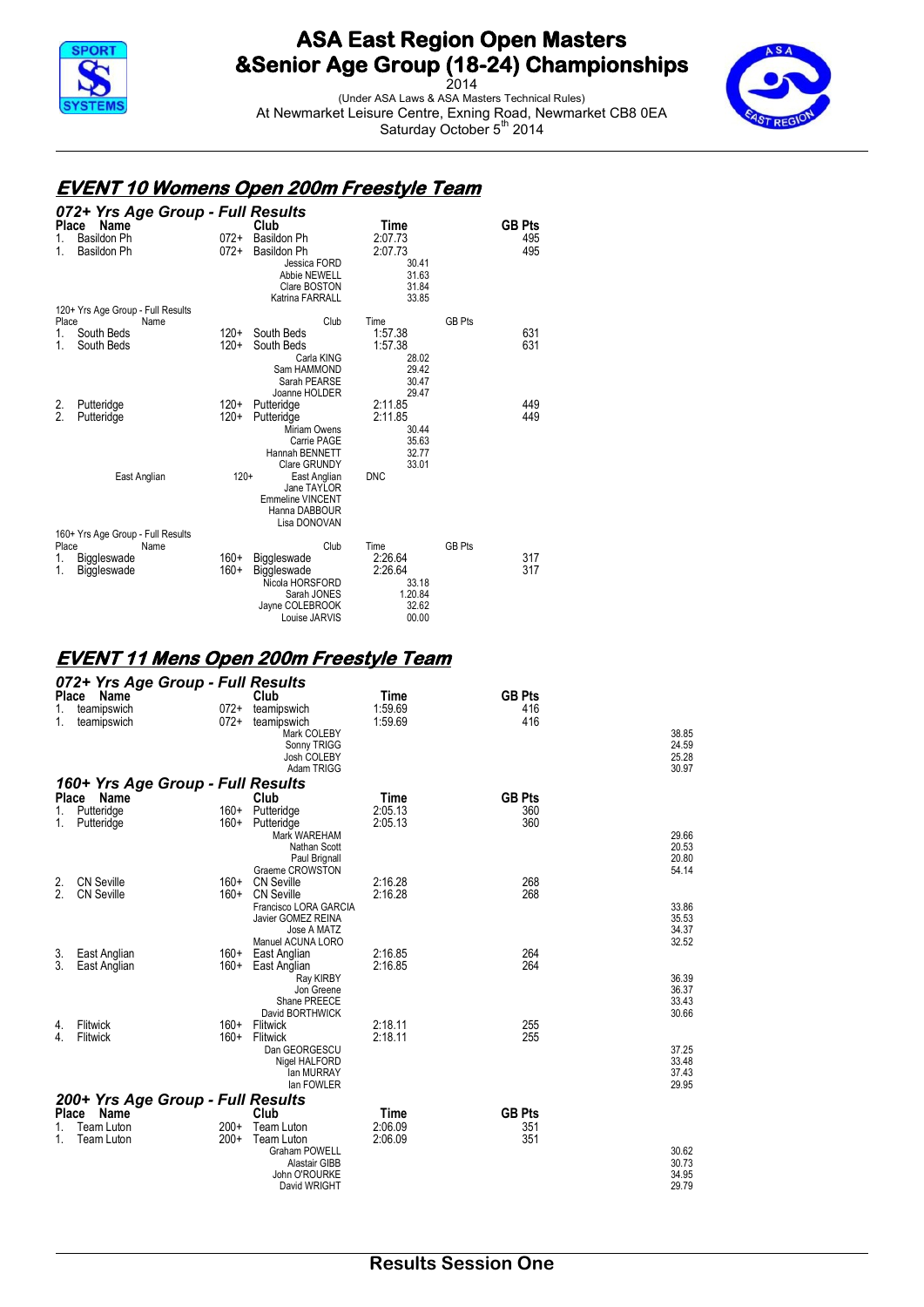

2014 (Under ASA Laws & ASA Masters Technical Rules) At Newmarket Leisure Centre, Exning Road, Newmarket CB8 0EA Saturday October 5<sup>th</sup> 2014



## **Results Session Two**

#### **EVENT 12 Mens/Womens Open 200m Butterfly**

| <b>MENS 18/24 Yrs Age Group - Full Results</b><br>Place Name DoB Club<br>Christopher GREENHALGH16/01/96 Sudbury | Time                                                                                                                            | <b>GB Pts</b><br>553                                                                                                                                                                                                                                                                                                                                                                                        | 50<br>30.91                                                                 | 100                                          | 150<br>1:43.35                                                                                                                                 | 30.91                                                  |
|-----------------------------------------------------------------------------------------------------------------|---------------------------------------------------------------------------------------------------------------------------------|-------------------------------------------------------------------------------------------------------------------------------------------------------------------------------------------------------------------------------------------------------------------------------------------------------------------------------------------------------------------------------------------------------------|-----------------------------------------------------------------------------|----------------------------------------------|------------------------------------------------------------------------------------------------------------------------------------------------|--------------------------------------------------------|
| MENS 25/29 Yrs Age Group - Full Results<br>DoB Club<br>01/07/86 Oundle                                          | Time<br>2:24.23                                                                                                                 | <b>GB Pts</b><br>507                                                                                                                                                                                                                                                                                                                                                                                        | 50<br>32.16                                                                 | 100<br>1:09.93                               | 150<br>1:48.25                                                                                                                                 |                                                        |
| <b>MENS 35/39 Yrs Age Group - Full Results</b><br><b>Example 19 DoB</b> Club                                    | Time                                                                                                                            | <b>GB Pts</b>                                                                                                                                                                                                                                                                                                                                                                                               | 50                                                                          | 100                                          | 150                                                                                                                                            | 32.16                                                  |
| <b>MENS 45/49 Yrs Age Group - Full Results</b><br>DoB Club                                                      | Time                                                                                                                            |                                                                                                                                                                                                                                                                                                                                                                                                             | 50                                                                          | 100                                          | 150                                                                                                                                            | 45.34                                                  |
| <b>MENS 50/54 Yrs Age Group - Full Results</b>                                                                  |                                                                                                                                 |                                                                                                                                                                                                                                                                                                                                                                                                             |                                                                             |                                              |                                                                                                                                                | 48.64                                                  |
| 15/02/61 Team Luton<br>28/02/62 Diss Otters                                                                     | 2:44.19                                                                                                                         | 335<br>199                                                                                                                                                                                                                                                                                                                                                                                                  | 36.18<br>43.02                                                              |                                              | 2:00.52<br>2:23.22                                                                                                                             | 36.18                                                  |
| Place Name DoB Club                                                                                             |                                                                                                                                 | <b>GB Pts</b>                                                                                                                                                                                                                                                                                                                                                                                               | 50                                                                          | 100                                          | 150                                                                                                                                            | 43.02                                                  |
|                                                                                                                 |                                                                                                                                 |                                                                                                                                                                                                                                                                                                                                                                                                             |                                                                             |                                              |                                                                                                                                                | 49.08                                                  |
| 03/03/81 East Anglian                                                                                           | 3:00.29                                                                                                                         | 352                                                                                                                                                                                                                                                                                                                                                                                                         | 36.51                                                                       |                                              | 2:08.65                                                                                                                                        | 36.51                                                  |
| DoB Club<br>10/03/71 Oundle                                                                                     | Time                                                                                                                            | <b>GB Pts</b><br>605                                                                                                                                                                                                                                                                                                                                                                                        | 50<br>35.07                                                                 | 100                                          | 150<br>1:51.87                                                                                                                                 | 35.07                                                  |
| 14/01/71   East Leeds<br>13/02/70 Chesham                                                                       | 2:42.46'                                                                                                                        | 491<br>380                                                                                                                                                                                                                                                                                                                                                                                                  | 32.40<br>36.88                                                              |                                              | 1:55.38<br>2:03.11                                                                                                                             | 32.40                                                  |
| <b>DoB</b> Club                                                                                                 |                                                                                                                                 | <b>GB Pts</b>                                                                                                                                                                                                                                                                                                                                                                                               | 50                                                                          | 100                                          | 150                                                                                                                                            | 36.88                                                  |
| DoB Club                                                                                                        |                                                                                                                                 | <b>GB Pts</b>                                                                                                                                                                                                                                                                                                                                                                                               | 50                                                                          | 100                                          | 150                                                                                                                                            | 48.18                                                  |
| 04/03/47 East Anglian                                                                                           |                                                                                                                                 | 146                                                                                                                                                                                                                                                                                                                                                                                                         | 52.26                                                                       |                                              | 2:51.08                                                                                                                                        | 52.26                                                  |
|                                                                                                                 | 15/11/79 Barnet Copt<br>09/03/69 CN Seville<br>DoB Club<br>05/06/86 Sudbury<br><b>Example 19 DoB</b> Club<br>30/11/56 Calv Bing | 2:19.98<br>3:31.87<br>3:32.89<br>Time<br>3:09.30<br><b>WOMENS 25/29 Yrs Age Group - Full Results</b><br>Time<br>3:45.18<br><b>WOMENS 30/34 Yrs Age Group - Full Results</b><br>Time<br><b>WOMENS 40/44 Yrs Age Group - Full Results</b><br>2:31.14<br>2:56.21<br><b>WOMENS 55/59 Yrs Age Group - Full Results</b><br>Time<br>3:45.72<br><b>WOMENS 65/69 Yrs Age Group - Full Results</b><br>Time<br>3:47.54 | 125<br><b>GB Pts</b><br>122<br><b>GB Pts</b><br>153<br><b>GB Pts</b><br>151 | 45.34<br>48.64<br>50<br>49.08<br>50<br>48.18 | 1:06.48<br>1:38.05<br>1:43.11<br>100<br>1:18.28<br>1:32.66<br>1:46.88<br>100<br>1:19.85<br>1:13.08<br>1:10.86<br>1:17.93<br>1:46.75<br>1:51.43 | 2:33.74<br>2:39.13<br>150<br>2:46.60<br>150<br>2:46.32 |

#### **EVENT 13 Womens Open 50m Freestyle**

|                                         | 18/24 Yrs Age Group - Full Results       |                      |                             |                |               |
|-----------------------------------------|------------------------------------------|----------------------|-----------------------------|----------------|---------------|
| <b>Place</b>                            | Name                                     | DoB.                 | Club                        | Time           | <b>GB Pts</b> |
| 1.                                      | Tara COLEMAN                             | 11/04/96             | Leiston                     | 27.88          | 674           |
| 2.                                      | Jessica FORD                             | 14/08/90             | Basildon Ph                 | 29.61          | 570           |
| 3.                                      | Cara FRESHER                             | 03/09/93             | March                       | 30.94          | 501           |
| 4.                                      | Abbie NEWELL                             | 07/12/94             | Basildon Ph                 | 31.11          | 493           |
| $\begin{array}{c} 5. \\ 6. \end{array}$ | Lucy TOFIELD                             | 21/03/91             | <b>Barnet Copt</b>          | 31.43          | 478           |
|                                         | Olivia CURTIN                            | 21/08/93             | Newmarket                   | 34.01          | 372           |
|                                         | 25/29 Yrs Age Group - Full Results       |                      |                             |                |               |
| <b>Place</b>                            | Name                                     | DoB                  | Club                        | Time           | <b>GB Pts</b> |
| 1.                                      | <b>Fliss HAWKINS</b>                     | 25/11/87             | Faversham                   | 29.13          | 597           |
| 2.                                      | Sophie CASTLE                            | 20/05/88             | Chelmsford                  | 30.99          | 499           |
| 3.                                      | Amanda SMITH                             | 07/04/87             | Oundle                      | 31.75          | 464           |
| 4.                                      | Emily COSTELLO                           | 18/11/89             | Stevenage                   | 33.15          | 405           |
|                                         |                                          |                      |                             |                |               |
| 5.<br>6.                                | Gemma BENNETT<br><b>Emmeline VINCENT</b> | 02/01/87<br>26/06/88 | Dunmow Mast<br>East Anglian | 34.38<br>35.15 | 359<br>333    |

**Results Session Two**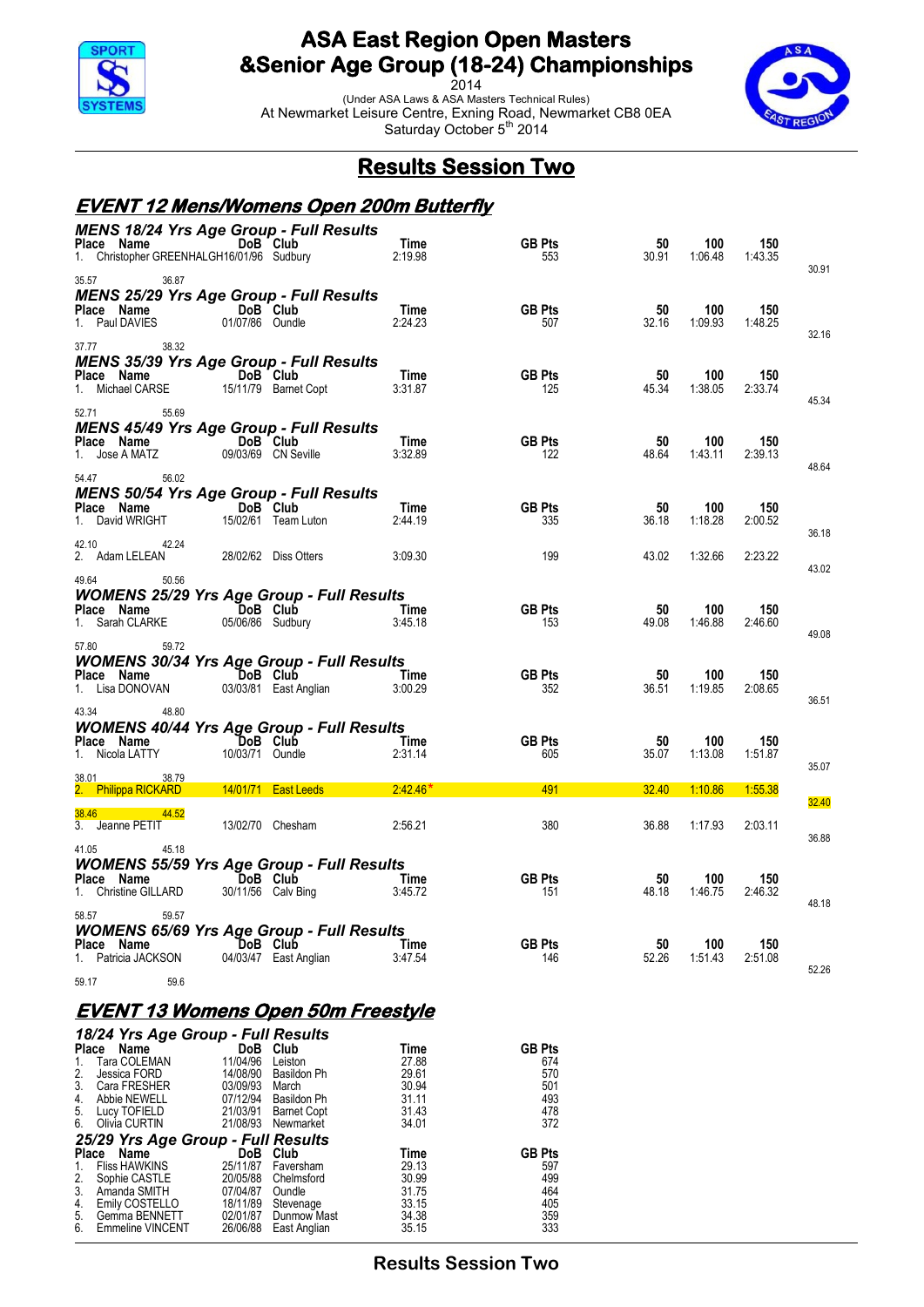

2014 (Under ASA Laws & ASA Masters Technical Rules) At Newmarket Leisure Centre, Exning Road, Newmarket CB8 0EA Saturday October 5<sup>th</sup> 2014



| 30/34 Yrs Age Group - Full Results                                                                                                                                                                                                                                               |                  |                     |                   |               |
|----------------------------------------------------------------------------------------------------------------------------------------------------------------------------------------------------------------------------------------------------------------------------------|------------------|---------------------|-------------------|---------------|
| <b>Place</b><br><b>34 Yrs Age Stromp Bob Club</b><br>ce Name $04/07/83$ South Beds<br>Catherine MARKWELL $06/08/81$ UEA Norwich<br>Started HOLDEN $04/03/84$ Hadleigh<br>Miriama OWENS 09/09/80 Putteridge<br>Holly MILES 18/12/80 Dunmow Mast<br>$10^{10}7/83$                  |                  |                     | Time              | <b>GB Pts</b> |
| 1.                                                                                                                                                                                                                                                                               |                  |                     | 28.40             | 641           |
| 2.                                                                                                                                                                                                                                                                               |                  |                     | 28.48             | 636           |
| 3.                                                                                                                                                                                                                                                                               |                  |                     | 31.58             | 471           |
| 4.<br>5. Holly MILES                                                                                                                                                                                                                                                             |                  |                     | 33.02<br>33.07    | 410<br>408    |
| Hanna DABBOUR 10/07/83 East Anglian<br>6.                                                                                                                                                                                                                                        |                  |                     | 33.83             | 379           |
| 35/39 Yrs Age Group - Full Results                                                                                                                                                                                                                                               |                  |                     |                   |               |
| Place Name                                                                                                                                                                                                                                                                       |                  | DoB Club            | Time              | <b>GB Pts</b> |
| 1.                                                                                                                                                                                                                                                                               |                  |                     | 31.33             | 483           |
|                                                                                                                                                                                                                                                                                  |                  |                     |                   |               |
| 40/44 Yrs Age Group - Full Results<br>Place Name                                                                                                                                                                                                                                 |                  |                     | Time              | <b>GB Pts</b> |
| 1.                                                                                                                                                                                                                                                                               |                  |                     | 27.06             | 730           |
| <b>France CRAY</b><br><b>Community CASE 1988</b><br><b>Community CASE 11/09/70 East Leeds<br/> Sharon PERRY<br/> Hannah JONES<br/> COMMUNITY POST 15/10/72 West Suffolk<br/> Hannah JONES<br/> COMMUNITY POST POST POST POST POST<br/> COMMUNITY POST POST POST POST P</b><br>2. |                  |                     | 28.54             | 632           |
| 3.                                                                                                                                                                                                                                                                               |                  |                     | 30.99             | 499           |
| 4. Hannah JONES                                                                                                                                                                                                                                                                  |                  |                     | 31.22             | 488           |
| 5. Amanda GOODMAN 23/09/70 Basildon Ph                                                                                                                                                                                                                                           |                  |                     | 33.17             | 404           |
| 3. Allianua 3000<br>45/49 Yrs Age Group - Full Results                                                                                                                                                                                                                           |                  |                     |                   |               |
| 43743 113 Age Create DoB Club<br>1. Nicola HORSFORD 16/11/69 Biggleswade<br>1. Sharon LOCK 02/10/69 Melton M'bry<br>3. Juliet WHITAKER 18/03/67 Co Cambridge<br>4. Vanessa MANN 11/12/69 UEA Norwich<br>Channel TIPLING 12/06/66 Ketteri                                         |                  |                     | Time              | <b>GB Pts</b> |
|                                                                                                                                                                                                                                                                                  |                  |                     | 32.60             | 427           |
|                                                                                                                                                                                                                                                                                  |                  |                     | 32.84             | 417           |
|                                                                                                                                                                                                                                                                                  |                  |                     | 33.15             | 405           |
| Sharon STIRLING 12/06/66 Kettering<br>5.                                                                                                                                                                                                                                         |                  |                     | 36.50<br>38.47    | 293<br>242    |
| 6.<br>Sue MOYE                                                                                                                                                                                                                                                                   | 28/05/65 Sudbury |                     | 42.28             | 167           |
|                                                                                                                                                                                                                                                                                  |                  |                     |                   |               |
| 50/54 Yrs Age Group - Full Results                                                                                                                                                                                                                                               |                  |                     | Time              | <b>GB Pts</b> |
|                                                                                                                                                                                                                                                                                  |                  |                     | $\frac{30.11}{2}$ | 543           |
|                                                                                                                                                                                                                                                                                  |                  |                     | 37.01             | 279           |
|                                                                                                                                                                                                                                                                                  |                  |                     | 43.17             | 153           |
| Jayne COLEBROOK 05/07/60 Biggleswade<br>4.                                                                                                                                                                                                                                       |                  |                     | 43.66             | 146           |
| 55/59 Yrs Age Group - Full Results                                                                                                                                                                                                                                               |                  |                     |                   |               |
| Ce Name<br>Maggie SMITH 09/03/58 Co Milton K<br>Place Name                                                                                                                                                                                                                       |                  |                     | Time              | <b>GB Pts</b> |
| 1.                                                                                                                                                                                                                                                                               |                  |                     | 32.23             | 442           |
| 2.<br>Kim LYNCH                                                                                                                                                                                                                                                                  |                  | 08/07/59 Stowmarket | 36.14             | 303           |
| 3. Susan THORNETT 13/07/55 Diss Otters                                                                                                                                                                                                                                           |                  |                     | 44.93             | 129           |
| <b>60/64 Yrs Age Group - Full Results<br/>Place Name DoB Club<br/>1. Annette THATCHER 18/01/52 Hemel Hemp</b>                                                                                                                                                                    |                  |                     |                   |               |
|                                                                                                                                                                                                                                                                                  |                  |                     | Time              | <b>GB Pts</b> |
|                                                                                                                                                                                                                                                                                  |                  |                     | 33.18             | 404           |

## **EVENT 14 Mens Open 50m Freestyle**

|                    | 18/24 Yrs Age Group - Full Results                                                                                                                                                                                                                                          |                                     |                                      |                |               |
|--------------------|-----------------------------------------------------------------------------------------------------------------------------------------------------------------------------------------------------------------------------------------------------------------------------|-------------------------------------|--------------------------------------|----------------|---------------|
| <b>Place</b>       | Name                                                                                                                                                                                                                                                                        | <b>DoB</b>                          | Club                                 | Time           | <b>GB Pts</b> |
| 1.                 | Sam PARRY                                                                                                                                                                                                                                                                   | 17/05/90                            | Dunstable                            | 25.06          | 649           |
| 2.                 | Sonny TRIGG                                                                                                                                                                                                                                                                 |                                     | 09/12/95 teamipswich                 | 25.62          | 610           |
| 3.                 | Alex MURRAY                                                                                                                                                                                                                                                                 | 12/09/93                            | West Norfolk                         | 25.86          | 594           |
| 4.                 | Josh COLEBY                                                                                                                                                                                                                                                                 | 16/02/96                            | teamipswich                          | 26.32          | 565           |
| 5.                 | Joshua GRAY                                                                                                                                                                                                                                                                 | 31/03/94                            | West Norfolk                         | 26.59          | 549           |
| 6.                 | Daniel BUCKLEY                                                                                                                                                                                                                                                              | 01/05/94                            | Stevenage                            | 26.60          | 548           |
| 7.                 | Matthew DIBBLE                                                                                                                                                                                                                                                              | 30/05/92                            | Basildon Ph                          | 28.45          | 448           |
| 8.                 | Adam KEMP                                                                                                                                                                                                                                                                   |                                     | 08/08/94 Newmarket                   | 29.13          | 416           |
| 9.                 | Benjamin GOMES 13/08/94 Basildon Ph                                                                                                                                                                                                                                         |                                     |                                      | 36.32          | 189           |
|                    | 25/29 Yrs Age Group - Full Results                                                                                                                                                                                                                                          |                                     |                                      |                |               |
|                    | Place<br>Name                                                                                                                                                                                                                                                               | $\overline{\text{DoB}}$<br>13/03/87 | DoB Club                             | Time           | <b>GB Pts</b> |
| $\mathbf{1}$ .     | Mark LEAMON                                                                                                                                                                                                                                                                 |                                     | Co Cambridge                         | 25.34          | 629           |
| 2.                 | Doug KERR                                                                                                                                                                                                                                                                   | 20/06/88                            | Biggleswade                          | 26.86          | 533           |
|                    | 30/34 Yrs Age Group - Full Results                                                                                                                                                                                                                                          |                                     |                                      |                |               |
|                    | Place<br>Name<br>an sa Tan                                                                                                                                                                                                                                                  |                                     | DoB Club                             | Time           | <b>GB Pts</b> |
| $1_{-}$            | Peter WINTER                                                                                                                                                                                                                                                                |                                     | 25/02/80 Newmarket                   | 30.66          | 352           |
| 2.                 | Graeme CROWSTON 13/08/81                                                                                                                                                                                                                                                    |                                     | Putteridge                           | 30.73          | 349           |
|                    |                                                                                                                                                                                                                                                                             |                                     |                                      |                |               |
|                    |                                                                                                                                                                                                                                                                             |                                     |                                      |                |               |
| <b>Place</b>       | 35/39 Yrs Age Group - Full Results<br>the control of the control of the control of the control of the control of the control of the control of the control of the control of the control of the control of the control of the control of the control of the control<br>Name | <b>DoB</b>                          | Club                                 |                | <b>GB Pts</b> |
| 1.                 | Christopher HOWARD 05/05/75                                                                                                                                                                                                                                                 |                                     | Leiston                              | Time<br>27.91  | 475           |
| 2.                 | Samuel RUBIO ORTEGA 08/07/75 CN Seville                                                                                                                                                                                                                                     |                                     |                                      | 28.12          | 464           |
|                    |                                                                                                                                                                                                                                                                             |                                     |                                      |                |               |
|                    | 40/44 Yrs Age Group - Full Results                                                                                                                                                                                                                                          |                                     |                                      |                |               |
| <b>Place</b><br>1. | Name                                                                                                                                                                                                                                                                        |                                     | DoB Club                             | Time<br>26.55  | <b>GB Pts</b> |
|                    | Lee PETERSON                                                                                                                                                                                                                                                                | 09/06/74                            | Braintree                            |                | 551<br>450    |
| 2.<br>3.           | Mark CLAXTON<br>Robert SEMPLE                                                                                                                                                                                                                                               | 27/06/71                            | Norfolk Vikg                         | 28.41<br>28.44 | 448           |
| 4.                 | Ed HORROCKS                                                                                                                                                                                                                                                                 | 22/08/72                            | Co Cambridge<br>04/11/73 Dunmow Mast | 29.19          | 413           |
| 5.                 | Adam TRIGG                                                                                                                                                                                                                                                                  |                                     | 30/03/72 Witham Dolph                | 30.97          | 340           |
| 6.                 | Ray KIRBY                                                                                                                                                                                                                                                                   |                                     | 15/07/73 East Anglian                | 33.17          | 267           |
|                    |                                                                                                                                                                                                                                                                             |                                     |                                      |                |               |
| <b>Place</b>       | 45/49 Yrs Age Group - Full Results<br>Name                                                                                                                                                                                                                                  | <b>DoB</b>                          | Club                                 | Time           | <b>GB Pts</b> |
| 1.                 | Marcel SCHOLTEN                                                                                                                                                                                                                                                             | 12/02/66                            | Modernians                           | 26.46          | 557           |
| 2.                 |                                                                                                                                                                                                                                                                             |                                     | CN Mijas                             | 27.80          | 481           |
| 3.                 | Manuel PERTINEZ 22/07/69<br>Nigel BROWN                                                                                                                                                                                                                                     | 17/02/66                            | Chelmsford                           | 28.83          | 430           |
| 4.                 | David BORTHWICK                                                                                                                                                                                                                                                             | 10/02/68                            | East Anglian                         | 31.22          | 331           |

### **Results Session Two**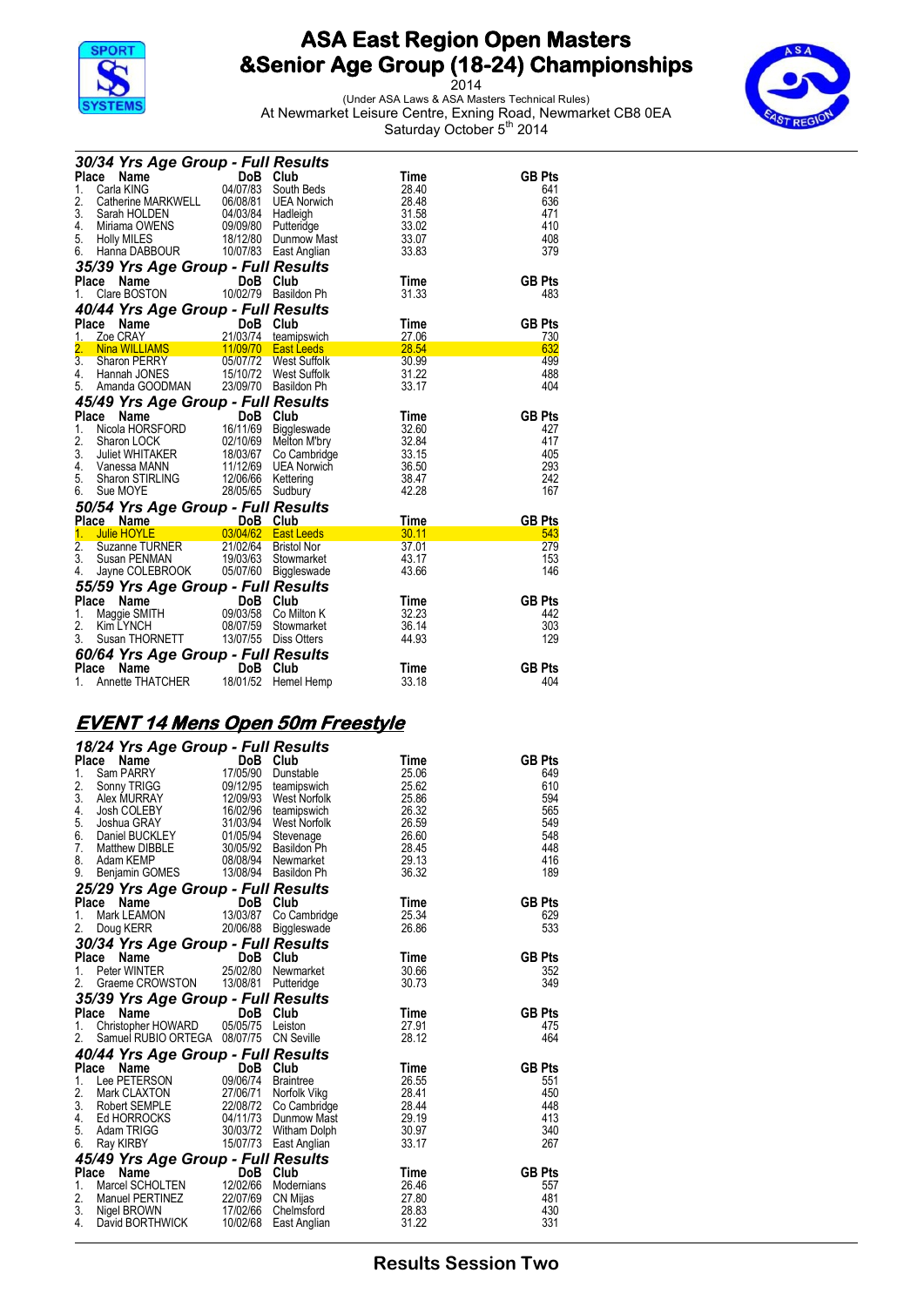

2014 (Under ASA Laws & ASA Masters Technical Rules) At Newmarket Leisure Centre, Exning Road, Newmarket CB8 0EA Saturday October 5<sup>th</sup> 2014



| 5. Clive MITSON 27/12/69 Stowmarket 32.34<br>6. Francisco LORA GARCIA 08/03/67 CN Seville 32.40<br>7. Robert ARTHUR 31/07/68 West Norfolk 37.48<br>8. Mark COLEBY 04/02/66 teamipswich 38.42<br>Andrew DEAN 29/03/68 Stevenage DNC                       |  |                        | 293<br>291<br>167<br>151 |
|----------------------------------------------------------------------------------------------------------------------------------------------------------------------------------------------------------------------------------------------------------|--|------------------------|--------------------------|
| 50/54 Yrs Age Group - Full Results<br>Place Name DoB Club Time<br>1. Martyn FRESHER 31/01/62 March 29.39<br>2. Peter LYNCH 26/03/62 Stowmarket 30.45<br>3. Ian COSTELLO 01/12/60 Stevenage 32.43<br>4. Nigel HALFORD 26/11/61 Fitiwick 3                 |  |                        |                          |
|                                                                                                                                                                                                                                                          |  |                        | <b>GB Pts</b>            |
|                                                                                                                                                                                                                                                          |  |                        | 404<br>360               |
|                                                                                                                                                                                                                                                          |  |                        | 290                      |
|                                                                                                                                                                                                                                                          |  |                        | 239                      |
|                                                                                                                                                                                                                                                          |  |                        | 217                      |
| <b>55/59 Yrs Age Group - Full Results<br/> Place Name DoB Club Time<br/> 1. Steve WESTON 24/09/55 Collected 30.29<br/> 2. John GOODALL 09/12/57 Dartford 31.68<br/> 3. Ian MURRAY 19/01/57 Flitwick 32.38<br/> 4. Shane PREECE 24/10/57 East Anglian</b> |  |                        |                          |
|                                                                                                                                                                                                                                                          |  |                        | <b>GB Pts</b>            |
|                                                                                                                                                                                                                                                          |  |                        | 366<br>315               |
|                                                                                                                                                                                                                                                          |  |                        | 292                      |
|                                                                                                                                                                                                                                                          |  |                        | 236                      |
| <b>60/64 Yrs Age Group - Full Results<br/> Place Name The DoB Club Time<br/> 1. Peter ILES 19/05/53 South Beds 32.04<br/> 2. Paul BRIGNELL 12/02/54 Putteridge 33.86<br/> 3. Peter RANK 19/08/52 Co Cambridge 35.83</b>                                  |  |                        |                          |
|                                                                                                                                                                                                                                                          |  |                        | <b>GB Pts</b>            |
|                                                                                                                                                                                                                                                          |  |                        | 303                      |
|                                                                                                                                                                                                                                                          |  |                        | 248<br>200               |
|                                                                                                                                                                                                                                                          |  |                        |                          |
| <b>65/69 Yrs Age Group - Full Results<br/> Place Name DoB Club Time<br/> 1. Richard BRAYBROOK 06/09/46 Kettering 33.82<br/> 2. Terence MANSI 03/02/49 Sudbury 34.17<br/> 3. Len PHOENIX 01/03/49 Stowmarket 36.64</b>                                    |  |                        | <b>GB Pts</b>            |
|                                                                                                                                                                                                                                                          |  |                        | 249                      |
|                                                                                                                                                                                                                                                          |  |                        | 240                      |
|                                                                                                                                                                                                                                                          |  |                        | 183                      |
| <b>70/74 Yrs Age Group - Full Results<br/> Place Name DoB Club Time<br/> 1. Derek GORE 07/05/40 Chelmsford 36.00<br/> 2. Paul CLARKE 02/01/42 Team Luton 43.98</b>                                                                                       |  |                        |                          |
|                                                                                                                                                                                                                                                          |  |                        | <b>GB Pts</b>            |
|                                                                                                                                                                                                                                                          |  |                        | 196                      |
|                                                                                                                                                                                                                                                          |  |                        | 82                       |
| <b>75/79 Yrs Age Group - Full Results<br/>Place Name DoB Club Time<br/>1. Alan JACKSON 12/09/39 East Anglian 34.77</b>                                                                                                                                   |  |                        | <b>GB Pts</b>            |
|                                                                                                                                                                                                                                                          |  |                        | 224                      |
|                                                                                                                                                                                                                                                          |  |                        |                          |
|                                                                                                                                                                                                                                                          |  |                        | <b>GB Pts</b>            |
| <b>85/89 Yrs Age Group - Full Results<br/>Place Name DoB Club<br/>1. Donald MACFARLANE 10/05/29 West Norfolk</b>                                                                                                                                         |  | <b>Time</b><br>1:13.48 | 3                        |

### **EVENT 15 Womens Open 100m Backstroke**

| <b>Place</b>                               | 25/29 Yrs Age Group - Full Results<br>Name<br><b>Fliss HAWKINS</b>                             | DoB Club                         | 25/11/87 Faversham                        | Time<br>1:13.55                    | <b>GB Pts</b><br>525                         | 50<br>36.49                |                |
|--------------------------------------------|------------------------------------------------------------------------------------------------|----------------------------------|-------------------------------------------|------------------------------------|----------------------------------------------|----------------------------|----------------|
| 2.                                         | Joanne HOLDER                                                                                  |                                  | 21/05/85 South Beds                       | 1:15.08                            | 494                                          | 36.24                      | 36.49          |
|                                            | 3. Sophie CASTLE                                                                               | 20/05/88                         | Chelmsford                                | 1:17.13                            | 455                                          | 37.55                      | 36.24<br>37.55 |
| Place Name                                 | 30/34 Yrs Age Group - Full Results<br>1. Clare GRUNDY<br>2. Sarah HOLDEN                       | DoB Club<br>04/03/84 Hadleigh    | 11/11/82 Putteridge                       | Time<br>1:14.18<br>1:18.41         | <b>GB Pts</b><br>512<br>432                  | 50<br>35.45<br>38.55       | 35.45<br>38.55 |
|                                            | 3. Sam HAMMOND                                                                                 |                                  | 24/02/80 South Beds                       | 1:19.18                            | 419                                          | 38.02                      | 38.02          |
| Place Name<br>1. Carrie PAGE<br>Place Name | 35/39 Yrs Age Group - Full Results<br>40/44 Yrs Age Group - Full Results<br>1. Katrina FARRALL | DoB Club<br>DoB Club<br>24/09/70 | 29/04/78 Putteridge<br><b>Basildon Ph</b> | Time<br>1:26.88<br>Time<br>1:19.75 | <b>GB Pts</b><br>308<br><b>GB Pts</b><br>410 | 50<br>40.88<br>50<br>38.84 | 40.88          |
| Place Name                                 | 45/49 Yrs Age Group - Full Results<br>Liz WOOLNER                                              | DoB<br>10/02/67                  | Club<br>Flitwick                          | Time<br>1:16.31                    | <b>GB Pts</b><br>470                         | 50<br>36.19                | 38.84          |
| 2.                                         | Louise JARVIS                                                                                  | 24/01/69                         | Biggleswade                               | 1:20.88                            | 392                                          | 39.46                      | 36.19<br>39.46 |
| 3.                                         | Nicola HORSFORD                                                                                | 16/11/69                         | Biggleswade                               | 1:25.10                            | 331                                          | 41.53                      | 41.53          |
|                                            | 4. Lisa WITHERS                                                                                | 22/10/66                         | Newmarket                                 | 1:27.90                            | 296                                          | 43.44                      | 43.44          |
| Place Name                                 | 50/54 Yrs Age Group - Full Results<br><b>Julie HOYLE</b>                                       | DoB Club                         | 03/04/62   East Leeds                     | <b>Time</b><br>1:13.00             | <b>GB Pts</b><br>537                         | 50<br>35.01                | 35.01          |
|                                            | 2. Blan WALKER                                                                                 | 24/11/63 Witney                  |                                           | 1:29.23                            | 280                                          | 44.31                      |                |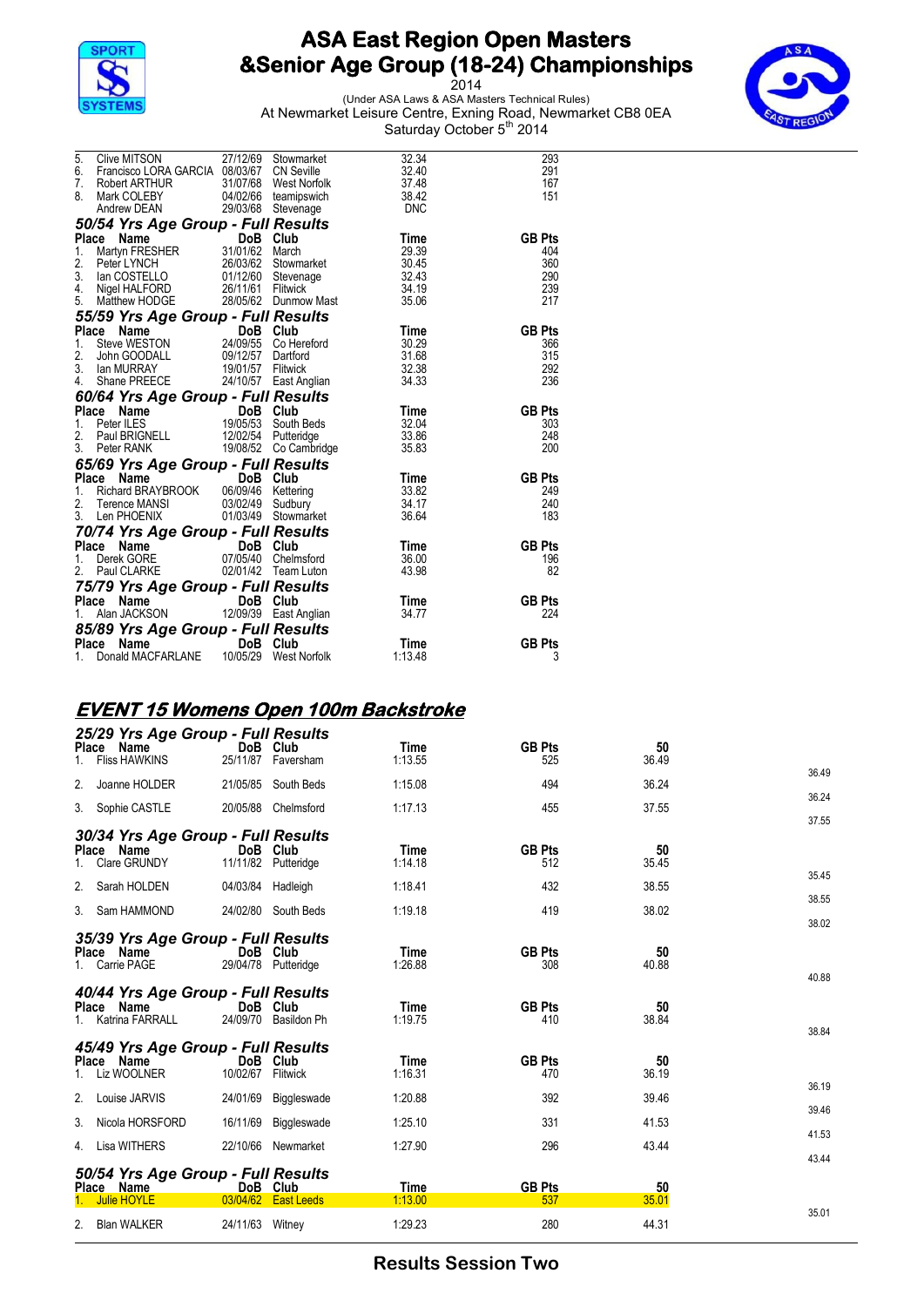



|                                                  |                   |                       | oaluruay Oclober o |                      |             |       |
|--------------------------------------------------|-------------------|-----------------------|--------------------|----------------------|-------------|-------|
| Jane SMITH<br>3.                                 |                   | 31/08/64 Newmarket    | 1:37.42            | 202                  | 46.88       | 44.31 |
| Jayne COLEBROOK<br>4.                            |                   | 05/07/60 Biggleswade  | 1:45.27            | 147                  | 51.80       | 46.88 |
| 60/64 Yrs Age Group - Full Results               |                   |                       |                    |                      |             | 51.80 |
| Place Name<br>Patricia REYNOLDS                  | DoB Club          | 10/01/50 Beaver Mast  | Time<br>1:35.38    | <b>GB Pts</b><br>219 | 50<br>45.54 |       |
| 2. Sally LELEAN                                  |                   | 04/06/51 Diss Otters  | 1:51.79            | 113                  | 54.98       | 45.54 |
| 65/69 Yrs Age Group - Full Results               |                   |                       |                    |                      |             | 54.98 |
| Place Name<br>Patricia JACKSON                   | DoB Club          | 04/03/47 East Anglian | Time<br>1:43.18    | <b>GB Pts</b><br>160 | 50          |       |
| <b>EVENT 16 Mens Open 100m Backstroke</b>        |                   |                       |                    |                      |             |       |
| 18/24 Yrs Age Group - Full Results               |                   |                       |                    |                      |             |       |
| Place Name<br>1. Alex MURRAY                     | DoB Club          | 12/09/93 West Norfolk | Time<br>1:07.26    | <b>GB Pts</b><br>464 | 50<br>32.61 |       |
| 25/29 Yrs Age Group - Full Results               |                   |                       |                    |                      |             | 32.61 |
| Place Name                                       | DoB Club          |                       | Time               | <b>GB Pts</b>        | 50          |       |
| 1. Doug KERR                                     |                   | 20/06/88 Biggleswade  | 1:09.31            | 423                  | 33.55       | 33.55 |
| 40/44 Yrs Age Group - Full Results<br>Place Name | DoB Club          |                       | Time               | <b>GB Pts</b>        | 50          |       |
| 1. Roger RANDALL                                 |                   | 17/03/71 Barnet Copt  | 1:24.50            | 211                  | 42.12       | 42.12 |
| 2. Ian FOWLER                                    | 11/05/71 Flitwick |                       | 1:41.45            | 97                   | 48.79       | 48.79 |
| 45/49 Yrs Age Group - Full Results               |                   |                       |                    |                      |             |       |
| Place Name<br>Mark PINCOTT<br>1.                 | DoB Club          | 13/03/65 Faversham    | Time<br>1:13.82    | <b>GB Pts</b><br>344 | 50<br>35.43 |       |
| 2. Adam BALDWIN                                  |                   | 15/09/65 Barnet Copt  | 1:22.43            | 232                  | 40.68       | 35.43 |
| Clive MITSON<br>3.                               |                   | 27/12/69 Stowmarket   | 1:23.49            | 221                  | 40.52       | 40.68 |
| 50/54 Yrs Age Group - Full Results               |                   |                       |                    |                      |             | 40.52 |
| Place Name<br>Mark STRAKOSCH                     | DoB Club          | 18/05/61 Berkhamsted  | Time<br>1:20.38    | <b>GB Pts</b><br>255 | 50<br>39.87 |       |
| 2. Rob GARRY                                     |                   | 08/04/64 Mildenhall   | 1:50.87            | 63                   | 54.71       | 39.87 |
| 55/59 Yrs Age Group - Full Results               |                   |                       |                    |                      |             | 54.71 |
| Place Name<br>Graham POWELL<br>$1_{-}$           | DoB Club          | 28/05/56 Team Luton   | Time<br>1:12.29    | <b>GB Pts</b><br>369 | 50<br>34.98 |       |
| 2.<br>RAFAEL DE VALDES                           | 14/06/57 CN Mijas |                       | 1:21.03            | 248                  | 39.71       | 34.98 |
|                                                  |                   |                       |                    |                      |             | 39.71 |
| 65/69 Yrs Age Group - Full Results<br>Place Name | DoB Club          |                       | Time               | <b>GB Pts</b>        | 50          |       |
| 1. Len PHOENIX                                   |                   | 01/03/49 Stowmarket   | 1:44.75            | 84                   | 50.65       | 50.65 |
|                                                  |                   |                       |                    |                      |             |       |
| <b>EVENT 16 Mens Open 100m Backstroke</b>        |                   |                       |                    |                      |             |       |
| 18/24 Yrs Age Group - Full Results               |                   |                       |                    |                      |             |       |
| Place Name<br>1. Alex MURRAY                     | DoB Club          | 12/09/93 West Norfolk | Time<br>1:07.26    | <b>GB Pts</b><br>464 | 50<br>32.61 |       |
| 25/29 Yrs Age Group - Full Results               |                   |                       |                    |                      |             | 32.61 |
| Place Name<br>1. Doug KERR                       | DoB Club          | 20/06/88 Biggleswade  | Time<br>1:09.31    | <b>GB Pts</b><br>423 | 50<br>33.55 |       |
|                                                  |                   |                       |                    |                      |             | 33.55 |
| 40/44 Yrs Age Group - Full Results<br>Place Name | DoB Club          |                       | Time               | <b>GB Pts</b>        | 50          |       |
| Roger RANDALL<br>1.                              |                   | 17/03/71 Barnet Copt  | 1:24.50            | 211                  | 42.12       | 42.12 |
| 2. Ian FOWLER                                    | 11/05/71 Flitwick |                       | 1:41.45            | 97                   | 48.79       | 48.79 |
| 45/49 Yrs Age Group - Full Results               |                   |                       |                    |                      |             |       |
| Place Name<br>Mark PINCOTT<br>1.                 | DoB Club          | 13/03/65 Faversham    | Time<br>1:13.82    | <b>GB Pts</b><br>344 | 50<br>35.43 |       |
| Adam BALDWIN<br>2.                               |                   | 15/09/65 Barnet Copt  | 1:22.43            | 232                  | 40.68       | 35.43 |
| <b>Clive MITSON</b><br>3.                        |                   | 27/12/69 Stowmarket   | 1:23.49            | 221                  | 40.52       | 40.68 |
|                                                  |                   |                       |                    |                      |             | 40.52 |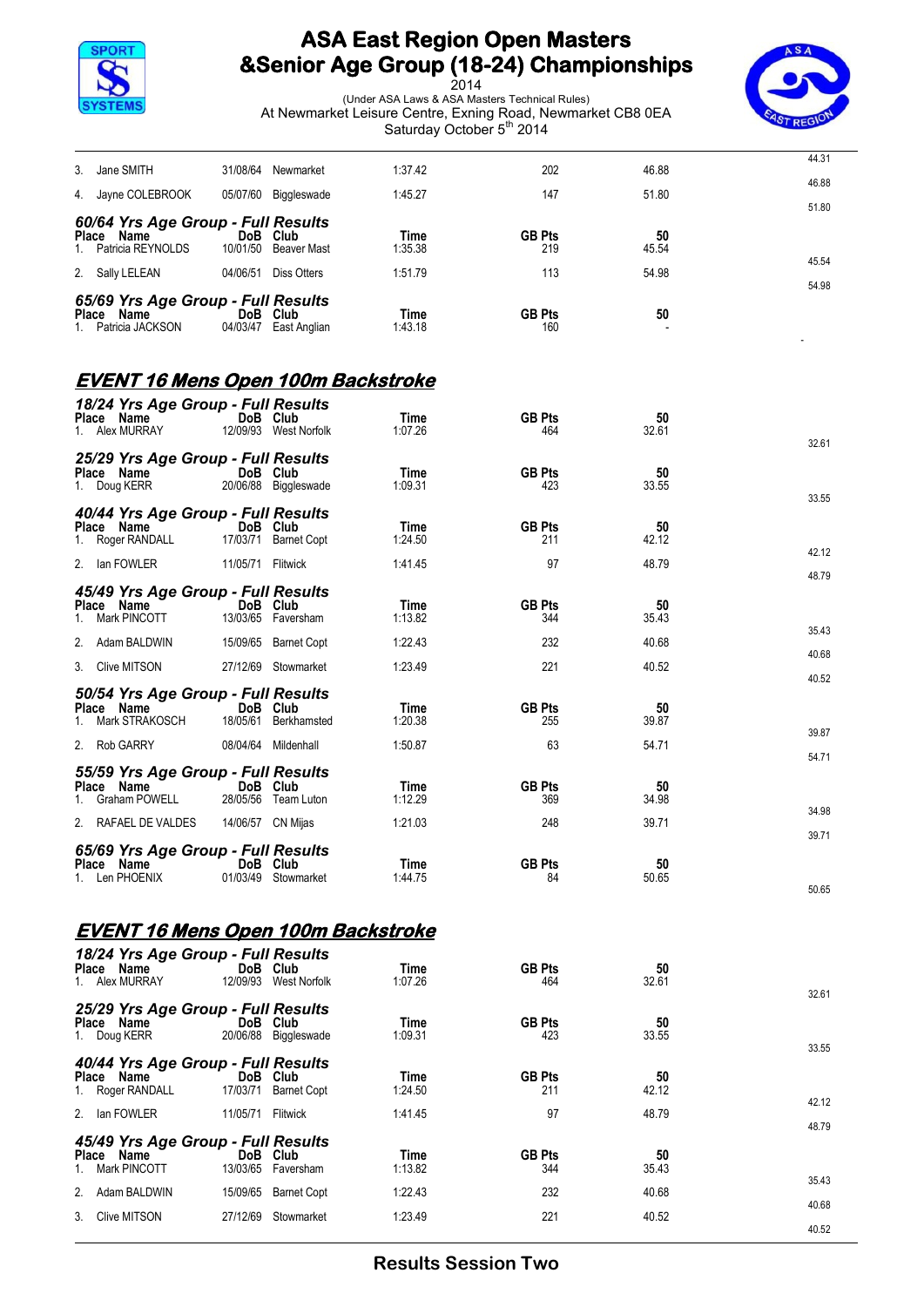

*50/54 Yrs Age Group - Full Results*

## **ASA East Region Open Masters &Senior Age Group (18-24) Championships**



| Place Name<br>Mark STRAKOSCH<br>1.                                   |       | DoB Club<br>18/05/61          | Berkhamsted                                                             | Time<br>1:20.38 | <b>GB Pts</b><br>255 | 50<br>39.87 |                |                |                |
|----------------------------------------------------------------------|-------|-------------------------------|-------------------------------------------------------------------------|-----------------|----------------------|-------------|----------------|----------------|----------------|
| 2. Rob GARRY                                                         |       |                               | 08/04/64 Mildenhall                                                     | 1:50.87         | 63                   | 54.71       |                |                | 39.87<br>54.71 |
| 55/59 Yrs Age Group - Full Results<br>Place Name<br>1. Graham POWELL |       | DoB Club                      | 28/05/56 Team Luton                                                     | Time<br>1:12.29 | <b>GB Pts</b><br>369 | 50<br>34.98 |                |                |                |
| 2. RAFAEL DE VALDES                                                  |       | 14/06/57 CN Mijas             |                                                                         | 1:21.03         | 248                  | 39.71       |                |                | 34.98          |
| 65/69 Yrs Age Group - Full Results<br>Place Name<br>1. Len PHOENIX   |       | DoB Club                      | 01/03/49 Stowmarket                                                     | Time<br>1:44.75 | <b>GB Pts</b><br>84  | 50<br>50.65 |                |                | 39.71<br>50.65 |
|                                                                      |       |                               | <u>EVENT 17 Mens/Womens Open 200m Freestyle</u>                         |                 |                      |             |                |                |                |
|                                                                      |       |                               | <b>MENS 18/24 Yrs Age Group - Full Results</b>                          |                 |                      |             |                |                |                |
| Place Name<br>1. Christopher GREENHALGH16/01/96 Sudbury              |       | DoB Club                      |                                                                         | Time<br>2:02.33 | <b>GB Pts</b><br>640 | 50<br>28.11 | 100<br>1:00.40 | 150<br>1:31.80 |                |
| 32.29                                                                | 31.40 |                               |                                                                         |                 |                      |             |                |                | 28.11          |
| Place Name<br>1. Mark LEAMON                                         |       | DoB Club                      | <b>MENS 25/29 Yrs Age Group - Full Results</b><br>13/03/87 Co Cambridge | Time<br>2:03.08 | <b>GB Pts</b><br>629 | 50<br>27.81 | 100<br>59.37   | 150<br>1:31.88 | 27.81          |
| 31.56                                                                | 32.51 |                               | <b>MENS 30/34 Yrs Age Group - Full Results</b>                          |                 |                      |             |                |                |                |
| Place Name<br>1. Lawrence TURNER                                     |       | DoB Club                      | 15/08/80 East Anglian                                                   | Time<br>2:25.97 | <b>GB Pts</b><br>376 | 50<br>33.76 | 100<br>1:11.19 | 150<br>1:49.06 | 33.76          |
| 37.43<br>2. Graeme CROWSTON                                          | 37.87 |                               | 13/08/81 Putteridge                                                     | 2:28.11         | 358                  | 33.93       | 1:11.75        | 1:50.56        | 33.93          |
| 37.82                                                                | 38.81 |                               | <b>MENS 35/39 Yrs Age Group - Full Results</b>                          |                 |                      |             |                |                |                |
| Place Name<br>1. Manuel ACUNA LORO                                   |       | DoB Club                      | 27/06/79 CN Seville                                                     | Time<br>2:49.97 | <b>GB Pts</b><br>219 | 50<br>36.33 | 100<br>1:17.52 | 150<br>2:04.00 | 36.33          |
| 41.19<br>2. Dan GEORGESCU                                            | 46.48 | 15/06/79 Flitwick             |                                                                         | 3:07.81         | 146                  | 42.40       | 1:29.95        | 2:20.12        | 42.40          |
| 47.55                                                                | 50.17 |                               | <b>MENS 40/44 Yrs Age Group - Full Results</b>                          |                 |                      |             |                |                |                |
| Place Name<br>1. Garry MAVIN                                         |       | DoB Club<br>28/12/71 March    |                                                                         | Time<br>2:11.27 | <b>GB Pts</b><br>523 | 50<br>30.78 | 100<br>1:03.75 | 150<br>1:37.82 | 30.78          |
| 32.97<br>2. Stuart DYBLE                                             | 34.07 |                               | 18/07/71 Norfolk Vikg                                                   | 2:11.54         | 520                  | 30.90       | 1:04.30        | 1:38.22        | 30.90          |
| 33.40<br>3. Robert SEMPLE                                            | 33.92 |                               | 22/08/72 Co Cambridge                                                   | 2:22.15         | 409                  | 31.75       | 1:07.31        | 1:45.49        | 31.75          |
| 35.56<br>4. Ray KIRBY                                                | 38.18 |                               | 15/07/73 East Anglian                                                   | 2:50.65         | 216                  | 36.45       | 1:18.37        | 2:04.06        | 36.45          |
| 41.92                                                                | 45.69 |                               | <b>MENS 45/49 Yrs Age Group - Full Results</b>                          |                 |                      |             |                |                |                |
| Place Name<br>1. Manuel PERTINEZ                                     |       | DoB Club<br>22/07/69 CN Mijas |                                                                         | Time<br>2:13.27 | <b>GB Pts</b><br>500 | 50<br>31.21 | 100<br>1:05.36 | 150<br>1:39.62 | 31.21          |
| 34.15<br>2. Nigel BROWN                                              | 34.26 |                               | 17/02/66 Chelmsford                                                     | 2:18.76         | 442                  | 29.39       | 1:02.87        | 1:40.57        | 29.39          |
| 33.48<br>3. John O'ROURKE                                            | 37.70 |                               | 16/02/69 Team Luton                                                     | 2:40.85         | 269                  | 37.11       | 1:17.06        | 1:58.81        | 37.11          |
| 39.95                                                                | 41.75 |                               | <b>MENS 50/54 Yrs Age Group - Full Results</b>                          |                 |                      |             |                |                |                |
| Place Name<br>1. Mark STRAKOSCH                                      |       | DoB Club                      | 18/05/61 Berkhamsted                                                    | Time<br>2:22.79 | <b>GB Pts</b><br>404 | 50<br>33.77 | 100<br>1:10.15 | 150<br>1:46.65 | 33.77          |
| 36.38<br>2. Richard O'LEARY                                          | 36.50 | 22/09/64 March                |                                                                         | 2:27.09         | 366                  | 33.54       | 1:10.20        | 1:48.78        | 33.54          |
| 36.66<br>3. Adam LELEAN                                              | 38.58 |                               | 28/02/62 Diss Otters                                                    | 2:27.93         | 360                  | 34.43       | 1:11.79        | 1:50.33        | 34.43          |
| 37.36<br>4. Alastair GIBB                                            | 38.54 |                               | 14/01/60 Team Luton                                                     | 2:28.13         | 358                  | 33.83       | 1:12.05        | 1:50.40        |                |
| 38.22                                                                | 38.35 |                               |                                                                         |                 |                      |             |                |                | 33.83          |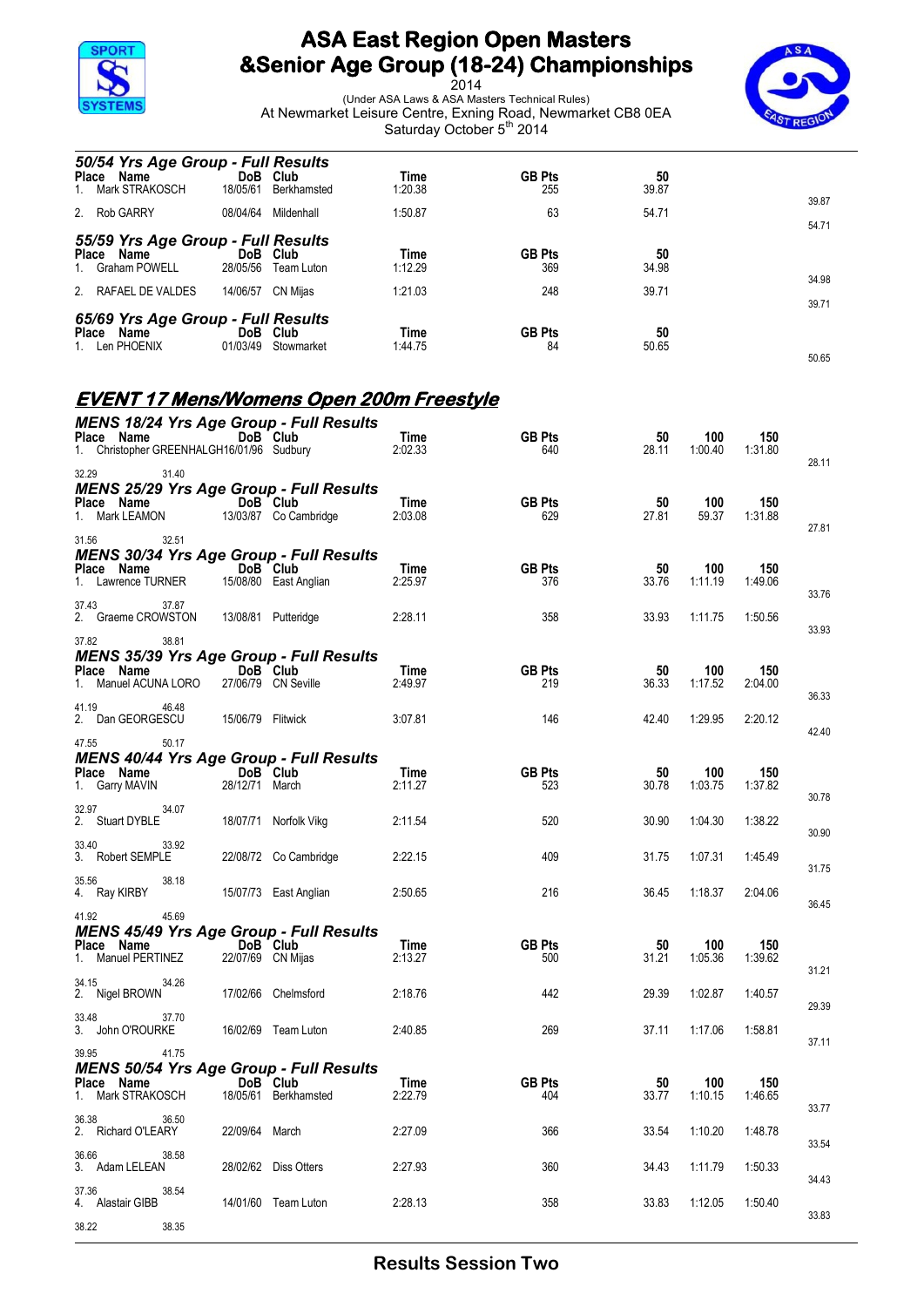



| Jonathan GREENE<br>5.                                     |                   | 26/02/64 East Anglian           | 3:03.68         | 161                  | 41.95       | 1:28.72        | 2:18.20        | 41.95 |
|-----------------------------------------------------------|-------------------|---------------------------------|-----------------|----------------------|-------------|----------------|----------------|-------|
| 46.77<br>49.48                                            |                   |                                 |                 |                      |             |                |                |       |
| <b>MENS 55/59 Yrs Age Group - Full Results</b>            |                   |                                 |                 |                      |             |                |                |       |
| Place Name<br>lan MURRAY                                  | DoB Club          |                                 | Time<br>2:33.03 | <b>GB Pts</b>        | 50          | 100<br>1:14.64 | 150            |       |
| 1.                                                        | 19/01/57 Flitwick |                                 |                 | 321                  | 35.76       |                | 1:53.66        | 35.76 |
| 39.02<br>38.88                                            |                   |                                 |                 |                      |             |                |                |       |
| <b>MENS 60/64 Yrs Age Group - Full Results</b>            |                   |                                 |                 |                      |             |                |                |       |
| Place Name<br>1. Peter ILES                               |                   | DoB Club<br>19/05/53 South Beds | Time<br>2:42.52 | <b>GB Pts</b><br>259 | 50<br>36.48 | 100<br>1:18.57 | 150<br>2:01.46 |       |
|                                                           |                   |                                 |                 |                      |             |                |                | 36.48 |
| 42.89<br>42.09                                            |                   |                                 |                 |                      |             |                |                |       |
| 2. Peter GRUITT                                           |                   | 21/11/52 Co Cant'bury           | 2:47.82         | 230                  | 40.41       | 1:23.00        | 2:06.46        | 40.41 |
| 42.59<br>43.46                                            |                   |                                 |                 |                      |             |                |                |       |
| 3. Peter RANK                                             |                   | 19/08/52 Co Cambridge           | 3:01.08         | 170                  | 40.18       | 1:25.74        | 2:14.15        |       |
| 48.41<br>45.56                                            |                   |                                 |                 |                      |             |                |                | 40.18 |
| <b>MENS 65/69 Yrs Age Group - Full Results</b>            |                   |                                 |                 |                      |             |                |                |       |
| Place Name                                                |                   | DoB Club                        | Time            | <b>GB Pts</b>        | 50          | 100            | 150            |       |
| 1. Richard BRAYBROOK                                      |                   | 06/09/46 Kettering              | 2:53.85         | 201                  | 39.01       | 1:23.05        | 2:09.34        |       |
| 44.04<br>46.29                                            |                   |                                 |                 |                      |             |                |                | 39.01 |
| 2. Terence MANSI                                          | 03/02/49 Sudbury  |                                 | 2:58.80         | 179                  | 39.54       | 1:24.99        | 2:11.97        |       |
|                                                           |                   |                                 |                 |                      |             |                |                | 39.54 |
| 45.45<br>46.98<br>3. Len PHOENIX                          |                   | 01/03/49 Stowmarket             | 3:11.43         | 135                  | 43.80       | 1:32.72        | 2:23.31        |       |
|                                                           |                   |                                 |                 |                      |             |                |                | 43.80 |
| 48.92<br>50.59                                            |                   |                                 |                 |                      |             |                |                |       |
| <b>MENS 70/74 Yrs Age Group - Full Results</b>            |                   |                                 |                 |                      |             |                |                |       |
| Place Name                                                |                   | DoB Club                        | Time            | <b>GB Pts</b>        | 50          | 100            | 150<br>2:16.98 |       |
| 1. Derek GORE                                             |                   | 07/05/40 Chelmsford             | 3:03.44         | 162                  | 41.75       | 1:29.20        |                | 41.75 |
| 47.78<br>47.45                                            |                   |                                 |                 |                      |             |                |                |       |
| 2. Richard GODDARD                                        |                   | 27/09/42 Impington              | 3:27.08         | 95                   | 44.51       | 1:37.60        | 2:32.88        | 44.51 |
| 55.28<br>53.09                                            |                   |                                 |                 |                      |             |                |                |       |
| <b>WOMENS 18/24 Yrs Age Group - Full Results</b>          |                   |                                 |                 |                      |             |                |                |       |
| Place Name                                                |                   | DoB Club                        | Time            | <b>GB Pts</b>        | 50          | 100            | 150            |       |
| Jessica FORD<br>1.                                        |                   | 14/08/90 Basildon Ph            | 2:19.51         | 598                  | 32.14       | 1:07.86        | 1:44.12        |       |
| 35.72<br>36.26                                            |                   |                                 |                 |                      |             |                |                | 32.14 |
| 2. Lucy TOFIELD                                           |                   | 21/03/91 Barnet Copt            | 2:32.88         | 456                  | 35.65       | 1:15.28        | 1:54.50        |       |
|                                                           |                   |                                 |                 |                      |             |                |                | 35.65 |
| 39.63<br>39.22<br>3. Hannah BENNETT                       |                   | 31/01/91 Putteridge             | 2:36.55         | 423                  | 35.60       | 1:15.69        | 1:56.89        |       |
|                                                           |                   |                                 |                 |                      |             |                |                | 35.60 |
| 40.09<br>41.20                                            |                   |                                 |                 |                      |             |                |                |       |
| <b>WOMENS 25/29 Yrs Age Group - Full Results</b>          |                   |                                 |                 |                      |             |                |                |       |
| Place Name                                                | DoB Club          |                                 | Time            | <b>GB Pts</b>        | 50          | 100            | 150            |       |
| 1. Rachel BARBER                                          |                   | 30/10/88 Hemel Hemp             | 2:25.59         | 528                  | 33.04       | 1:09.49        | 1:47.53        | 33.04 |
| 38.04<br>36.45                                            |                   |                                 |                 |                      |             |                |                |       |
| 2. Emily BARWICK                                          |                   | 04/01/87 East Anglian           | 2:31.66         | 467                  | 35.56       | 1:13.58        | 1:52.37        | 35.56 |
| 38.02<br>38.79                                            |                   |                                 |                 |                      |             |                |                |       |
| 3. Jenny OWENS                                            |                   | 27/10/85 South Beds             | 2:42.78         | 373                  | 35.95       | 1:16.98        | 2:00.81        |       |
| 43.83                                                     |                   |                                 |                 |                      |             |                |                | 35.95 |
| 41.03<br><b>WOMENS 30/34 Yrs Age Group - Full Results</b> |                   |                                 |                 |                      |             |                |                |       |
| Place Name                                                |                   | DoB Club                        | Time            | <b>GB Pts</b>        | 50          | 100            | 150            |       |
| 1. Catherine MARKWELL                                     |                   | 06/08/81 UEA Norwich            | 2:20.63         | 584                  | 31.78       | 1:07.59        | 1:44.52        |       |
|                                                           |                   |                                 |                 |                      |             |                |                | 31.78 |
| 35.81<br>36.93<br>2. Claire MCMAHON                       |                   | 12/10/80 Barnet Copt            | 2:56.02         | 286                  | 40.57       | 1:25.38        | 2:11.30        |       |
|                                                           |                   |                                 |                 |                      |             |                |                | 40.57 |
| 44.81<br>45.92                                            |                   |                                 |                 |                      |             |                |                |       |
| 3. Eleanor BULL                                           |                   | 05/11/80 East Anglian           | 3:01.52         | 256                  | 41.40       | 1:28.53        | 2:16.35        | 41.40 |
| 47.13<br>47.82                                            |                   |                                 |                 |                      |             |                |                |       |
| <b>WOMENS 35/39 Yrs Age Group - Full Results</b>          |                   |                                 |                 |                      |             |                |                |       |
| Place Name                                                |                   | DoB Club                        | Time            | <b>GB Pts</b>        | 50          | 100            | 150            |       |
| 1. Jo MITCHINSON                                          |                   | 12/03/79 Stevenage              | 2:25.48         | 530                  | 33.29       | 1:09.47        | 1:47.36        |       |
| 36.18<br>37.89                                            |                   |                                 |                 |                      |             |                |                | 33.29 |
| <b>WOMENS 40/44 Yrs Age Group - Full Results</b>          |                   |                                 |                 |                      |             |                |                |       |
| Place Name                                                |                   | DoB Club                        | <b>Time</b>     | <b>GB Pts</b>        | 50          | 100            | 150            |       |
| 1. Nina WILLIAMS                                          |                   | 11/09/70 East Leeds             | 2:17.87         | 618                  | 31.69       | 1.06.86        | 1:43.23        |       |
|                                                           |                   |                                 |                 |                      |             |                |                | 31.69 |
| 35.17<br>36.37<br>2. Nicola LATTY                         | 10/03/71 Oundle   |                                 | 2:18.42         | 611                  | 33.69       | 1:09.03        | 1:44.50        |       |
|                                                           |                   |                                 |                 |                      |             |                |                | 33.69 |
| 35.34<br>35.47<br>3. Sharon PERRY                         |                   | 05/07/72 West Suffolk           | 2:26.97         | 514                  | 33.29       | 1:10.47        | 1:48.55        |       |
|                                                           |                   |                                 |                 |                      |             |                |                |       |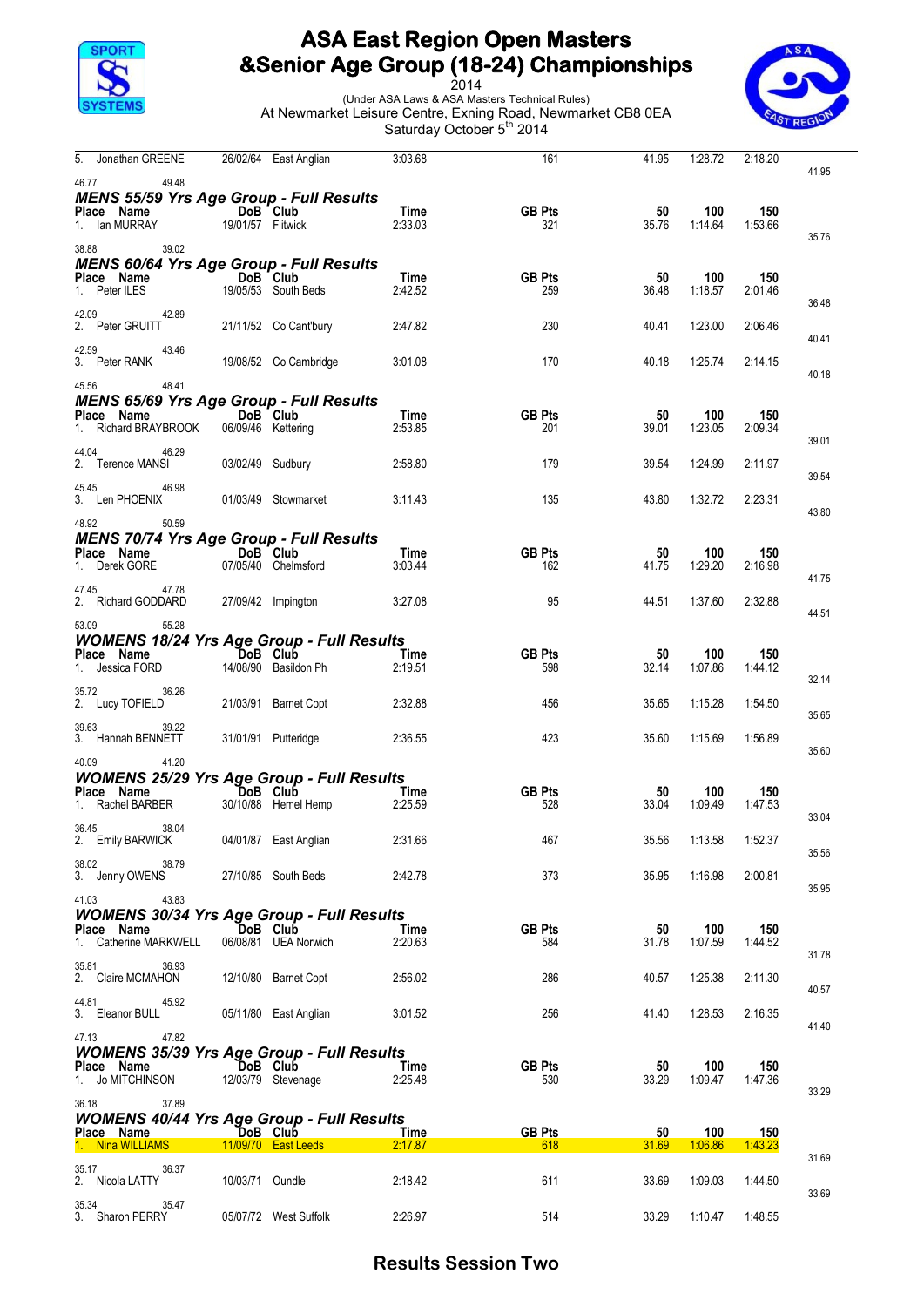

2014 (Under ASA Laws & ASA Masters Technical Rules) At Newmarket Leisure Centre, Exning Road, Newmarket CB8 0EA Saturday October 5<sup>th</sup> 2014



| 37.18 | 38.08                                            |          |                          |                 |                      |             |                |                | 33.29 |
|-------|--------------------------------------------------|----------|--------------------------|-----------------|----------------------|-------------|----------------|----------------|-------|
|       | <b>WOMENS 45/49 Yrs Age Group - Full Results</b> |          |                          |                 |                      |             |                |                |       |
|       | Place Name                                       |          | DoB Club                 | Time            | <b>GB Pts</b>        | 50          | 100            | 150            |       |
|       | 1. Louise JARVIS                                 | 24/01/69 | Biggleswade              | 2:32.60         | 459                  | 34.61       | 1:12.65        | 1:52.74        | 34.61 |
| 38.04 | 40.09                                            |          |                          |                 |                      |             |                |                |       |
|       | 2. Vanessa MANN                                  | 11/12/69 | <b>UEA Norwich</b>       | 2:52.79         | 305                  | 39.53       | 1:23.10        | 2:08.10        |       |
| 43.57 | 45.00                                            |          |                          |                 |                      |             |                |                | 39.53 |
|       | 3. Juliet WHITAKER                               |          | 18/03/67 Co Cambridge    | 2:57.53         | 277                  | 38.34       | 1:21.93        | 2:09.71        |       |
|       |                                                  |          |                          |                 |                      |             |                |                | 38.34 |
| 43.59 | 47.78                                            |          |                          |                 |                      |             |                |                |       |
|       | <b>WOMENS 50/54 Yrs Age Group - Full Results</b> |          |                          |                 |                      |             |                |                |       |
|       | Place Name<br>1. Hannah UECKERMANN               | 18/07/63 | DoB Club<br>Witham Dolph | Time<br>2:37.46 | <b>GB Pts</b><br>416 | 50<br>37.07 | 100<br>1:16.90 | 150<br>1:57.71 |       |
|       |                                                  |          |                          |                 |                      |             |                |                | 37.07 |
| 39.83 | 40.81                                            |          |                          |                 |                      |             |                |                |       |
|       | 2. Susan PENMAN                                  | 19/03/63 | Stowmarket               | 3:28.77         | 147                  | 47.70       | 1:41.32        | 2:37.14        | 47.70 |
| 53.62 | 55.82                                            |          |                          |                 |                      |             |                |                |       |
|       | <b>WOMENS 55/59 Yrs Age Group - Full Results</b> |          |                          |                 |                      |             |                |                |       |
|       | Place Name                                       |          | DoB Club                 | Time            | <b>GB Pts</b>        | 50          | 100            | 150            |       |
|       | Maggie SMITH                                     | 09/03/58 | Co Milton K              | <b>DNC</b>      |                      |             |                |                |       |
|       | <b>WOMENS 65/69 Yrs Age Group - Full Results</b> |          |                          |                 |                      |             |                |                |       |
|       | Place Name<br>1. Patricia JACKSON                | 04/03/47 | DoB Club<br>East Anglian | Time<br>3:08.45 | <b>GB Pts</b><br>222 | 50<br>43.85 | 100<br>1:31.12 | 150<br>2:20.28 |       |
|       |                                                  |          |                          |                 |                      |             |                |                | 43.85 |
| 47.27 | 49.16                                            |          |                          |                 |                      |             |                |                |       |

#### **EVENT 18 Womens Open 100m Breaststroke**

| 18/24 Yrs Age Group - Full Results<br>Place Name<br><b>Heidi GIBBENS</b>              |                  | DoB Club<br>01/11/91 Hemel Hemp                  | Time<br>1:28.15            | <b>GB Pts</b><br>438        | 50<br>43.11          | 43.11          |
|---------------------------------------------------------------------------------------|------------------|--------------------------------------------------|----------------------------|-----------------------------|----------------------|----------------|
| 25/29 Yrs Age Group - Full Results<br>Place Name<br>Gemma BENNETT                     |                  | DoB Club<br>02/01/87 Dunmow Mast                 | Time<br>1:31.65            | <b>GB Pts</b><br>387        | 50<br>42.36          | 42.36          |
| 2. Sarah CLARKE                                                                       | 05/06/86 Sudbury |                                                  | 1:33.40                    | 364                         | 44.71                | 44.71          |
| 30/34 Yrs Age Group - Full Results<br>Place Name<br>1. Holly MILES                    |                  | DoB Club<br>18/12/80 Dunmow Mast                 | Time<br>1:36.50            | <b>GB Pts</b><br>326        | 50<br>46.01          | 46.01          |
| 35/39 Yrs Age Group - Full Results<br>Place Name<br>Vanessa MIEMIETZ                  |                  | DoB Club<br>14/10/78 UEA Norwich                 | Time<br>1:38.70            | <b>GB Pts</b><br>301        | 50<br>46.73          | 46.73          |
| 2. MARIA CANO MANTIS                                                                  |                  | 26/03/76 CN Seville                              | 1:40.65                    | 281                         | 47.81                | 47.81          |
| 45/49 Yrs Age Group - Full Results<br>Place Name<br>Sharon LOCK<br>2. Nicola HORSFORD | 02/10/69         | DoB Club<br>Melton M'bry<br>16/11/69 Biggleswade | Time<br>1:21.88<br>1:39.07 | <b>GB Pts</b><br>548<br>297 | 50<br>38.34<br>47.22 | 38.34          |
| 50/54 Yrs Age Group - Full Results<br>Place Name<br>Hannah UECKERMANN                 | 18/07/63         | DoB Club<br>Witham Dolph                         | Time<br>1:28.35            | <b>GB Pts</b><br>435        | 50<br>42.98          | 47.22          |
| 2. Jane SMITH                                                                         |                  | 31/08/64 Newmarket                               | 1:56.09                    | 162                         | 55.55                | 42.98<br>55.55 |
| 60/64 Yrs Age Group - Full Results<br>Place Name<br>Annette THATCHER                  |                  | DoB Club<br>18/01/52 Hemel Hemp                  | Time<br>1:38.20            | <b>GB Pts</b><br>307        | 50<br>46.06          | 46.06          |
| 2. Sally LELEAN                                                                       | 04/06/51         | <b>Diss Otters</b>                               | 1:58.68                    | 148                         | 56.70                | 56.70          |

#### **EVENT 19 Mens Open 100m Breaststroke**

|       | 18/24 Yrs Age Group - Full Results        |      |                       |         |               |       |       |
|-------|-------------------------------------------|------|-----------------------|---------|---------------|-------|-------|
| Place | Name                                      | DoB. | <b>Club</b>           | Time    | <b>GB Pts</b> | 50    |       |
|       | . Joshua GRAY                             |      | 31/03/94 West Norfolk | 1:10.23 | 610           | 33.58 | 33.58 |
|       | 2. Christopher GREENHALGH16/01/96 Sudbury |      |                       | 1:14.18 | 521           | 35.03 |       |
|       |                                           |      |                       |         |               |       | 35.03 |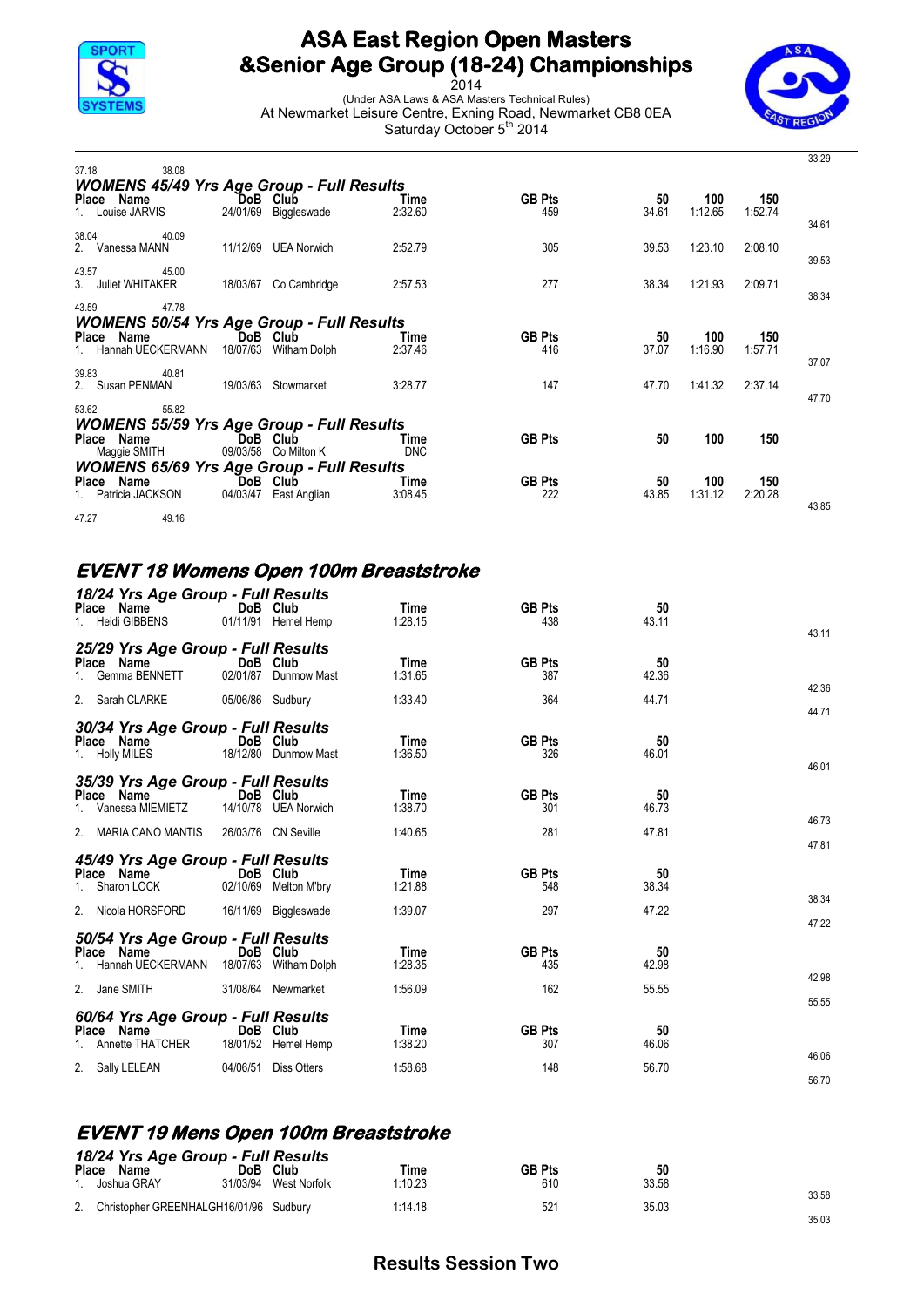

2014 (Under ASA Laws & ASA Masters Technical Rules) At Newmarket Leisure Centre, Exning Road, Newmarket CB8 0EA Saturday October 5<sup>th</sup> 2014



|                    | 30/34 Yrs Age Group - Full Results<br>Place Name<br>Pablo SENDRA FERNANDEZ25/07/83CN Seville                                              | DoB Club                         |                                            | Time<br>1:28.92                       | <b>GB Pts</b><br>289               | 50<br>42.10                   |                |
|--------------------|-------------------------------------------------------------------------------------------------------------------------------------------|----------------------------------|--------------------------------------------|---------------------------------------|------------------------------------|-------------------------------|----------------|
|                    | 2. Peter WINTER                                                                                                                           |                                  | 25/02/80 Newmarket                         | 1:37.18                               | 208                                | 45.99                         | 42.10          |
| 1.                 | 35/39 Yrs Age Group - Full Results<br>Place Name<br>Nick TITCHENER                                                                        | DoB Club<br>20/01/76             | Biggleswade                                | Time<br>1:12.07                       | <b>GB Pts</b><br>566               | 50<br>34.02                   | 45.99          |
|                    | 2. Christopher HOWARD                                                                                                                     | 05/05/75 Leiston                 |                                            | 1:20.42                               | 406                                | 38.03                         | 34.02<br>38.03 |
|                    | 3. Michael CARSE                                                                                                                          |                                  | 15/11/79 Barnet Copt                       | 1:29.10                               | 287                                | 42.32                         | 42.32          |
| 1.                 | 40/44 Yrs Age Group - Full Results<br>Place Name<br>Lee PETERSON                                                                          | DoB<br>09/06/74                  | Club<br>Braintree                          | Time<br>1:09.31                       | <b>GB Pts</b><br>632               | 50<br>32.66                   | 32.66          |
| 2.                 | Mark CLAXTON                                                                                                                              | 27/06/71                         | Norfolk Vikg                               | 1:18.75                               | 434                                | 36.88                         | 36.88          |
|                    | 3. Ed HORROCKS                                                                                                                            |                                  | 04/11/73 Dunmow Mast                       | 1:24.89                               | 340                                | 38.40                         | 38.40          |
| 1.<br>2.           | 45/49 Yrs Age Group - Full Results<br>Place Name<br>Marcel SCHOLTEN<br>Javier GOMEZ REINA<br>3. Francisco LORA GARCIA 08/03/67 CN Seville | DoB Club<br>12/02/66<br>09/10/66 | Modernians<br>CN Seville                   | Time<br>1:15.64<br>1:31.68<br>1:33.99 | <b>GB Pts</b><br>491<br>259<br>236 | 50<br>36.07<br>43.89<br>44.92 | 36.07<br>43.89 |
| <b>Place</b><br>1. | 50/54 Yrs Age Group - Full Results<br>Name<br>Andrew FRESHER                                                                              | DoB Club<br>14/01/64             | March                                      | Time<br>1:21.87                       | <b>GB Pts</b><br>383               | 50<br>38.63                   | 44.92<br>38.63 |
| 2.                 | Martyn FRESHER                                                                                                                            | 31/01/62                         | March                                      | 1:21.90                               | 383                                | 38.63                         | 38.63          |
| 3.                 | Andrea VIOLA                                                                                                                              |                                  | 19/01/63 Co Cambridge                      | 1:24.90                               | 340                                | 39.36                         | 39.36          |
| 4.                 | Mark STRAKOSCH                                                                                                                            |                                  | 18/05/61 Berkhamsted                       | 1:35.35                               | 224                                | 45.97                         | 45.97          |
| 5.<br>6.           | Nigel HALFORD<br>Matthew HODGE                                                                                                            | 26/11/61 Flitwick<br>28/05/62    | Dunmow Mast                                | 1:36.45<br>1:36.51                    | 214<br>214                         | 46.79<br>44.77                | 46.79          |
| 7.                 | Rob GARRY                                                                                                                                 |                                  | 08/04/64 Mildenhall                        | 2:06.06                               | 66                                 | 59.45                         | 44.77          |
|                    |                                                                                                                                           |                                  |                                            |                                       |                                    |                               | 59.45          |
| 1.                 | 55/59 Yrs Age Group - Full Results<br>Place Name<br>Tom MORROW<br>2. Philip HOLME                                                         | DoB Club                         | 10/03/56 Co Oxford<br>23/05/59 Barnet Copt | Time<br>1:25.05<br>1:28.61            | <b>GB Pts</b><br>338<br>293        | 50<br>40.82<br>42.47          | 40.82<br>42.47 |
|                    | 60/64 Yrs Age Group - Full Results<br>Place Name<br>1. David COLES                                                                        | DoB Club                         | 14/01/54 West Norfolk                      | Time<br>1:49.26                       | <b>GB Pts</b><br>128               | 50<br>49.93                   | 49.93          |
| 1.                 | 70/74 Yrs Age Group - Full Results<br>Place Name<br><b>Robert APEL</b>                                                                    | DoB Club<br>16/06/44 Kettering   |                                            | Time<br>1:31.78                       | <b>GB Pts</b><br>258               | 50<br>43.45                   | 43.45          |
|                    | 2. Paul CLARKE                                                                                                                            |                                  | 02/01/42 Team Luton                        | 1:55.47                               | 100                                | 55.98                         | 55.98          |
| 1.                 | 80/84 Yrs Age Group - Full Results<br>Place Name<br>Neil HOWELL                                                                           | DoB Club                         | 03/10/32 East Anglian                      | Time<br>2:38.45                       | <b>GB Pts</b><br>18                | 50<br>1:13.86                 | 1:13.86        |

#### **EVENT 20 Womens Open 200m Medley Team**

| 072+ Yrs Age Group - Full Results |        |                 |         |               |       |
|-----------------------------------|--------|-----------------|---------|---------------|-------|
| <b>Place</b><br>Name              |        | Club            | Time    | <b>GB Pts</b> |       |
| Basildon Ph                       | $072+$ | Basildon Ph     | 2:25.07 | 443           |       |
| Basildon Ph                       | $072+$ | Basildon Ph     | 2:25.07 | 443           |       |
|                                   |        | Katrina FARRALL |         |               | 36.54 |
|                                   |        | Abbie NEWELL    |         |               | 40.53 |
|                                   |        | Clare BOSTON    |         |               | 35.48 |
|                                   |        | Amanda GOODMAN  |         |               | 32.52 |
| 120+ Yrs Age Group - Full Results |        |                 |         |               |       |
| <b>Place</b><br>Name              |        | Club            | Time    | <b>GB Pts</b> |       |
| South Beds                        | 120+   | South Beds      | 2:11.30 | 596           |       |
| South Beds                        | 120+   | South Beds      | 2:11.30 | 596           |       |
|                                   |        | Joanne HOLDER   |         |               | 34.94 |
|                                   |        | Sarah PEARSE    |         |               | 36.40 |
|                                   |        | Sam HAMMOND     |         |               | 32.24 |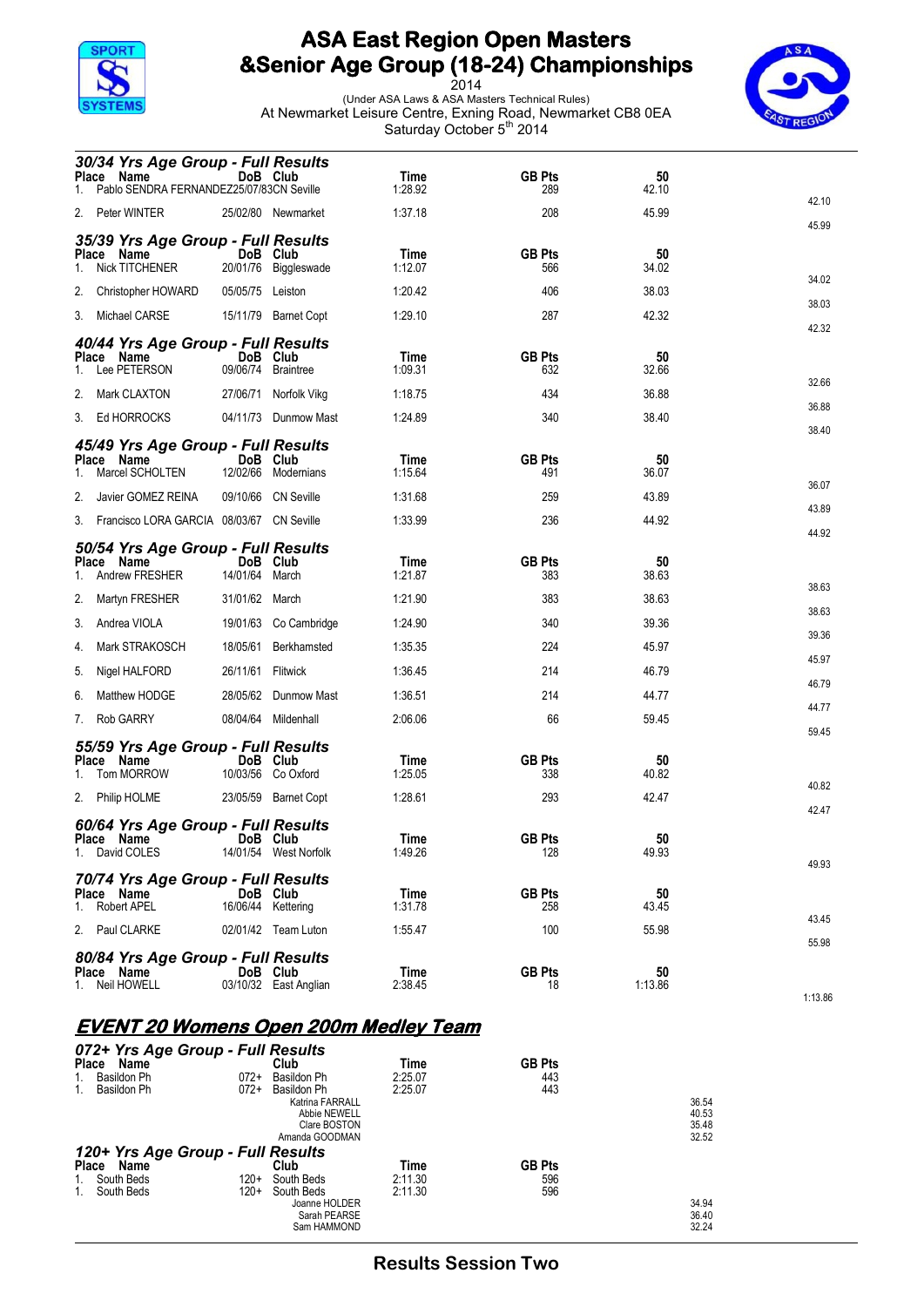



|          |                                                 |                | Carla KING                                                                     |                    |                      | 27.72                            |
|----------|-------------------------------------------------|----------------|--------------------------------------------------------------------------------|--------------------|----------------------|----------------------------------|
| 2.<br>2. | Putteridge<br>Putteridge                        |                | 120+ Putteridge<br>120+ Putteridge                                             | 2:24.86<br>2:24.86 | 445<br>445           |                                  |
|          |                                                 |                | Carrie PAGE<br>Miriam Owens<br>Clare GRUNDY                                    |                    |                      | 39.34<br>42.49<br>31.89          |
| 3.<br>3. | East Anglian<br>East Anglian                    | 120+           | Hannah BENNETT<br>120+ East Anglian<br>East Anglian                            | 2:26.24<br>2:26.24 | 432<br>432           | 31.14                            |
|          |                                                 |                | <b>Emily BARWICK</b><br><b>Emmeline VINCENT</b><br>Jane TAYLOR<br>Lisa DONOVAN |                    |                      | 37.94<br>42.64<br>33.20<br>32.46 |
|          | 160+ Yrs Age Group - Full Results               |                |                                                                                | Time               | <b>GB Pts</b>        |                                  |
| 1.<br>1. | Place Name<br>Biggleswade<br>Biggleswade        | $160+$<br>160+ | Club<br>Biggleswade<br>Biggleswade<br>Jayne COLEBROOK<br>Sarah JONES           | 2:57.59<br>2:57.59 | 220<br>220           | 51.31<br>55.21                   |
|          |                                                 |                | Louise JARVIS<br>Nicola HORSFORD                                               |                    |                      | 37.21<br>33.86                   |
|          | <u>EVENT 21 Mens Open 200m Medley Team</u>      |                |                                                                                |                    |                      |                                  |
|          | 072+ Yrs Age Group - Full Results<br>Place Name |                | Club                                                                           | Time               | <b>GB Pts</b>        |                                  |
| 1.       | teamipswich                                     | 072+           | teamipswich                                                                    | 2:14.85            | 377                  |                                  |
| 1.       | teamipswich                                     | 072+           | teamipswich<br>Josh COLEBY<br>Adam TRIGG<br>Sonny TRIGG                        | 2:14.85            | 377                  | 28.72<br>40.86<br>25.38          |
|          | 160+ Yrs Age Group - Full Results               |                | Mark COLEBY                                                                    |                    |                      | 39.89                            |
| 1.       | Place Name<br>Putteridge                        | 160+           | Club<br>Putteridge                                                             | Time<br>2:19.92    | <b>GB Pts</b><br>333 |                                  |
| 1.       | Putteridge                                      | 160+           | Putteridge<br>Mark WAREHAM                                                     | 2:19.92            | 333                  | 34.93                            |
|          |                                                 |                | Paul BRIGNELL<br>Graeme CROWSTON<br>Nathan Scott                               |                    |                      | 38.93<br>34.96<br>31.10          |
| 2.<br>2. | Flitwick<br>Flitwick                            | 160+<br>160+   | Flitwick<br>Flitwick                                                           | 2:39.92<br>2:39.92 | 205<br>205           |                                  |
|          |                                                 |                | lan FOWLER<br>Nigel HALFORD                                                    |                    |                      | 44.61<br>42.25                   |
|          |                                                 |                | lan MURRAY<br>Dan GEORGESCU                                                    |                    |                      | 20.28<br>52.78                   |
| 3.<br>3. | East Anglian<br>East Anglian                    | 160+<br>160+   | East Anglian<br>East Anglian                                                   | 2:43.30<br>2:43.30 | 189<br>189           |                                  |
|          |                                                 |                | Jonathan GREENE<br>Shane PREECE<br>David BORTHWICK<br>Lawrence TURNER          |                    |                      | 54.48<br>43.85<br>35.76<br>29.21 |
|          | 200+ Yrs Age Group - Full Results               |                |                                                                                |                    |                      |                                  |
| 1.       | Place Name<br>Team Luton                        | 200+           | Club<br>Team Luton                                                             | Time<br>2:21.27    | <b>GB Pts</b><br>322 |                                  |
| 1.       | Team Luton                                      | 200+           | <b>Team Luton</b><br>Graham POWELL                                             | 2:21.27            | 322                  | 33.11                            |
|          |                                                 |                | Alastair GIBB<br>David WRIGHT                                                  |                    |                      | 39.18<br>34.34                   |
| 2.       | <b>CN Seville</b>                               | $200+$         | John O'ROURKE<br><b>CN Seville</b>                                             | 2:38.81            | 210                  | 34.64                            |
| 2.       | <b>CN Seville</b>                               | $200+$         | <b>CN Seville</b><br>Manuel ACUNA LORO                                         | 2:38.81            | 210                  | 38.50                            |
|          |                                                 |                | Antonio MIHURA<br>Javier GOMEZ REINA<br>Francisco LORA GARCIA                  |                    |                      | 49.49<br>21.80<br>49.02          |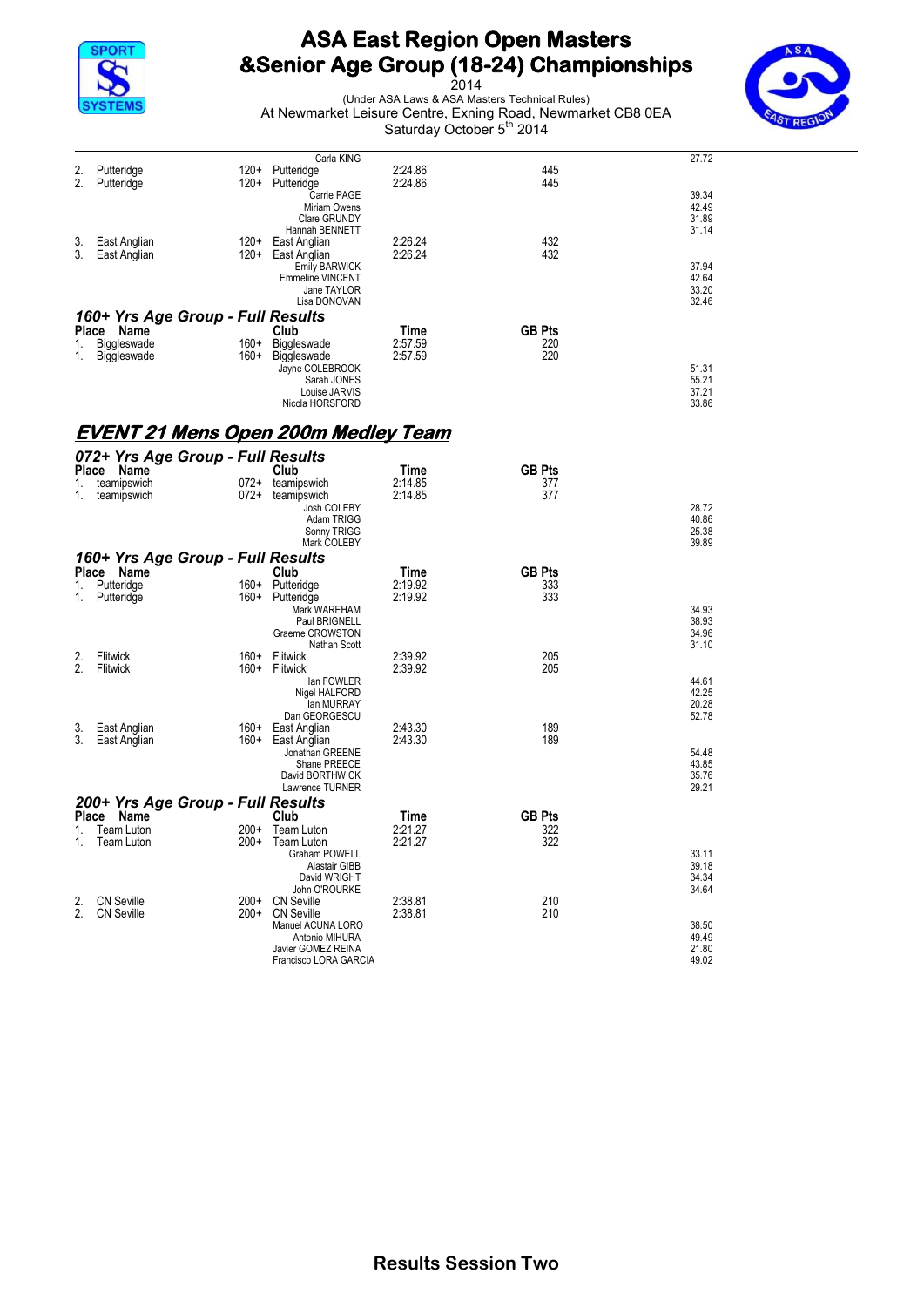

2014 (Under ASA Laws & ASA Masters Technical Rules) At Newmarket Leisure Centre, Exning Road, Newmarket CB8 0EA Saturday October 5<sup>th</sup> 2014



## **Results Session Three**

#### **EVENT 22 Mens/Womens Open 200m IM**

|                                                                                  |                               | <b>MENS 18/24 Yrs Age Group - Full Results</b> |                 |                      |             |                |                |       |
|----------------------------------------------------------------------------------|-------------------------------|------------------------------------------------|-----------------|----------------------|-------------|----------------|----------------|-------|
| Place Name DoB Club<br>1. Christopher GREENHALGH16/01/96 Sudbury                 |                               |                                                | Time<br>2:23.56 | <b>GB Pts</b><br>548 | 50<br>32.04 | 100<br>1:11.81 | 150<br>1:51.46 | 32.04 |
| 39.65<br>39.77<br>2. Daniel BUCKLEY 01/05/94 Stevenage                           |                               |                                                | 2:25.72         | 525                  | 32.86       | 1:08.04        | 1:51.87        | 32.86 |
| 43.83<br>35.18<br><b>MENS 25/29 Yrs Age Group - Full Results</b>                 |                               |                                                |                 |                      |             |                |                |       |
| <b>Place Name</b><br>1. Paul DAVIES 01/07/86 Oundle                              | 01/07/86 Oundle               |                                                | Time<br>2:24.26 | <b>GB Pts</b><br>540 | 50<br>31.58 | 100<br>1:10.13 | 150<br>1:52.71 |       |
| 38.55<br>42.58<br><b>MENS 45/49 Yrs Age Group - Full Results</b>                 |                               |                                                |                 |                      |             |                |                | 31.58 |
| Place Name DoB Club<br>1. Marcel SCHOLTEN                                        |                               | 12/02/66 Modernians                            | Time<br>2:37.52 | <b>GB Pts</b><br>413 | 50<br>33.31 | 100<br>1:15.90 | 150<br>2:00.90 |       |
| 42.59<br>45.00<br>2. Adam BALDWIN 15/09/65 Barnet Copt                           |                               |                                                | 2:59.02         | 267                  | 41.95       | 1:28.35        | 2:21.51        | 33.31 |
| 46.40<br>53.16                                                                   |                               |                                                |                 |                      |             |                |                | 41.95 |
| <b>MENS 50/54 Yrs Age Group - Full Results</b>                                   |                               |                                                |                 |                      |             |                |                |       |
| Place Name<br>1. Alastair GIBB                                                   | DoB Club                      | 14/01/60 Team Luton                            | Time<br>2:50.34 | <b>GB Pts</b><br>319 | 50<br>37.29 | 100<br>1:21.98 | 150<br>2:12.28 |       |
| 50.30<br>44.69<br>2. Adam LELEAN                                                 |                               |                                                | 2:54.88         | 291                  | 37.99       | 1:27.09        | 2:17.13        | 37.29 |
| 49.10<br>50.04                                                                   |                               |                                                |                 |                      |             |                |                | 37.99 |
| <b>MENS 55/59 Yrs Age Group - Full Results</b>                                   |                               |                                                |                 |                      |             |                |                |       |
| Place Name DoB Club<br>1. RAFAEL DE VALDES                                       |                               | 14/06/57 CN Mijas                              | Time<br>2:52.40 | <b>GB Pts</b><br>306 | 50<br>36.71 | 100<br>1:22.48 | 150<br>2:15.28 | 36.71 |
| 52.80<br>45.77<br>2. Ian MURRAY                                                  | 19/01/57 Flitwick             |                                                | 2:59.42         | 265                  | 39.74       | 1:25.13        | 2:21.04        |       |
| 45.39<br>55.91<br>3. Tom MORROW                                                  |                               | 10/03/56 Co Oxford                             | 3:00.05         | 262                  | 39.63       | 1:29.59        | 2:17.86        | 39.74 |
| 49.96<br>48.27                                                                   |                               |                                                |                 |                      |             |                |                | 39.63 |
| <b>MENS 60/64 Yrs Age Group - Full Results</b>                                   |                               |                                                |                 |                      |             |                |                |       |
| Place Name DoB Club                                                              |                               |                                                | Time            | <b>GB Pts</b>        | 50          | 100            | 150            |       |
|                                                                                  |                               |                                                |                 |                      |             |                |                |       |
| 1. Peter GRUITT                                                                  |                               | 21/11/52 Co Cant'bury                          | 3:51.70         | 92                   | 46.67       | 1:59.68        | 3:04.06        | 46.67 |
| 1:04.38<br>1:13.01                                                               |                               |                                                |                 |                      |             |                |                |       |
| MENS 65/69 Yrs Age Group - Full Results                                          |                               |                                                |                 |                      |             |                |                |       |
| Place Name DoB Club<br>1. Len PHOENIX                                            |                               | 01/03/49 Stowmarket                            | Time<br>3:50.84 | <b>GB Pts</b><br>93  | 50<br>54.03 | 100<br>1:54.09 | 150<br>3:02.72 |       |
| 1:08.63<br>1:00.06                                                               |                               |                                                |                 |                      |             |                |                | 54.03 |
| <b>WOMENS 18/24 Yrs Age Group - Full Results</b>                                 |                               |                                                |                 |                      |             |                |                |       |
| Place Name                                                                       | <b>DoB</b> Club               |                                                | Time            | <b>GB Pts</b>        | 50          | 100            | 150            |       |
| Jessica FORD                                                                     |                               | 14/08/90 Basildon Ph                           | <b>DNC</b>      |                      |             |                |                |       |
| <b>WOMENS 25/29 Yrs Age Group - Full Results</b><br>Place Name                   |                               | DoB Club                                       | Time            | <b>GB Pts</b>        | $50\,$      | 100            | 150            |       |
| 1. Emily BARWICK                                                                 |                               | 04/01/87 East Anglian                          | 2:58.42         | 405                  | 39.51       | 1:23.37        | 2:16.24        |       |
| 43.86<br>52.87                                                                   |                               |                                                |                 |                      |             |                |                | 39.51 |
| 2. Sarah CLARKE                                                                  | 05/06/86 Sudbury              |                                                | 3:20.67         | 272                  | 48.22       | 1:43.32        | 2:37.40        | 48.22 |
| 55.10<br>54.08                                                                   |                               |                                                |                 |                      |             |                |                |       |
| <b>WOMENS 30/34 Yrs Age Group - Full Results</b>                                 |                               |                                                |                 |                      |             |                |                |       |
| Place Name<br>1. Sarah PEARSE                                                    | DoB Club                      | 01/10/82 South Beds                            | Time<br>2:47.24 | <b>GB Pts</b><br>495 | 50<br>38.25 | 100<br>1:21.82 | 150<br>2:08.99 |       |
| 43.57<br>47.17                                                                   |                               |                                                |                 |                      |             |                |                | 38.25 |
| <b>WOMENS 40/44 Yrs Age Group - Full Results</b>                                 |                               |                                                |                 |                      |             |                |                |       |
| Place Name                                                                       | DoB Club                      |                                                | Time            | <b>GB Pts</b>        | 50          | 100            | 150            |       |
| 1. Nicola LATTY                                                                  | 10/03/71 Oundle               |                                                | 2:37.81         | 587                  | 33.67       | 1:15.57        | 2:02.47        | 33.67 |
| 41.90<br>46.90                                                                   |                               |                                                |                 |                      |             |                |                |       |
| 2. Sharon PERRY                                                                  |                               | 05/07/72 West Suffolk                          | 2:49.76         | 473                  | 36.87       | 1:21.83        | 2:11.75        | 36.87 |
| 44.96<br>49.92                                                                   |                               |                                                |                 |                      |             |                |                |       |
| <b>WOMENS 45/49 Yrs Age Group - Full Results</b><br>Place Name<br>1. Liz WOOLNER | DoB Club<br>10/02/67 Flitwick |                                                | Time<br>2:45.75 | <b>GB Pts</b><br>509 | 50<br>33.35 | 100            | 150<br>2:08.13 |       |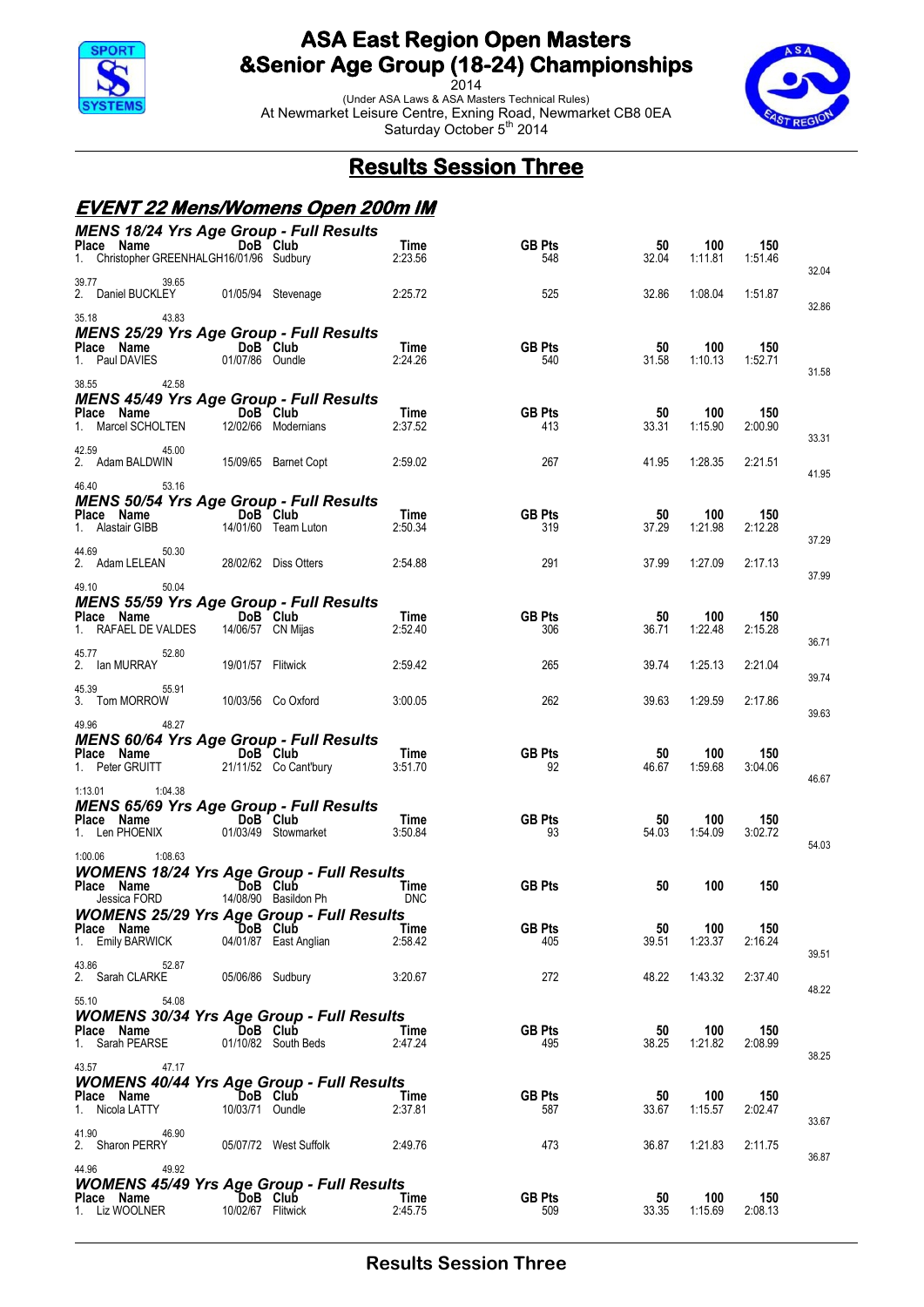

2014 (Under ASA Laws & ASA Masters Technical Rules) At Newmarket Leisure Centre, Exning Road, Newmarket CB8 0EA Saturday October 5<sup>th</sup> 2014



|                                                  |          |                       |                 |                      |             |                |                | 33.35 |
|--------------------------------------------------|----------|-----------------------|-----------------|----------------------|-------------|----------------|----------------|-------|
| 42.34<br>52.44<br>2. Louise JARVIS               | 24/01/69 | Biggleswade           | 2:57.49         | 412                  | 38.27       | 1:22.75        | 2:18.17        | 38.27 |
| 44.48<br>55.42<br>3. Lisa WITHERS                | 22/10/66 | Newmarket             | 3:11.67         | 319                  | 42.01       | 1:30.79        | 2:24.54        |       |
| 48.78<br>53.75                                   |          |                       |                 |                      |             |                |                | 42.01 |
| <b>WOMENS 50/54 Yrs Age Group - Full Results</b> |          |                       |                 |                      |             |                |                |       |
| Place Name<br>1. Blan WALKER                     | 24/11/63 | DoB Club<br>Witnev    | Time<br>3:20.16 | <b>GB Pts</b><br>274 | 50<br>47.36 | 100<br>1:38.10 | 150<br>2:36.29 | 47.36 |
| 50.74<br>58.19                                   |          |                       |                 |                      |             |                |                |       |
| <b>WOMENS 55/59 Yrs Age Group - Full Results</b> |          |                       |                 |                      |             |                |                |       |
| Place Name<br>1. Christine GILLARD               | 30/11/56 | DoB Club<br>Calv Bing | Time<br>3:34.48 | <b>GB Pts</b><br>212 | 50<br>48.49 | 100<br>1:45.07 | 150<br>2:48.78 |       |
| 56.58<br>1:03.71                                 |          |                       |                 |                      |             |                |                | 48.49 |

#### **EVENT 23 Womens Open 50m Backstroke**

| 18/24 Yrs Age Group - Full Results                                                                                                                                                                                                   |  |       |               |
|--------------------------------------------------------------------------------------------------------------------------------------------------------------------------------------------------------------------------------------|--|-------|---------------|
| Place Name<br>1. Tara COLEMAN 11/04/96 Leiston                                                                                                                                                                                       |  | Time  | <b>GB Pts</b> |
|                                                                                                                                                                                                                                      |  | 33.17 | 579           |
| 2. Abbie NEWELL 07/12/94 Basildon Ph                                                                                                                                                                                                 |  | 37.38 | 403           |
| 25/29 Yrs Age Group - Full Results                                                                                                                                                                                                   |  |       |               |
|                                                                                                                                                                                                                                      |  | Time  | <b>GB Pts</b> |
|                                                                                                                                                                                                                                      |  | 35.08 | 492           |
|                                                                                                                                                                                                                                      |  | 35.21 | 486           |
| Place Name<br>1. Joanne HOLDER<br>1. Joanne HOLDER<br>2. Sophie CASTLE<br>3. Emily COSTELLO<br>18/11/89 Stevenage                                                                                                                    |  | 38.67 | 361           |
| 30/34 Yrs Age Group - Full Results                                                                                                                                                                                                   |  |       |               |
| Place Name<br>1. Sarah HOLDEN 04/03/84 Hadleigh                                                                                                                                                                                      |  | Time  | <b>GB Pts</b> |
|                                                                                                                                                                                                                                      |  | 35.31 | 482           |
| 35/39 Yrs Age Group - Full Results                                                                                                                                                                                                   |  |       |               |
| <b>Place Name CODE Club</b><br>1. Carrie PAGE 29/04/78 Putteridge                                                                                                                                                                    |  | Time  | <b>GB Pts</b> |
|                                                                                                                                                                                                                                      |  | 39.29 | 342           |
| 40/44 Yrs Age Group - Full Results                                                                                                                                                                                                   |  |       |               |
|                                                                                                                                                                                                                                      |  | Time  | <b>GB Pts</b> |
| <b>Place Name Contains Communism Communism Communism Communism Communism Communism Communism Communism Communism Communism Communism Communism Communism Communism Communism Communism Communism Communism Communism Communism C</b> |  | 29.84 | 771           |
|                                                                                                                                                                                                                                      |  |       |               |
| <b>45/49 Yrs Age Group - Full Results<br/>Place Name DoB Club<br/>1. Nicola HORSFORD 16/11/69 Biggleswade<br/>2. Sue MOYE 28/05/65 Sudbury</b>                                                                                       |  | Time  | <b>GB Pts</b> |
|                                                                                                                                                                                                                                      |  | 37.83 | 388           |
|                                                                                                                                                                                                                                      |  | 50.65 | 129           |
|                                                                                                                                                                                                                                      |  |       |               |
| 2. Sue MOTE<br>50/54 Yrs Age Group - Full Results                                                                                                                                                                                    |  |       | <b>GB Pts</b> |
| Place Name DoB Club<br>1. Julie HOYLE D3/04/62 East Leeds 33.51<br>2. Blan WALKER 24/11/63 Witney 41.98<br>3. Jayne COLEBROOK 05/07/60 Biggleswade 48.40<br>4. Susan PENMAN 19/03/63 Stowmarket 56.39                                |  |       | 563           |
|                                                                                                                                                                                                                                      |  |       | 272           |
|                                                                                                                                                                                                                                      |  |       | 156           |
|                                                                                                                                                                                                                                      |  |       | 78            |
| <b>60/64 Yrs Age Group - Full Results<br/>Place Name DoB Club<br/>1. Sally LELEAN 04/06/51 Diss Otters</b>                                                                                                                           |  |       |               |
|                                                                                                                                                                                                                                      |  | Time  | <b>GB Pts</b> |
|                                                                                                                                                                                                                                      |  | 52.34 | 111           |
|                                                                                                                                                                                                                                      |  |       |               |
| 65/69 Yrs Age Group - Full Results<br>Place Name DoB Club                                                                                                                                                                            |  | Time  | <b>GB Pts</b> |
| 1. Patricia JACKSON 04/03/47 East Anglian                                                                                                                                                                                            |  | 49.28 | 145           |
|                                                                                                                                                                                                                                      |  |       |               |

## **EVENT 24 Mens Open 50m Backstroke**

| 18/24 Yrs Age Group - Full Results    |                                 |                      |       |               |
|---------------------------------------|---------------------------------|----------------------|-------|---------------|
| Place<br>Name                         | DoB Club                        |                      | Time  | <b>GB Pts</b> |
| Josh COLEBY<br>1.                     | 16/02/96                        | teamipswich          | 28.79 | 592           |
| Daniel BUCKLEY<br>2.                  | 01/05/94                        | Stevenage            | 30.67 | 492           |
| 3. Matthew DIBBLE                     |                                 | 30/05/92 Basildon Ph | 33.62 | 368           |
| 25/29 Yrs Age Group - Full Results    |                                 |                      |       |               |
| Place Name                            | <u>na dia 1988. Ila</u>         | Club                 | Time  | <b>GB Pts</b> |
| 1. Doug KERR                          |                                 | 20/06/88 Biggleswade | 30.32 | 510           |
| 35/39 Yrs Age Group - Full Results    |                                 |                      |       |               |
| Place Name                            | DoB                             | Club                 | Time  | <b>GB Pts</b> |
| 1. Michael CARSE 15/11/79 Barnet Copt |                                 |                      | 43.72 | 136           |
| 40/44 Yrs Age Group - Full Results    |                                 |                      |       |               |
| Place Name                            | DoB                             | Club                 | Time  | <b>GB Pts</b> |
| 1. Adam TRIGG 30/03/72 Witham Dolph   |                                 |                      | 39.35 | 210           |
| 45/49 Yrs Age Group - Full Results    |                                 |                      |       |               |
| Place Name                            | DoB                             | Club                 | Time  | <b>GB Pts</b> |
| 1.                                    | Mark PINCOTT 13/03/65 Faversham |                      | 33.36 | 378           |
| 50/54 Yrs Age Group - Full Results    |                                 |                      |       |               |
| Name<br>Place                         | <b>DoB</b>                      | Club                 | Time  | <b>GB Pts</b> |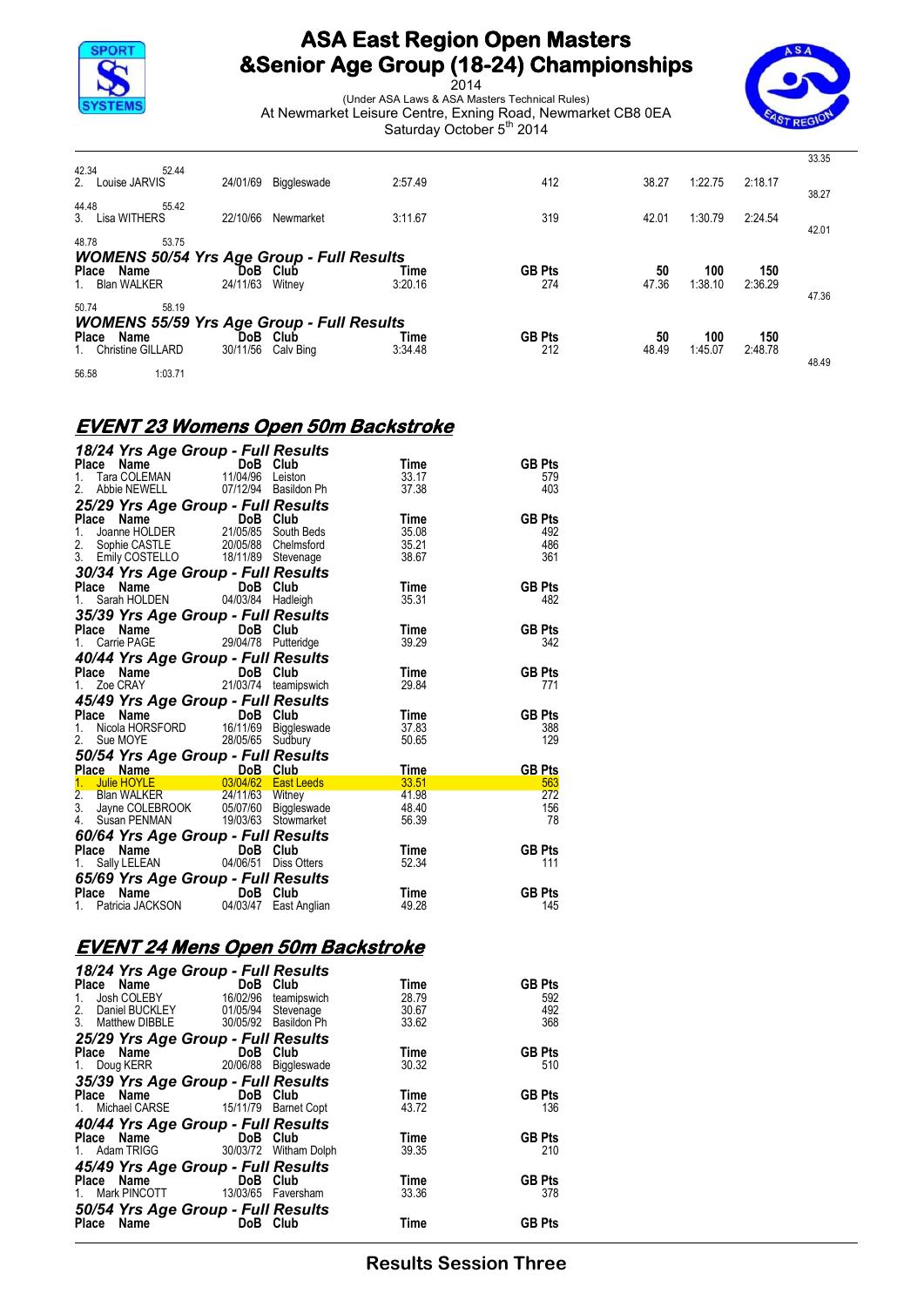

2014 (Under ASA Laws & ASA Masters Technical Rules) At Newmarket Leisure Centre, Exning Road, Newmarket CB8 0EA Saturday October 5<sup>th</sup> 2014



| $\mathbf{1}$ . | Andrew FRESHER                     | 14/01/64   | March                | 35.37 | 310           |  |  |  |
|----------------|------------------------------------|------------|----------------------|-------|---------------|--|--|--|
|                | Nigel HALFORD                      | 26/11/61   | Flitwick             | 40.64 | 185           |  |  |  |
| $\frac{2}{3}$  | lan COSTELLO                       | 01/12/60   | Stevenage            | 42.52 | 154           |  |  |  |
|                | 55/59 Yrs Age Group - Full Results |            |                      |       |               |  |  |  |
|                | Place Name                         | <b>DoB</b> | Club                 | Time  | <b>GB Pts</b> |  |  |  |
| 1.             | Graham POWELL                      | 28/05/56   | Team Luton           | 33.38 | 377           |  |  |  |
| 2.             | Steve WESTON                       |            | 24/09/55 Co Hereford | 35.73 | 299           |  |  |  |
| 3.             | lan MURRAY                         | 19/01/57   | Flitwick             | 37.58 | 250           |  |  |  |
| 4.             | John GOODALL                       | 09/12/57   | Dartford             | 41.20 | 175           |  |  |  |
|                | 65/69 Yrs Age Group - Full Results |            |                      |       |               |  |  |  |
|                | Place Name                         | DoB Club   |                      | Time  | <b>GB Pts</b> |  |  |  |
|                | 1. Len PHOENIX                     |            | 01/03/49 Stowmarket  | 44.71 | 124           |  |  |  |
|                | 70/74 Yrs Age Group - Full Results |            |                      |       |               |  |  |  |
|                | Place Name                         | DoB Club   |                      | Time  | <b>GB Pts</b> |  |  |  |
|                | 1. Paul CLARKE                     | 02/01/42   | Team Luton           | 49.82 | 75            |  |  |  |

### **EVENT 25 Womens Open 100m Butterfly**

| Place Name       | 25/29 Yrs Age Group - Full Results<br>1. Amanda SMITH                         | DoB Club<br>07/04/87 Oundle    |                       | Time<br>1:13.42            | <b>GB Pts</b><br>499 | 50<br>34.72 |                |
|------------------|-------------------------------------------------------------------------------|--------------------------------|-----------------------|----------------------------|----------------------|-------------|----------------|
|                  | 2. Rachel BARBER                                                              |                                | 30/10/88 Hemel Hemp   | 1:20.59                    | 372                  | 36.27       | 34.72          |
|                  | 3. Emmeline VINCENT                                                           |                                | 26/06/88 East Anglian | 1:41.27                    | 160                  | 45.54       | 36.27          |
| Place Name<br>1. | 30/34 Yrs Age Group - Full Results<br>Jane TAYLOR                             | DoB Club                       | 04/07/80 East Anglian | Time<br>1:24.56            | <b>GB Pts</b><br>316 | 50<br>37.14 | 45.54<br>37.14 |
|                  | 2. Hanna DABBOUR                                                              |                                | 10/07/83 East Anglian | 1:26.69                    | 290                  | 40.33       | 40.33          |
| Place Name       | 40/44 Yrs Age Group - Full Results<br>1. Nicola LATTY                         | DoB Club<br>10/03/71 Oundle    |                       | Time<br>1:11.00            | <b>GB Pts</b><br>551 | 50<br>34.33 | 34.33          |
|                  | 2. Jeanne PETIT                                                               | 13/02/70 Chesham               |                       | 1:14.14                    | 484                  | 34.91       | 34.91          |
| Place Name       | Katrina FARRALL<br>55/59 Yrs Age Group - Full Results<br>1. Christine GILLARD | DoB Club<br>30/11/56 Calv Bing | 24/09/70 Basildon Ph  | DQ T 3L<br>Time<br>1:42.94 | <b>GB Pts</b><br>149 | 50<br>46.97 | 46.97          |
| Place Name       | 65/69 Yrs Age Group - Full Results<br>1. Patricia JACKSON                     | DoB Club                       | 04/03/47 East Anglian | Time<br>1:42.52            | <b>GB Pts</b><br>152 | 50<br>47.21 | 47.21          |
|                  | <u>EVENT 26 Mens Open 100m Butterfly</u>                                      |                                |                       |                            |                      |             |                |
| Place Name       | 18/24 Yrs Age Group - Full Results<br>1. Sonny TRIGG                          | DoB Club                       | 09/12/95 teamipswich  | Time<br>59.28              | <b>GB Pts</b><br>659 | 50<br>27.43 | 27.43          |
| Place Name       | 25/29 Yrs Age Group - Full Results<br>1. Mark LEAMON                          | DoB Club                       | 13/03/87 Co Cambridge | Time<br>1:00.37            | <b>GB Pts</b><br>627 | 50<br>27.91 | 27.91          |
| Place Name       | 30/34 Yrs Age Group - Full Results<br>1. Chris LEWINDON                       | DoB Club                       | 29/03/83 South Beds   | Time<br>1:06.95            | <b>GB Pts</b><br>463 | 50<br>31.41 | 31.41          |
| Place Name       | 35/39 Yrs Age Group - Full Results<br>1. Manuel ACUNA LORO                    | DoB Club                       | 27/06/79 CN Seville   | Time<br>1:31.41            | <b>GB Pts</b><br>151 | 50<br>40.70 | 40.70          |
| Place Name       | 40/44 Yrs Age Group - Full Results<br>1. Stuart DYBLE                         | DoB Club                       | 18/07/71 Norfolk Vikg | Time<br>1:06.43            | <b>GB Pts</b><br>474 | 50<br>31.32 | 31.32          |
|                  | 2. Roger RANDALL                                                              |                                | 17/03/71 Barnet Copt  | 1:25.71                    | 196                  | 39.67       | 39.67          |
| Place Name       | 55/59 Yrs Age Group - Full Results<br>1. Graham POWELL                        | DoB Club                       | 28/05/56 Team Luton   | Time<br>1:12.36            | <b>GB Pts</b><br>361 | 50<br>33.72 | 33.72          |
| Place Name       | 75/79 Yrs Age Group - Full Results<br>1. Alan JACKSON                         | DoB Club                       | 12/09/39 East Anglian | Time<br>1:51.81            | <b>GB Pts</b><br>59  | 50<br>50.55 | 50.55          |

**Results Session Three**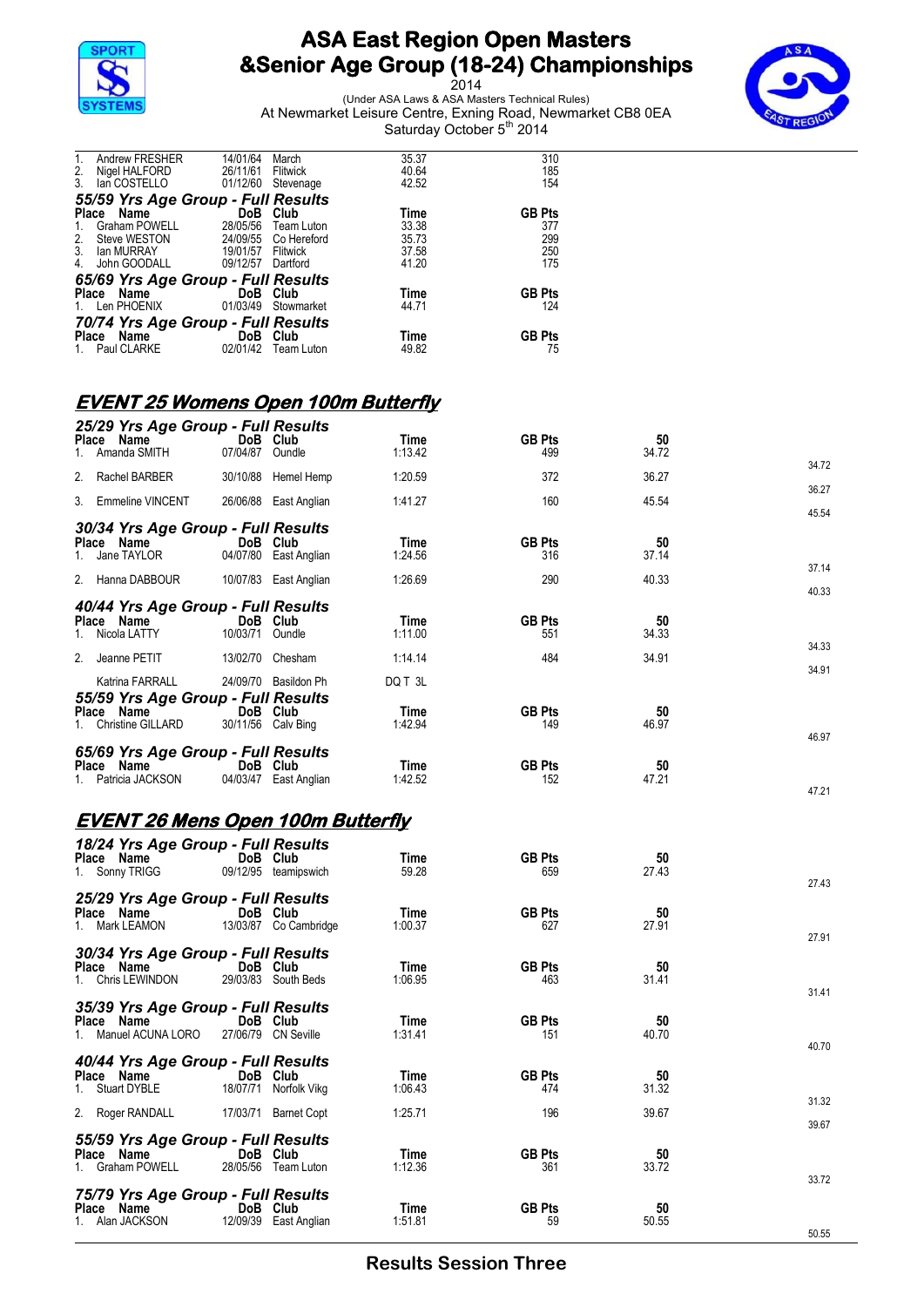

2014 (Under ASA Laws & ASA Masters Technical Rules) At Newmarket Leisure Centre, Exning Road, Newmarket CB8 0EA Saturday October 5<sup>th</sup> 2014



#### **EVENT 27 Mens/Womens Open 200m Breaststroke**

| <b>MENS 18/24 Yrs Age Group - Full Results</b><br>Place Name DoB Club<br>1. Christopher GREENHALGH16/01/96 Sudbury              |                    |                                   | Time<br>2:39.32    | <b>GB Pts</b><br>533 | 50<br>37.12   | 100<br>1:18.72 | 150<br>2:00.06 | 37.12   |
|---------------------------------------------------------------------------------------------------------------------------------|--------------------|-----------------------------------|--------------------|----------------------|---------------|----------------|----------------|---------|
| 41.60 41.34<br><b>MENS 30/34 Yrs Age Group - Full Results</b><br>Place Name<br>1. Pablo SENDRA FERNANDEZ25/07/83CN Seville      |                    | DoB Club                          | Time<br>3:12.71    | <b>GB Pts</b><br>288 | 50<br>45.51   | 100<br>1:34.74 | 150<br>2:24.22 |         |
| 49.23<br>49.48<br><b>MENS 35/39 Yrs Age Group - Full Results</b><br><b>Place Name</b><br>1. Nick TITCHENER 20/01/76 Biggleswade |                    |                                   | Time<br>2:43.15    | <b>GB Pts</b><br>496 | 50<br>37.04   | 100<br>1:18.26 | 150<br>2:00.71 | 45.51   |
| 41.22<br>42.45<br><b>MENS 45/49 Yrs Age Group - Full Results</b><br>Place Name DoB Club<br>1. Jose A MATZ                       |                    | 09/03/69 CN Seville               | Time<br>3:36.12    | <b>GB Pts</b><br>187 | 50<br>50.36   | 100<br>1:46.30 | 150<br>2:43.71 | 37.04   |
| 55.94<br>57.41<br><b>MENS 50/54 Yrs Age Group - Full Results</b><br>Place Name<br>1. Martyn FRESHER 31/01/62 March              | 31/01/62 March     |                                   | Time<br>3:01.80    | <b>GB Pts</b><br>352 | 50<br>40.03   | 100<br>1:26.81 | 150<br>2:14.19 | 50.36   |
| 46.78<br>47.38<br>2. Peter LYNCH                                                                                                |                    | 26/03/62 Stowmarket               | 3:07.66            | 316                  | 44.44         | 1:32.20        | 2:19.74        | 40.03   |
| 47.54<br>47.76<br>3. Adam LELEAN                                                                                                |                    | 28/02/62 Diss Otters              | 3:08.83            | 309                  | 45.11         | 1:33.97        | 2:22.58        | 44.44   |
| 48.86<br>48.61<br>4. Andrea VIOLA                                                                                               |                    | 19/01/63 Co Cambridge             | 3:10.45            | 300                  | 40.94         | 1:29.65        | 2:19.77        | 45.11   |
| 50.12<br>48.71<br>5. Nigel HALFORD                                                                                              | 26/11/61 Flitwick  |                                   | 3:34.98            | 191                  | 49.55         | 1:44.05        | 2:40.39        | 40.94   |
| 54.50<br>56.34<br>Alastair GIBB                                                                                                 |                    | 14/01/60 Team Luton               | <b>DNC</b>         |                      |               |                |                | 49.55   |
| <b>MENS 55/59 Yrs Age Group - Full Results</b><br>Place Name<br>DoB Club<br>1. Tom MORROW                                       |                    | 10/03/56 Co Oxford                | Time<br>3:05.58    | <b>GB Pts</b><br>328 | 50<br>44.90   | 100<br>1:32.65 | 150<br>2:19.57 | 44.90   |
| 46.92<br>47.75<br>2. Philip HOLME                                                                                               |                    | 23/05/59 Barnet Copt              | 3:25.07            | 229                  | 45.99         | 1:39.49        | 2:33.97        | 45.99   |
| 53.50<br>54.48<br>3. Ian MURRAY                                                                                                 | 19/01/57 Flitwick  |                                   | 3:25.96            | 225                  | 46.17         | 1:37.90        | 2:31.88        | 46.17   |
| 53.98<br>51.73<br>4. Andrew WRIGHT                                                                                              |                    | 27/07/57 Stowmarket               | 3:26.71            | 222                  | 47.75         | 1:40.53        | 2:34.67        | 47.75   |
| 52.78<br>54.14<br>Michael ABBOTT<br>MENS 70/74 Yrs Age Group - Full Results                                                     |                    | 23/06/55 Co Cant'bury             | <b>DNC</b><br>Time |                      |               | 100            | 150            |         |
| Place Name DoB Club<br>1. Robert APEL                                                                                           | 16/06/44 Kettering |                                   | 3:24.67            | <b>GB Pts</b><br>231 | 50<br>47.97   | 1:41.27        | 2:34.19        | 47.97   |
| 53.30<br>52.92<br><b>MENS 80/84 Yrs Age Group - Full Results</b><br>Place Name<br>1. Neil HOWELL                                |                    | DoB Club<br>03/10/32 East Anglian | Time<br>5:24.92    | <b>GB Pts</b><br>25  | 50<br>1:13.21 | 100<br>2:38.07 | 150<br>4:02.91 | 1:13.21 |
| 1:24.84<br>1:24.86<br><b>WOMENS 25/29 Yrs Age Group - Full Results</b><br>Place Name<br>1. Sarah CLARKE                         | 05/06/86 Sudbury   | DoB Club                          | Time<br>3:27.06    | <b>GB Pts</b><br>328 | 50<br>47.58   | 100<br>1:41.86 | 150<br>2:34.79 | 47.58   |
| 52.93<br>54.28<br><b>WOMENS 35/39 Yrs Age Group - Full Results</b><br>Place Name<br>1. Vanessa MIEMIETZ                         |                    | DoB Club<br>14/10/78 UEA Norwich  | Time<br>3:30.27    | <b>GB Pts</b><br>311 | 50<br>48.24   | 100<br>1:42.61 | 150<br>2:36.88 | 48.24   |
| 54.37<br>54.27<br><b>WOMENS 50/54 Yrs Age Group - Full Results</b><br>Place Name<br>1. Hannah UECKERMANN                        |                    | DoB Club<br>18/07/63 Witham Dolph | Time<br>3:07.83    | <b>GB Pts</b><br>450 | 50<br>43.71   | 100<br>1:31.92 | 150<br>2:19.57 | 43.71   |
| 47.65<br>48.21<br><b>WOMENS 60/64 Yrs Age Group - Full Results</b><br>Place Name                                                |                    | DoB Club                          | Time               | <b>GB Pts</b>        | 50            | 100            | 150            |         |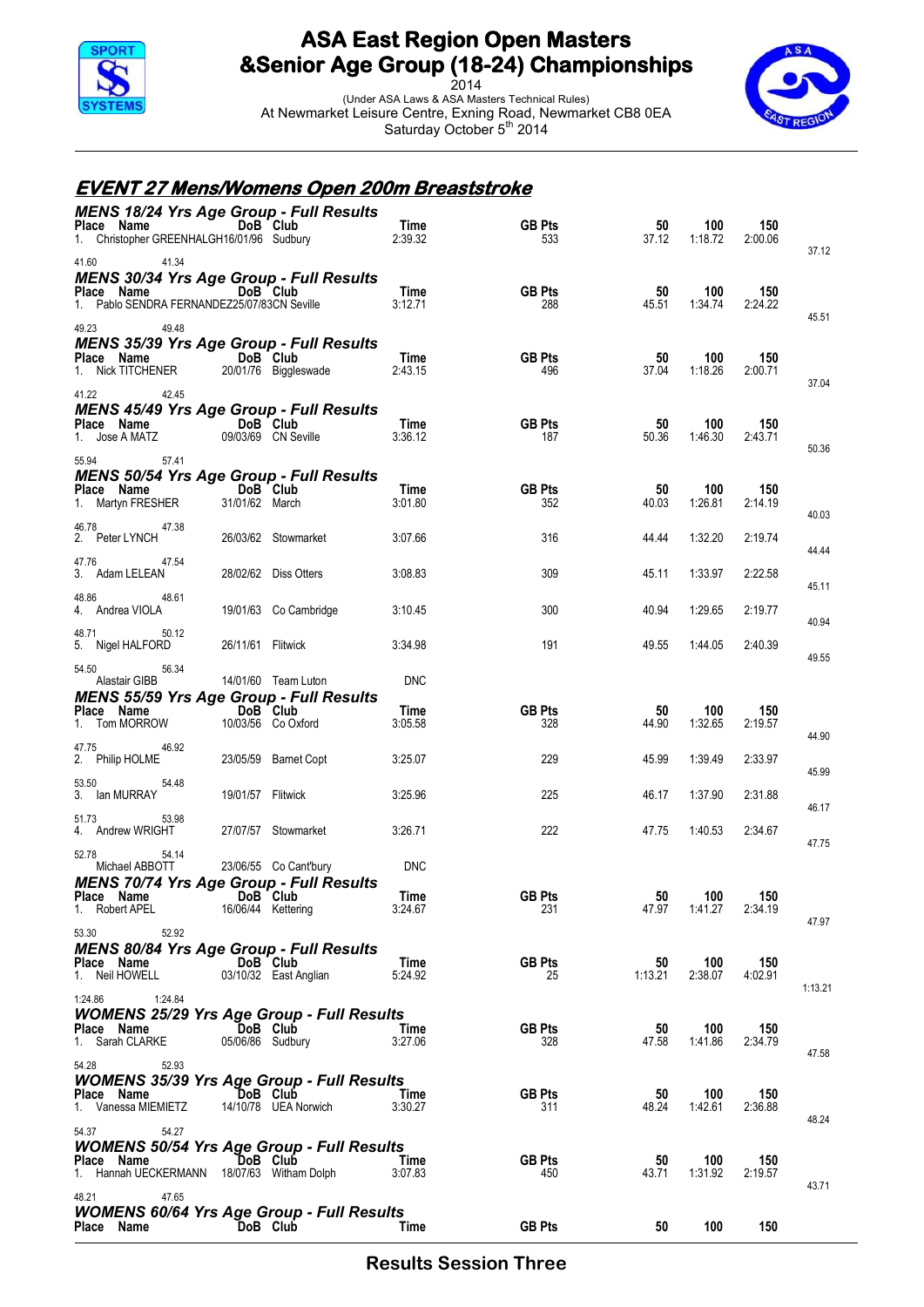

2014 (Under ASA Laws & ASA Masters Technical Rules) At Newmarket Leisure Centre, Exning Road, Newmarket CB8 0EA Saturday October 5<sup>th</sup> 2014



|         | 1. Annette THATCHER | 18/01/52 Hemel Hemp  | 3:36.49 | 280 | 48.67 | 1:42.05 | 2:40.66 |       |
|---------|---------------------|----------------------|---------|-----|-------|---------|---------|-------|
|         |                     |                      |         |     |       |         |         | 48.67 |
| 53.38   | 58.61               |                      |         |     |       |         |         |       |
|         | 2. Sally LELEAN     | 04/06/51 Diss Otters | 4:07.97 | 166 | 57.58 | 2:01.05 | 3:04.44 |       |
|         |                     |                      |         |     |       |         |         | 57.58 |
| 1:03.47 | 1:03.39             |                      |         |     |       |         |         |       |

#### **EVENT 28 Womens Open 100m Freestyle**

| <b>Place</b> | 18/24 Yrs Age Group - Full Results<br>Name       |                  | DoB Club                       | Time               | <b>GB Pts</b>        | 50          |       |
|--------------|--------------------------------------------------|------------------|--------------------------------|--------------------|----------------------|-------------|-------|
| 1.           | Tara COLEMAN                                     | 11/04/96         | Leiston                        | 1:01.51            | 670                  | 29.48       | 29.48 |
| 2.           | Jessica FORD                                     | 14/08/90         | Basildon Ph                    | 1:05.60            | 560                  | 31.10       | 31.10 |
| 3.           | Cara FRESHER                                     | 03/09/93         | March                          | 1:08.72            | 488                  | 33.32       | 33.32 |
| 4.           | Lucy TOFIELD                                     | 21/03/91         | <b>Barnet Copt</b>             | 1:10.86            | 444                  | 34.70       | 34.70 |
| 5.           | <b>Heidi GIBBENS</b>                             |                  | 01/11/91 Hemel Hemp            | 1:11.05            | 441                  | 34.55       | 34.55 |
|              | 25/29 Yrs Age Group - Full Results               |                  |                                |                    |                      |             |       |
| 1.           | Place Name<br>Emily COSTELLO                     |                  | DoB Club<br>18/11/89 Stevenage | Time<br>1:13.26    | <b>GB Pts</b><br>400 | 50<br>35.76 |       |
|              | 30/34 Yrs Age Group - Full Results               |                  |                                |                    |                      |             | 35.76 |
| 1.           | Place Name<br>Carla KING                         | 04/07/83         | DoB Club<br>South Beds         | Time<br>1:01.52    | <b>GB Pts</b><br>670 | 50<br>29.34 |       |
| 2.           | Catherine MARKWELL                               |                  | 06/08/81 UEA Norwich           | 1:03.23            | 621                  | 30.55       | 29.34 |
| 3.           | Lisa DONOVAN                                     |                  | 03/03/81 East Anglian          | 1:07.15            | 523                  | 32.72       | 30.55 |
| 4.           | Sarah HOLDEN                                     | 04/03/84         | Hadleigh                       | 1:10.12            | 459                  | 34.02       | 32.72 |
| 5.           | Miriama OWENS                                    | 09/09/80         | Putteridge                     | 1:12.41            | 415                  | 34.40       | 34.02 |
| 6.           | <b>Holly MILES</b>                               | 18/12/80         | Dunmow Mast                    | 1:14.26            | 383                  | 36.02       | 34.40 |
| 7.           | Claire MCMAHON                                   | 12/10/80         | Barnet Copt                    | 1:22.18            | 270                  | 40.42       | 36.02 |
|              | 35/39 Yrs Age Group - Full Results               |                  |                                |                    |                      |             | 40.42 |
| 1.           | Place Name<br>Jo MITCHINSON                      | DoB Club         | 12/03/79 Stevenage             | Time<br>1:07.76    | <b>GB Pts</b><br>509 | 50<br>32.46 |       |
| 2.           | Clare BOSTON                                     | 10/02/79         | Basildon Ph                    | 1:11.10            | 440                  | 34.66       | 32.46 |
| 3.           | Carrie PAGE                                      |                  | 29/04/78 Putteridge            | 1:17.90            | 326                  | 37.25       | 34.66 |
|              |                                                  |                  |                                |                    |                      |             | 37.25 |
|              | 40/44 Yrs Age Group - Full Results<br>Place Name |                  | DoB Club                       | Time               | <b>GB Pts</b>        | 50          |       |
|              | 1. Zoe CRAY                                      |                  | 21/03/74 teamipswich           | 59.39              | 736                  | 28.80       | 28.80 |
|              | 45/49 Yrs Age Group - Full Results<br>Place Name | DoB Club         |                                | Time               | <b>GB Pts</b>        | 50          |       |
| 1.           | Louise JARVIS                                    |                  | 24/01/69 Biggleswade           | 1:10.62            | 449                  | 33.61       | 33.61 |
| 2.           | Juliet WHITAKER                                  |                  | 18/03/67 Co Cambridge          | 1:16.39            | 348                  | 35.85       | 35.85 |
| 3.           | Sue MOYE                                         | 28/05/65 Sudbury |                                | 1:34.27            | 159                  | 44.21       | 44.21 |
|              | 50/54 Yrs Age Group - Full Results<br>Place Name |                  | DoB Club                       |                    |                      | 50          |       |
|              | Julie HOYLE                                      |                  | 03/04/62 East Leeds            | Time<br><b>DNC</b> | <b>GB Pts</b>        |             |       |
|              | 55/59 Yrs Age Group - Full Results<br>Place Name | DoB Club         |                                | Time               | <b>GB Pts</b>        | 50          |       |
| 1.           | Kim LYNCH                                        |                  | 08/07/59 Stowmarket            | 1:22.59            | 265                  | 40.15       | 40.15 |
|              | 60/64 Yrs Age Group - Full Results<br>Place Name |                  | DoB Club                       | Time               | <b>GB Pts</b>        | 50          |       |
| 1.           | Patricia REYNOLDS                                |                  | 10/01/50 Beaver Mast           | 1:26.01            | 228                  | 39.67       | 39.67 |
|              |                                                  |                  |                                |                    |                      |             |       |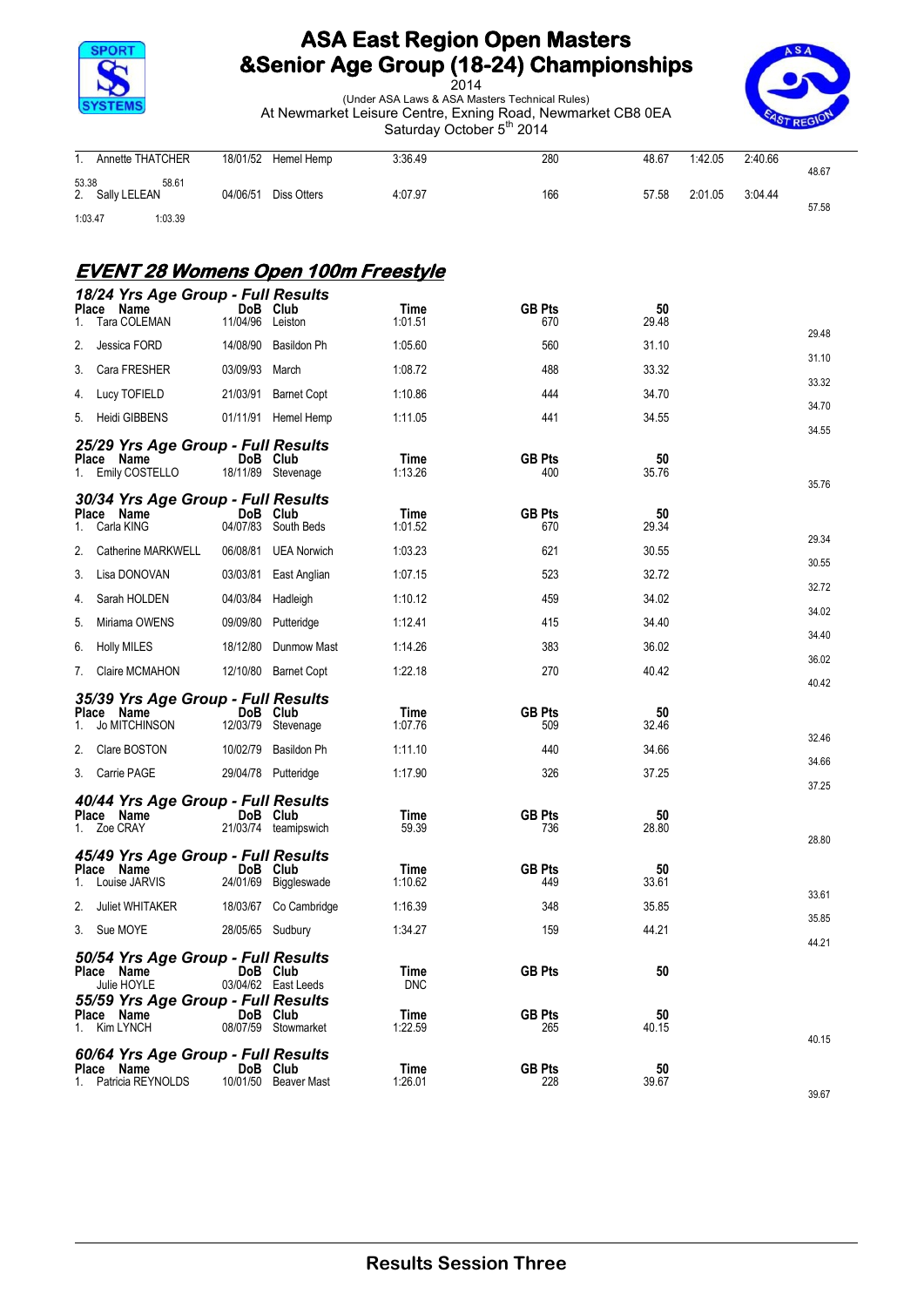

2014 (Under ASA Laws & ASA Masters Technical Rules) At Newmarket Leisure Centre, Exning Road, Newmarket CB8 0EA Saturday October 5<sup>th</sup> 2014



40.36

|       | <b>EVENT 29 Mens Open 100m Freestyle</b>         |                               |                                   |                        |                      |             |                |
|-------|--------------------------------------------------|-------------------------------|-----------------------------------|------------------------|----------------------|-------------|----------------|
|       | 18/24 Yrs Age Group - Full Results               |                               |                                   |                        |                      |             |                |
| 1.    | Place Name<br>Sam PARRY                          | DoB Club                      | 17/05/90 Dunstable                | Time<br>57.35          | <b>GB Pts</b><br>582 | 50<br>27.07 |                |
|       | 2. Adam KEMP                                     |                               | 08/08/94 Newmarket                | 1:06.37                | 372                  | 30.95       | 27.07          |
|       | 25/29 Yrs Age Group - Full Results               |                               |                                   |                        |                      |             | 30.95          |
| 1.    | Place Name<br>Mark LEAMON                        |                               | DoB Club<br>13/03/87 Co Cambridge | Time<br>55.82          | <b>GB Pts</b><br>628 | 50<br>27.14 |                |
| 2.    | Richard LEWINDON                                 |                               | 05/03/85 South Beds               | 57.24                  | 585                  | 27.38       | 27.14          |
|       | 30/34 Yrs Age Group - Full Results               |                               |                                   |                        |                      |             | 27.38          |
|       | Place Name<br>Chris LEWINDON                     | DoB Club                      | 29/03/83 South Beds               | <b>Time</b><br>1:01.92 | <b>GB Pts</b><br>464 | 50<br>29.85 |                |
|       | 2. Peter WINTER                                  |                               | 25/02/80 Newmarket                | 1:10.53                | 303                  | 33.16       | 29.85          |
|       |                                                  |                               |                                   |                        |                      |             | 33.16          |
| Place | 35/39 Yrs Age Group - Full Results<br>Name       |                               | DoB Club                          | Time                   | <b>GB Pts</b>        | 50          |                |
|       | Samuel RUBIO ORTEGA 08/07/75 CN Seville          |                               |                                   | 1:00.85                | 489                  | 30.17       | 30.17          |
|       | 2. Christopher HOWARD                            | 05/05/75 Leiston              |                                   | 1:02.53                | 450                  | 29.73       | 29.73          |
|       | 40/44 Yrs Age Group - Full Results<br>Place Name | DoB Club                      |                                   | Time                   | <b>GB Pts</b>        | 50          |                |
|       | Stuart DYBLE                                     |                               | 18/07/71 Norfolk Vikg             | 1:00.54                | 497                  | 29.26       | 29.26          |
| 2.    | Mark CLAXTON                                     |                               | 27/06/71 Norfolk Vikg             | 1:02.02                | 462                  | 30.08       | 30.08          |
|       | 3. Ed HORROCKS                                   |                               | 04/11/73 Dunmow Mast              | 1:05.32                | 392                  | 29.88       | 29.88          |
|       | 4. Ray KIRBY                                     |                               | 15/07/73 East Anglian             | 1:15.18                | 240                  | 35.67       | 35.67          |
|       | 45/49 Yrs Age Group - Full Results<br>Place Name |                               | DoB Club                          | Time                   | <b>GB Pts</b>        | 50          |                |
|       | Manuel PERTINEZ                                  | 22/07/69 CN Mijas             |                                   | 1:00.47                | 499                  | 28.59       | 28.59          |
| 2.    | Nigel BROWN                                      |                               | 17/02/66 Chelmsford               | 1:01.51                | 474                  | 28.96       | 28.96          |
| 3.    | Mark PINCOTT                                     |                               | 13/03/65 Faversham                | 1:05.94                | 380                  | 31.02       | 31.02          |
| 4.    | David BORTHWICK                                  |                               | 10/02/68 East Anglian             | 1:11.32                | 291                  | 33.80       | 33.80          |
|       | 50/54 Yrs Age Group - Full Results               |                               |                                   |                        |                      |             |                |
| Place | Name<br><b>Richard O'LEARY</b>                   | DoB Club<br>22/09/64 March    |                                   | Time<br>1:06.39        | <b>GB Pts</b><br>372 | 50<br>31.75 |                |
| 2.    | Alastair GIBB                                    | 14/01/60                      | Team Luton                        | 1:08.94                | 327                  | 32.50       | 31.75          |
|       | 3. Martyn FRESHER                                | 31/01/62 March                |                                   | 1:11.03                | 295                  | 32.59       | 32.50          |
| 4.    | Matthew HODGE                                    |                               | 28/05/62 Dunmow Mast              | 1:19.57                | 193                  | 37.32       | 32.59<br>37.32 |
| 5.    | Jonathan GREENE                                  |                               | 26/02/64 East Anglian             | 1:22.99                | 163                  | 38.82       | 38.82          |
|       | 6. Rob GARRY                                     |                               | 08/04/64 Mildenhall               | 1:27.18                | 132                  | 42.80       | 42.80          |
|       | 55/59 Yrs Age Group - Full Results               |                               |                                   |                        |                      |             |                |
|       | Place Name<br>1. RAFAEL DE VALDES                | DoB Club<br>14/06/57 CN Mijas |                                   | Time<br>1:05.98        | <b>GB Pts</b><br>379 | 50<br>32.00 |                |
|       | 60/64 Yrs Age Group - Full Results               |                               |                                   |                        |                      |             | 32.00          |
| 1.    | Place Name<br>Peter ILES                         | DoB Club                      | 19/05/53 South Beds               | Time<br>1:11.03        | <b>GB Pts</b><br>295 | 50<br>34.18 |                |
| 2.    | Peter GRUITT                                     |                               | 21/11/52 Co Cant'bury             | 1:19.36                | 195                  | 39.61       | 34.18          |
|       | 3. Peter RANK                                    |                               | 19/08/52 Co Cambridge             | 1:22.06                | 171                  | 38.76       | 39.61          |
|       |                                                  |                               |                                   |                        |                      |             | 38.76          |
|       | 65/69 Yrs Age Group - Full Results<br>Place Name | DoB Club                      |                                   | Time                   | <b>GB Pts</b>        | 50          |                |
|       | 1. Terence MANSI                                 | 03/02/49 Sudbury              |                                   | 1:17.88                | 210                  | 37.09       | 37.09          |
|       | 2. Len PHOENIX                                   |                               | 01/03/49 Stowmarket               | 1:27.34                | 131                  | 40.70       | 40.70          |
|       | 70/74 Yrs Age Group - Full Results<br>Place Name | DoB Club                      |                                   | Time                   | <b>GB Pts</b>        | 50          |                |
|       | 1. Derek GORE                                    |                               | 07/05/40 Chelmsford               | 1:21.53                | 175                  | 40.36       |                |